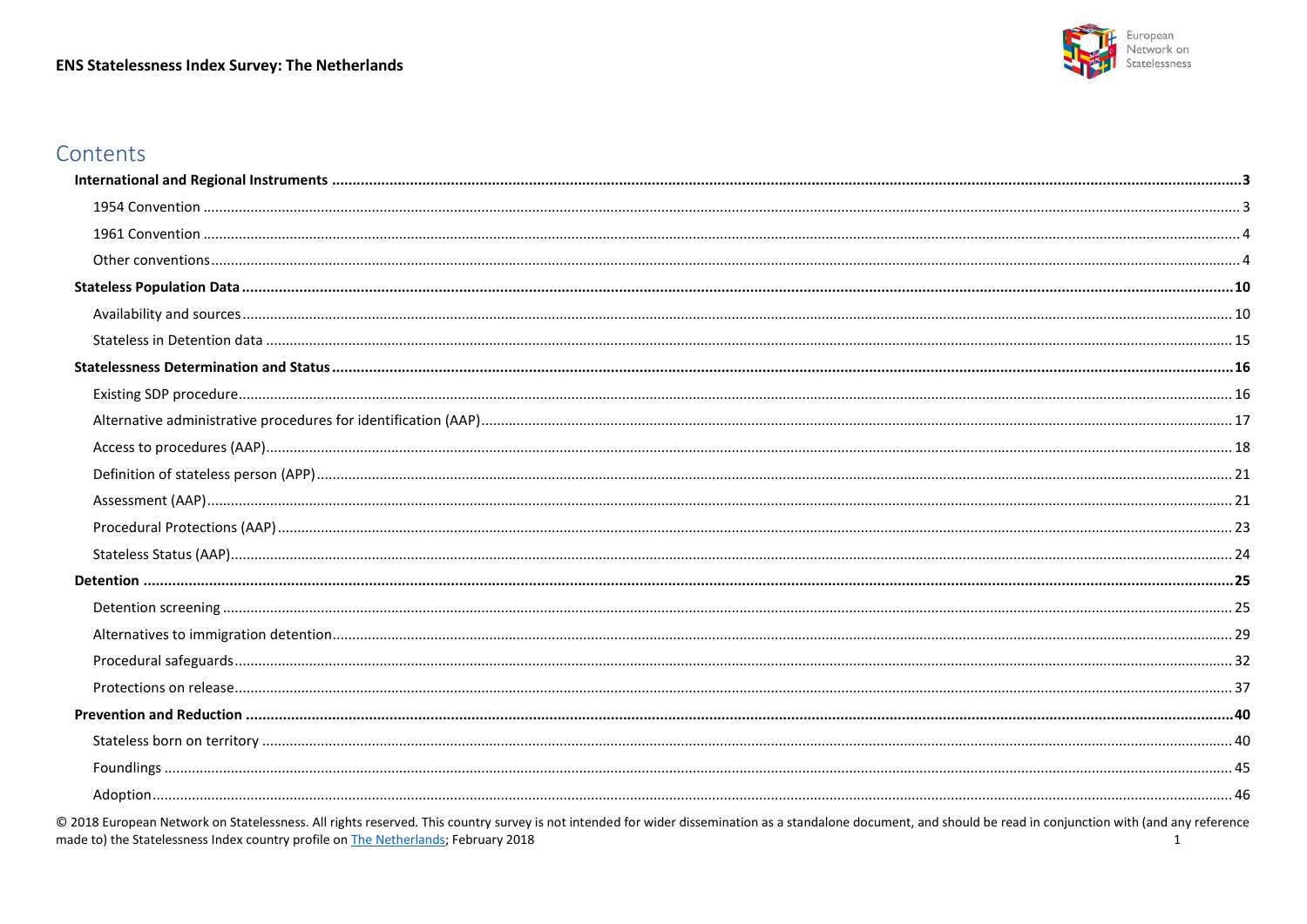

#### **ENS Statelessness Index Survey: The Netherlands**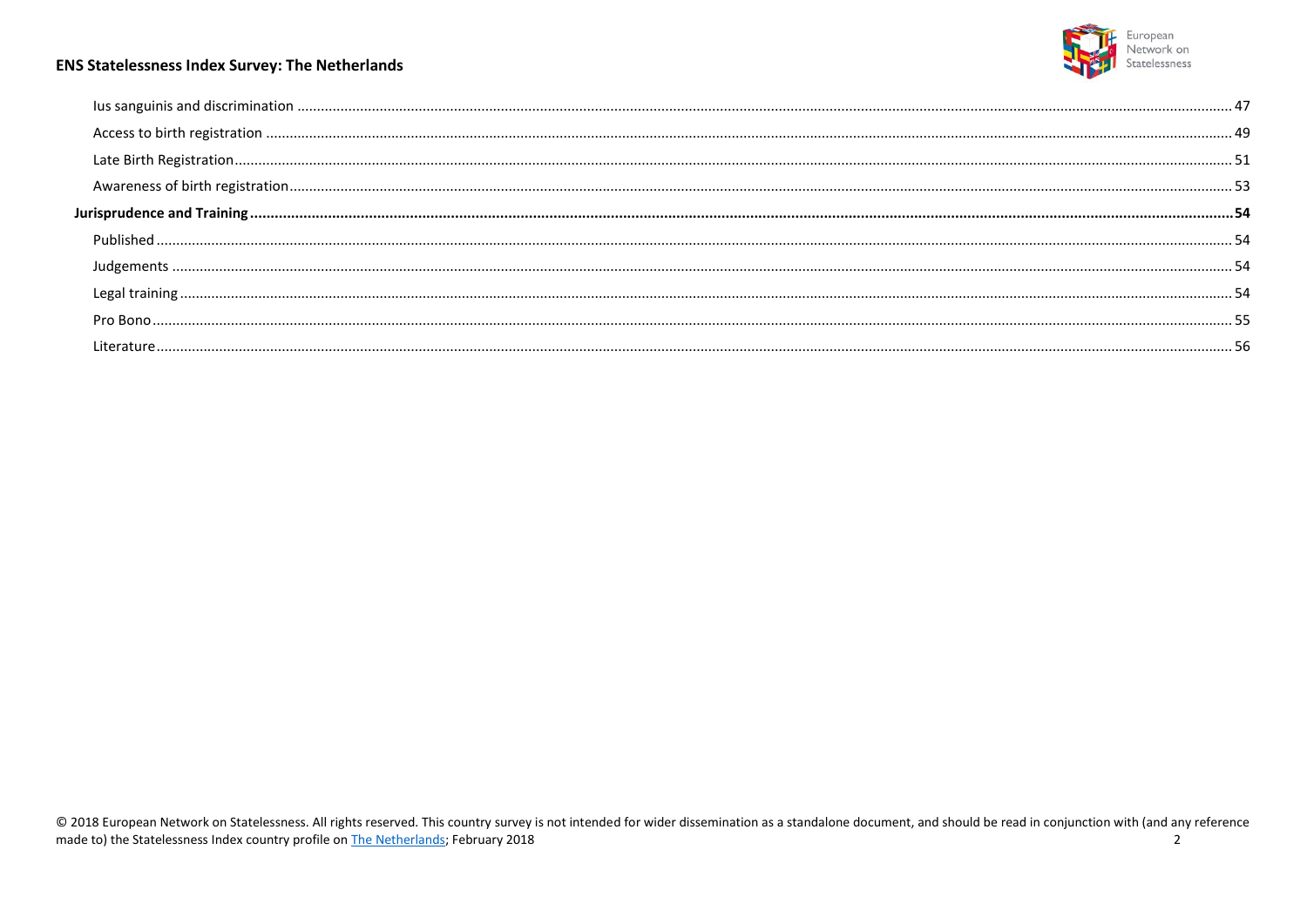### <span id="page-2-0"></span>International and Regional Instruments

<span id="page-2-1"></span>

| Cat        | Q | Sub          | <b>Subtheme</b>    | Question                                                                    | <b>International Norms / Good</b><br><b>Practice</b>                                                                                 | <b>Answer</b>                                                                                                                                                                                                                                                                                                                                                                                                                                                                                                                                                                                                                                                                                                                                                 | <b>Source</b>                                                                                                                                                                                                                                                                                                                                                                                                                                                                |
|------------|---|--------------|--------------------|-----------------------------------------------------------------------------|--------------------------------------------------------------------------------------------------------------------------------------|---------------------------------------------------------------------------------------------------------------------------------------------------------------------------------------------------------------------------------------------------------------------------------------------------------------------------------------------------------------------------------------------------------------------------------------------------------------------------------------------------------------------------------------------------------------------------------------------------------------------------------------------------------------------------------------------------------------------------------------------------------------|------------------------------------------------------------------------------------------------------------------------------------------------------------------------------------------------------------------------------------------------------------------------------------------------------------------------------------------------------------------------------------------------------------------------------------------------------------------------------|
| <b>IOB</b> |   | a            | 1954<br>Convention | Is your country party<br>to the 1954<br><b>Statelessness</b><br>Convention? | • UN Convention Relating to<br>the Status of Stateless<br>Persons, 1954                                                              | Yes                                                                                                                                                                                                                                                                                                                                                                                                                                                                                                                                                                                                                                                                                                                                                           | <b>Treaty Database:</b><br>https://verdragenbank.overheid.nl<br>/en/Treaty/Details/008230                                                                                                                                                                                                                                                                                                                                                                                    |
| <b>IOB</b> |   | b            |                    | If yes, when was<br>ratification/accession                                  |                                                                                                                                      | 12 April 1962                                                                                                                                                                                                                                                                                                                                                                                                                                                                                                                                                                                                                                                                                                                                                 | Treaty Database:<br>https://verdragenbank.overheid.nl<br>/en/Treaty/Details/008230                                                                                                                                                                                                                                                                                                                                                                                           |
| <b>IOB</b> |   | $\mathsf{C}$ |                    | Are there<br>reservations in place?<br>Please list them.                    | Best practice is no<br>reservations. If there are, they<br>should have little or no effect<br>on the rights of stateless<br>persons. | Yes:<br>• Article 8: The Government of the Kingdom reserves<br>the right not to apply the provisions of Article 8 of the<br>Convention to stateless persons who previously<br>possessed enemy nationality or the equivalent thereof<br>with respect to the Kingdom of the Netherlands;<br>• Article 26: The Government of the Kingdom reserves<br>the right to designate a place of principal residence for<br>stateless persons or groups of stateless persons in the<br>public interest.<br>The Government committed to withdrawing these<br>reservations in response to the ACVZ (Advisory<br>Committee on Migration Affairs) report on<br>statelessness. This is part of the current legislative<br>proposal for a statelessness determination procedure. | <b>Treaty Database:</b><br>https://verdragenbank.overheid.nl<br>/nl/Treaty/Details/008230 b#Ned<br>erlanden<br>Dutch House of Representatives,<br>Nr. 1889, Letter from the State<br>Secretary for Safety & Justice, pp.<br>4-5: https://acvz.org/wp-<br>content/uploads/2015/05/04-12-<br>2013 KabinetsreactieGeenLandTe<br>Bekennen.pdf (Dutch (D))<br>Legislative proposal for an SDP,<br>Arts.8 & 9:<br>https://www.internetconsultatie.n<br>l/staatloosheid/details (D) |
| <b>IOB</b> |   | d            |                    | Does Convention<br>have direct effect?                                      | Best practice is that the<br>Convention has direct effect,<br>though this may depend on<br>legal regime.                             | Yes                                                                                                                                                                                                                                                                                                                                                                                                                                                                                                                                                                                                                                                                                                                                                           | Constitution of the Kingdom of the<br>Netherlands, Art. 94:<br>https://www.government.nl/docu<br>ments/regulations/2012/10/18/th<br>e-constitution-of-the-kingdom-of-<br>the-netherlands-2008                                                                                                                                                                                                                                                                                |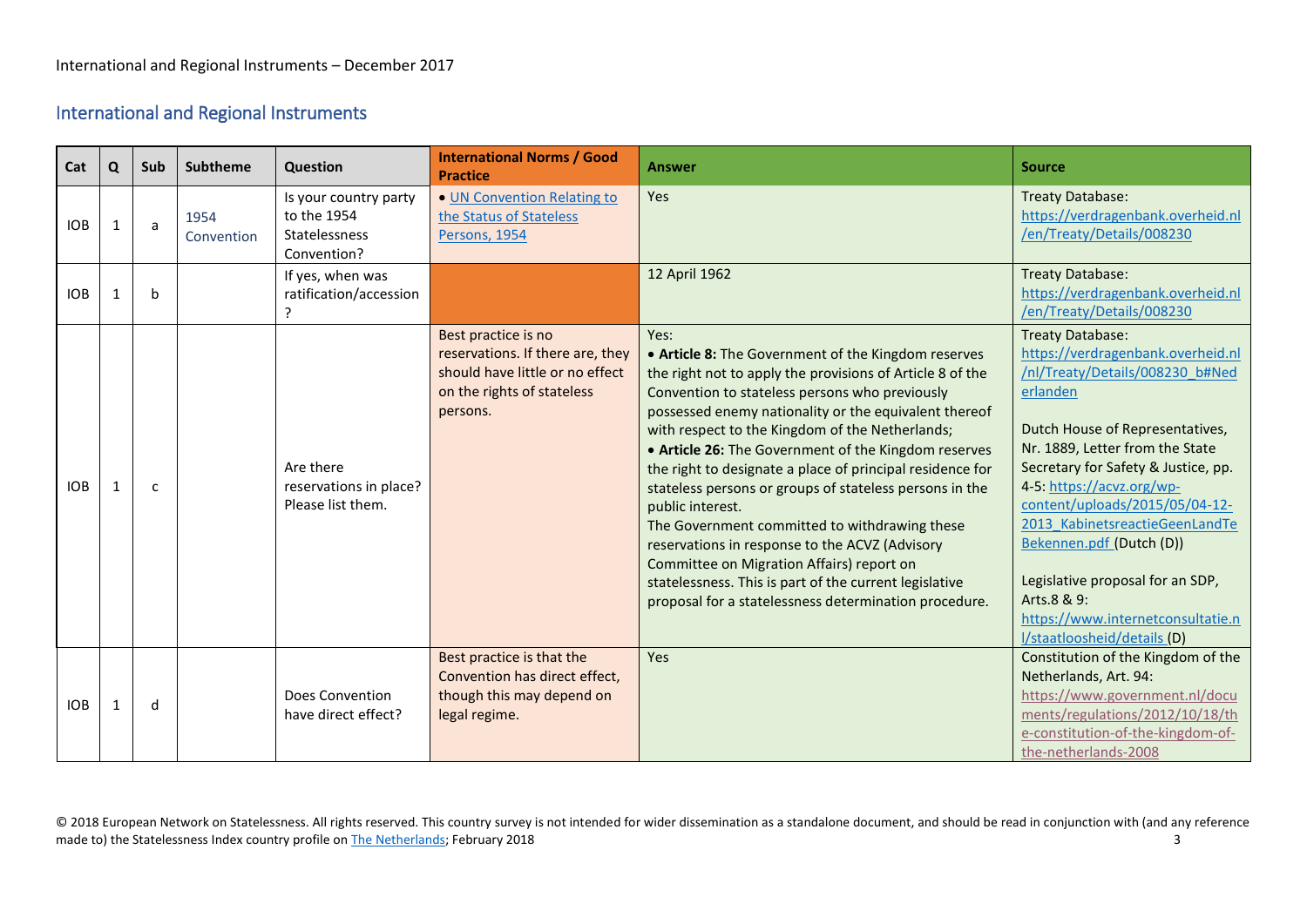<span id="page-3-1"></span><span id="page-3-0"></span>

| <b>IOB</b> | 2              | a            | 1961<br>Convention   | Is your country party<br>to the 1961<br>Statelessness<br>Convention?                                                                                                             | • UN Convention on the<br><b>Reduction of Statelessness,</b><br>1961                                                                    | Yes                                                                                                                                                                                                                                                    | <b>Treaty Database</b><br>https://verdragenbank.overheid.nl<br>/en/Treaty/Details/009039.html                                                                                                 |
|------------|----------------|--------------|----------------------|----------------------------------------------------------------------------------------------------------------------------------------------------------------------------------|-----------------------------------------------------------------------------------------------------------------------------------------|--------------------------------------------------------------------------------------------------------------------------------------------------------------------------------------------------------------------------------------------------------|-----------------------------------------------------------------------------------------------------------------------------------------------------------------------------------------------|
| <b>IOB</b> | $\overline{2}$ | b            |                      | If yes, when was<br>ratification/accession<br>ς                                                                                                                                  |                                                                                                                                         | 13 May 1985                                                                                                                                                                                                                                            | <b>Treaty Database:</b><br>https://verdragenbank.overheid.nl<br>/en/Treaty/Details/009039.html                                                                                                |
| <b>IOB</b> | $\overline{2}$ | C            |                      | Are there<br>reservations in place?<br>Please list them.                                                                                                                         | As above                                                                                                                                | <b>No</b>                                                                                                                                                                                                                                              | <b>Treaty Database:</b><br>https://verdragenbank.overheid.nl<br>/en/Treaty/Details/009039 b.html                                                                                              |
| <b>IOB</b> | 2              | d            |                      | Does Convention<br>have direct effect?                                                                                                                                           | As above                                                                                                                                | Yes                                                                                                                                                                                                                                                    | Constitution of the Kingdom of the<br>Netherlands, Art. 94:<br>https://www.government.nl/docu<br>ments/regulations/2012/10/18/th<br>e-constitution-of-the-kingdom-of-<br>the-netherlands-2008 |
| <b>IOB</b> | 3              | a            | Other<br>conventions | State party to<br><b>European Convention</b><br>on Nationality 1997?<br>Are there<br>reservations in place?<br>Please list them.                                                 | • European Convention on<br>Nationality, 1997                                                                                           | Yes, with reservations:<br>• Article 7(2): The Kingdom of the Netherlands declares<br>this provision to include the loss of Dutch nationality by<br>a child whose parents renounce Dutch nationality as<br>referred to in Article 8 of the Convention. | <b>Treaty Database:</b><br>https://verdragenbank.overheid.nl<br>/en/Treaty/Details/008154 b                                                                                                   |
| <b>IOB</b> | 3              | b            |                      | State Party to<br><b>European Convention</b><br>on Human Rights<br>1950? Are there<br>reservations in place?<br>Please list them.                                                | • European Convention on<br>Human Rights, 1950                                                                                          | Yes. No reservations.                                                                                                                                                                                                                                  | <b>Treaty Database:</b><br>https://verdragenbank.overheid.nl<br>/en/Treaty/Details/005132 b.html                                                                                              |
| <b>IOB</b> | 3              | $\mathsf{C}$ |                      | <b>State Party to Council</b><br>of<br><b>Europe Convention</b><br>on the avoidance of<br>statelessness in<br>relation to State<br>succession 2006? Are<br>there reservations in | • Council of<br><b>Europe Convention on the</b><br><b>Avoidance of Statelessness in</b><br><b>Relation to State Succession,</b><br>2006 | Yes. No reservations.                                                                                                                                                                                                                                  | <b>Treaty Database:</b><br>https://verdragenbank.overheid.nl<br>/en/Treaty/Details/011382                                                                                                     |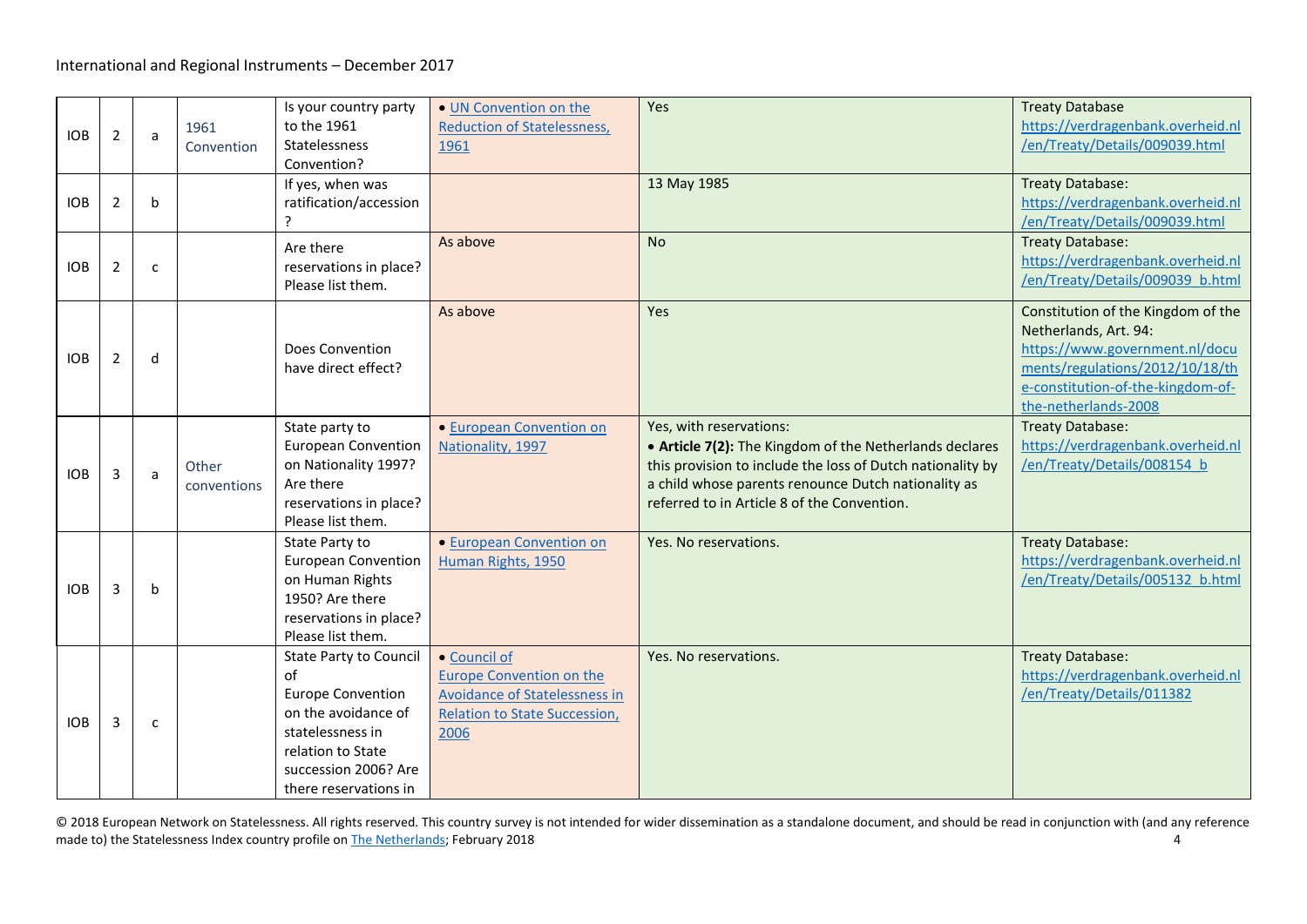|            |   |   | place? Please list<br>them.                                                                                                                                                  |                                                                                                       |                                                                                                                                                                                                                                                                                                                                                                                                                                                                                                                                                                                                                                                                                                                                                                                                                                                                                                                                                                                                                                      |                                                                                             |
|------------|---|---|------------------------------------------------------------------------------------------------------------------------------------------------------------------------------|-------------------------------------------------------------------------------------------------------|--------------------------------------------------------------------------------------------------------------------------------------------------------------------------------------------------------------------------------------------------------------------------------------------------------------------------------------------------------------------------------------------------------------------------------------------------------------------------------------------------------------------------------------------------------------------------------------------------------------------------------------------------------------------------------------------------------------------------------------------------------------------------------------------------------------------------------------------------------------------------------------------------------------------------------------------------------------------------------------------------------------------------------------|---------------------------------------------------------------------------------------------|
| <b>IOB</b> | 3 | d | Bound by Directive<br>2008/115/EC of the<br>European Parliament<br>and of the Council<br>(EU Returns<br>Directive). Are there<br>reservations in place?<br>Please list them. | • Directive 2008/115/EC of<br>the European Parliament and<br>of the Council (EU Returns<br>Directive) | Yes. No reservations.                                                                                                                                                                                                                                                                                                                                                                                                                                                                                                                                                                                                                                                                                                                                                                                                                                                                                                                                                                                                                | Legal and regulatory framework:<br>http://wetten.overheid.nl/EUR200<br>80115                |
| <b>IOB</b> |   | e | State Party to<br>Convention on the<br>Rights of the Child<br>1989? Are there<br>reservations in place?<br>Please list them.                                                 | • Convention on the Rights of<br>the Child 1989                                                       | Yes, with reservations:<br>• Article 26: The Kingdom of the Netherlands accepts<br>the provisions of Article 26 of the Convention with the<br>reservation that these provisions shall not imply an<br>independent entitlement of children to social security,<br>including social insurance;<br>• Article 37: The Kingdom of the Netherlands accepts<br>the provisions of Article 37(c) of the Convention with<br>the reservation that these provisions shall not prevent<br>the application of adult penal law to children of sixteen<br>years and older, provided that certain criteria by law<br>have been met;<br>• Article 40: The Kingdom of the Netherlands accepts<br>the provisions of Article 40 of the Convention with the<br>reservation that cases involving minor offences may be<br>tried without the presence of legal assistance and that<br>with respect to such offences the position remains that<br>no provision is made in all cases for a review of the facts<br>or of any measures imposed as a consequence. | <b>Treaty Database:</b><br>https://verdragenbank.overheid.nl<br>/en/Treaty/Details/003908 b |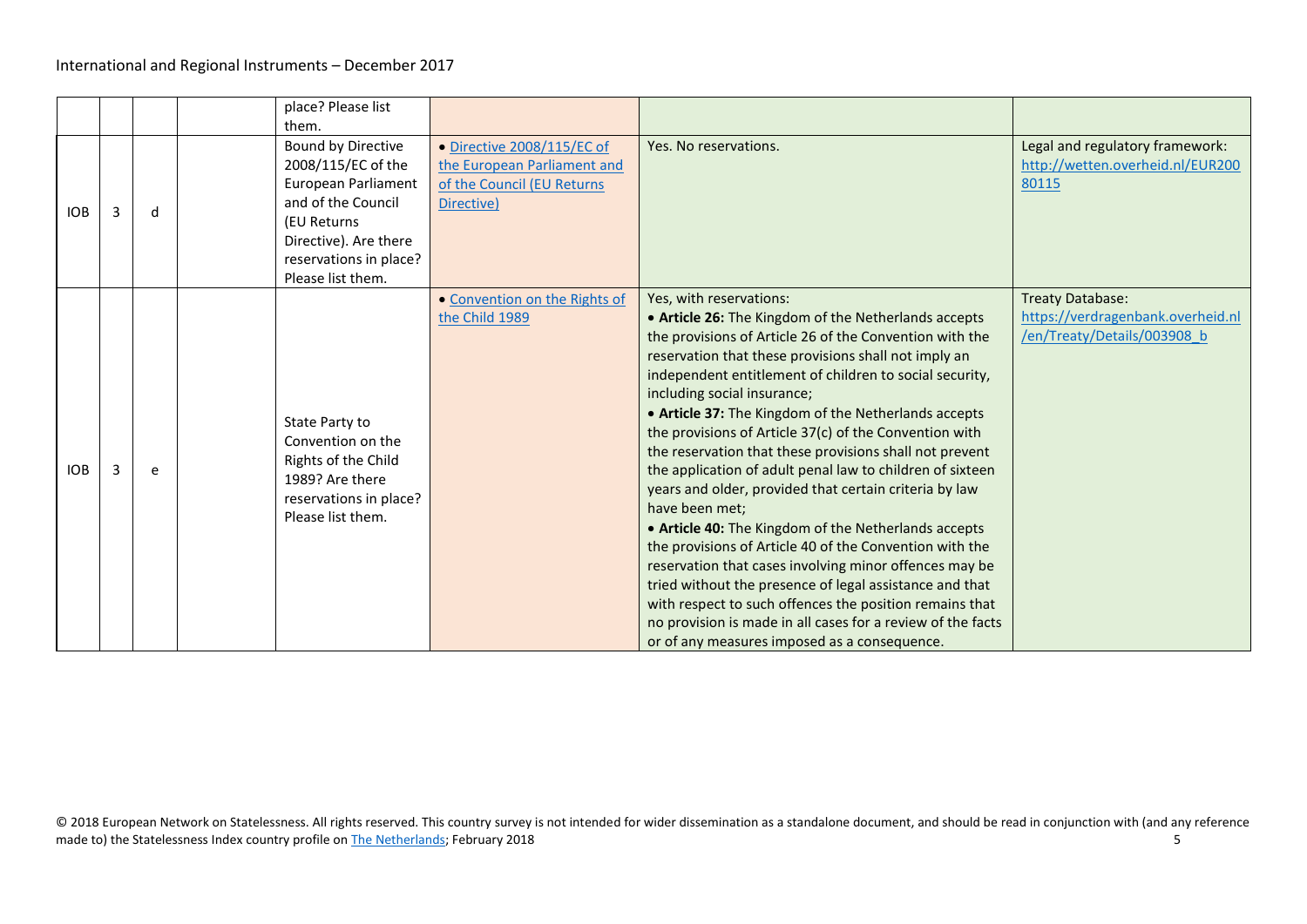|            |   |              |                        | • International Covenant on            | Yes, with reservations:                                      | Treaty Database:                  |
|------------|---|--------------|------------------------|----------------------------------------|--------------------------------------------------------------|-----------------------------------|
|            |   |              |                        | <b>Civil and Political Rights 1966</b> | • Article 10: The Kingdom of the Netherlands subscribes      | https://verdragenbank.overheid.nl |
|            |   |              |                        |                                        | to the principle set out in paragraph 1 of this article, but | /en/Treaty/Details/003721 b       |
|            |   |              |                        |                                        | it takes the view that ideas about the treatment of          |                                   |
|            |   |              |                        |                                        | prisoners are so liable to change that it does not wish to   |                                   |
|            |   |              |                        |                                        | be bound by the obligations set out in paragraph 2 and       |                                   |
|            |   |              |                        |                                        | paragraph 3 (second sentence) of this article.               |                                   |
|            |   |              |                        |                                        | • Article 12(1): The Kingdom of the Netherlands regards      |                                   |
|            |   |              |                        |                                        | the Netherlands and the Netherlands Antilles as              |                                   |
|            |   |              |                        |                                        | separate territories of a State for the purpose of this      |                                   |
|            |   |              |                        |                                        | provision;                                                   |                                   |
|            |   |              |                        |                                        | • Article 12(2) & (4): The Kingdom of the Netherlands        |                                   |
|            |   |              |                        |                                        | regards the Netherlands and the Netherlands Antilles as      |                                   |
|            |   |              |                        |                                        | separate countries for the purpose of these provisions;      |                                   |
|            |   |              |                        |                                        | • Article 14(3)(d): The Kingdom of the Netherlands           |                                   |
|            |   |              | State Party to         |                                        | reserves the statutory option of removing a person           |                                   |
|            |   |              | International          |                                        | charged with a criminal offence from the court room in       |                                   |
|            |   |              | Covenant on Civil and  |                                        | the interests of the proper conduct of the proceedings;      |                                   |
| <b>IOB</b> | 3 | $\mathbf{f}$ | Political Rights 1966? |                                        | • Article 14(5): The kingdom of the Netherlands              |                                   |
|            |   |              | Are there              |                                        | reserves the statutory power of the Supreme Court of         |                                   |
|            |   |              | reservations in place? |                                        | the Netherlands to have sole jurisdiction to try certain     |                                   |
|            |   |              | Please list them.      |                                        | categories of persons charged with serious offences          |                                   |
|            |   |              |                        |                                        | committed in the discharge of a public office;               |                                   |
|            |   |              |                        |                                        | • Article 14(7): The Kingdom of the Netherlands accepts      |                                   |
|            |   |              |                        |                                        | this provision only insofar as no obligations arise from it  |                                   |
|            |   |              |                        |                                        | further to those set out in Article 68 of the Criminal       |                                   |
|            |   |              |                        |                                        | Code of the Netherlands and Article 70 of the Criminal       |                                   |
|            |   |              |                        |                                        | Code of the Netherlands Antilles as they now apply;          |                                   |
|            |   |              |                        |                                        | • Article 19(2): The Kingdom of the Netherlands accepts      |                                   |
|            |   |              |                        |                                        | the provision with the proviso that it shall not prevent     |                                   |
|            |   |              |                        |                                        | the Kingdom from requiring the licensing or                  |                                   |
|            |   |              |                        |                                        | broadcasting, television or cinema enterprises;              |                                   |
|            |   |              |                        |                                        | • Article 20(1): The Kingdom of the Netherlands does         |                                   |
|            |   |              |                        |                                        | not accept the obligation set out in this provision in the   |                                   |
|            |   |              |                        |                                        | case of the Netherlands. [The Kingdom of the                 |                                   |
|            |   |              |                        |                                        | Netherlands] clarify that although the reservations []       |                                   |
|            |   |              |                        |                                        | are partly of an interpretational nature, [it] has           |                                   |

© 2018 European Network on Statelessness. All rights reserved. This country survey is not intended for wider dissemination as a standalone document, and should be read in conjunction with (and any reference made to) the Statelessness Index country profile o[n The Netherlands;](https://index.statelessness.eu/country/netherlands) February 2018 6 (Eq. 1991) 6 (Eq. 1991) 6 (Eq. 1991) 6 (Eq. 1991) 6 (Eq. 1991) 6 (Eq. 1991) 7 (Eq. 1991) 6 (Eq. 1991) 7 (Eq. 1991) 7 (Eq. 1991) 7 (Eq. 19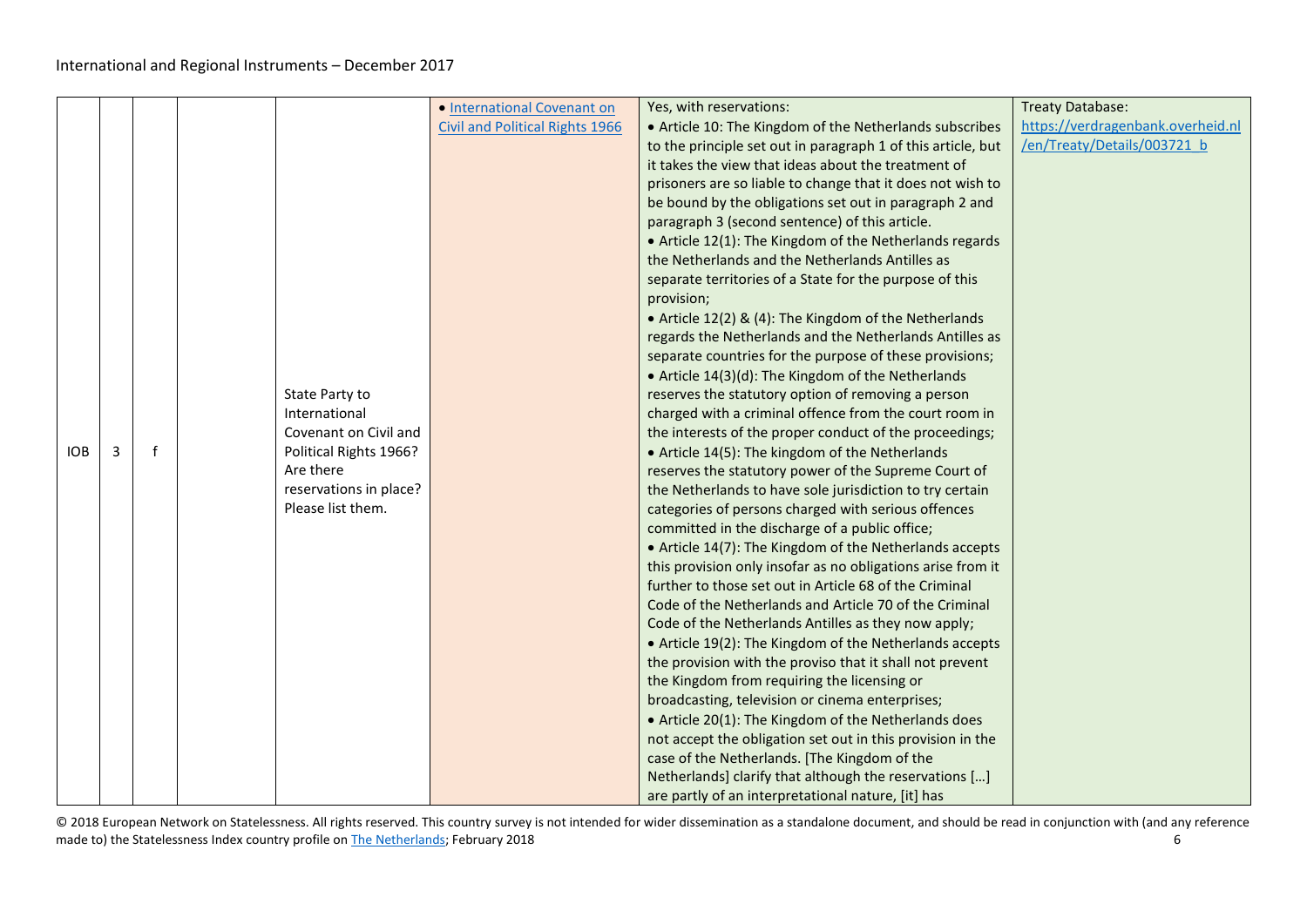|            |   |   |                                                                                                                                                             |                                                                                           | preferred reservations to interpretational declarations<br>in all cases, since if the latter form were used doubt<br>might arise concerning whether the text of the<br>Covenant allows for the interpretation put upon it. By<br>using the reservation form the Kingdom of the<br>Netherlands wishes to ensure in all cases that the<br>relevant obligations arising out of the Covenant will not<br>apply to the Kingdom, or will apply only in the way<br>indicated.<br>• The Kingdom of the Netherlands declares under<br>Article 41 of the International Covenant on Civil and<br>Political Rights that it recognises the competence of the<br>Human Rights Committee referred to in Article 28 of the<br>Covenant to receive and consider communications to<br>the effect that a State Party claims that another State<br>Party is not fulfilling its obligations under the Covenant. |                                                                                      |
|------------|---|---|-------------------------------------------------------------------------------------------------------------------------------------------------------------|-------------------------------------------------------------------------------------------|--------------------------------------------------------------------------------------------------------------------------------------------------------------------------------------------------------------------------------------------------------------------------------------------------------------------------------------------------------------------------------------------------------------------------------------------------------------------------------------------------------------------------------------------------------------------------------------------------------------------------------------------------------------------------------------------------------------------------------------------------------------------------------------------------------------------------------------------------------------------------------------------|--------------------------------------------------------------------------------------|
| <b>IOB</b> | 3 | g | State Party to<br>International<br>Covenant on<br>Economic, Social and<br>Cultural Rights 1966?<br>Are there<br>reservations in place?<br>Please list them. | · International Covenant on<br><b>Economic. Social and Cultural</b><br><b>Rights 1966</b> | Yes, with reservations:<br>• Article 8(1)(d): The Kingdom of the Netherlands does<br>not accept this provision in the case of the Netherlands<br>Antilles with regard to the latter's central and local<br>government bodies. [The Kingdom of the Netherlands]<br>clarify that although it is not certain whether the<br>reservations [] is necessary, [it] has preferred the form<br>of a reservation to that of a declaration. In this way the<br>Kingdom of the Netherlands wishes to ensure that the<br>relevant obligation under the Covenant does not apply<br>to the Kingdom as far as the Netherlands Antilles is<br>concerned.                                                                                                                                                                                                                                                    | Treaty Database:<br>https://verdragenbank.overheid.nl<br>/en/Treaty/Details/003723 b |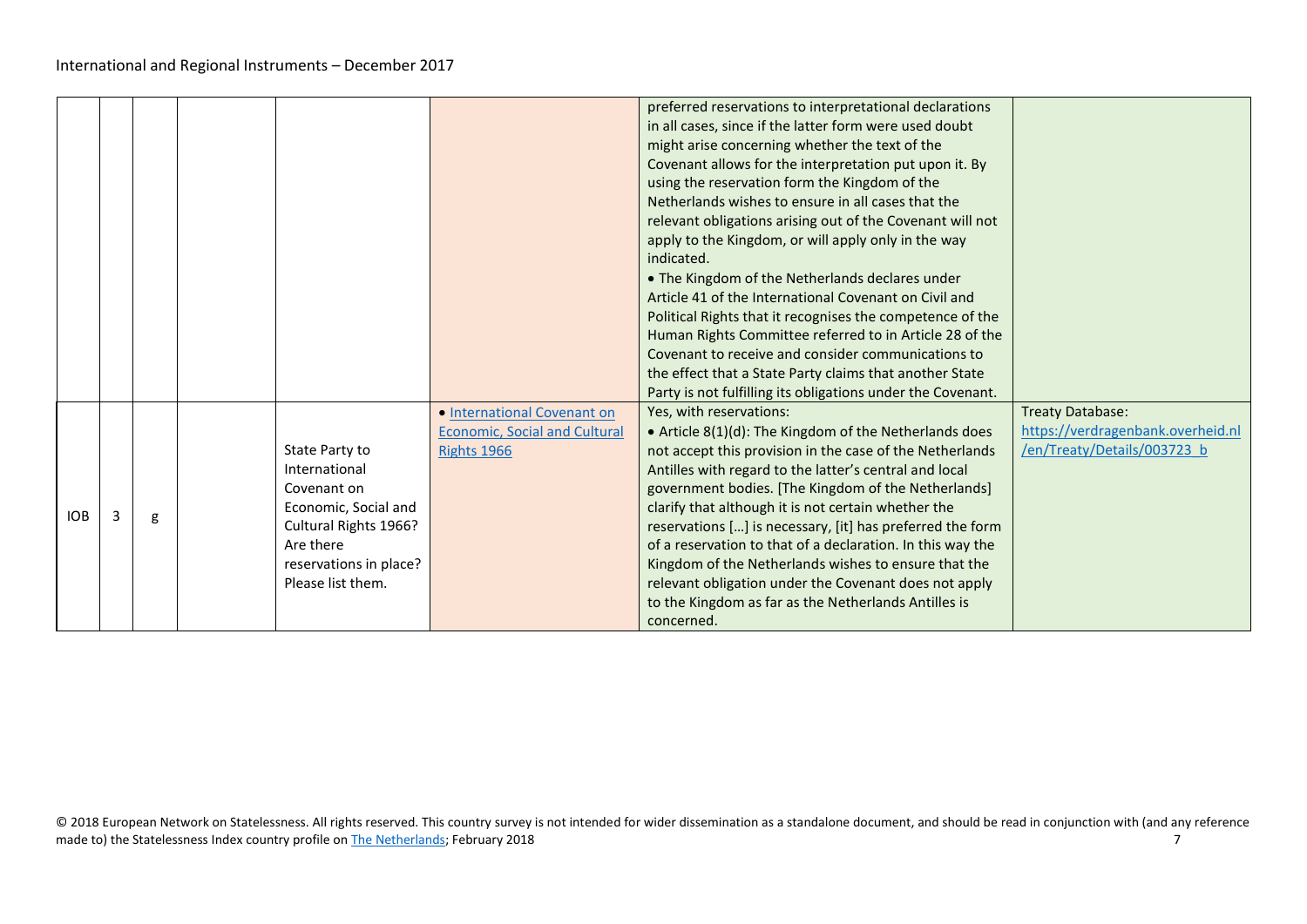| <b>IOB</b> | 3 | h | State Party to<br>Convention on the<br>Elimination of all<br>Forms of<br>Discrimination<br><b>Against Women</b><br>1979? Are there<br>reservations in place?<br>Please list them.                      | • Convention on the<br><b>Elimination of all Forms of</b><br><b>Discrimination Against</b><br><b>Women 1979</b><br>· Gen. Rec. 32 on the gender-<br>related dimensions of refugee<br>status, asylum, nationality<br>and statelessness. | Yes, with reservations:<br>• During the preparatory stages of the present<br>Convention and in the course of debates on it in the<br>General Assembly the position of the Government of<br>the Kingdom of the Netherlands was that it was not<br>desirable to introduce political considerations such as<br>those contained in paragraphs 10 and 11 of the<br>preamble in a legal instrument of this nature. Moreover;<br>the considerations are not directly related to the<br>achievement of total equality between men and<br>women. The Government of the Kingdom of the<br>Netherlands considers that it must recall its objections<br>to the said paragraphs in the preamble at this occasion.                                                                                                                                                                                                                                                                                                                                                                                                                               | <b>Treaty Database:</b><br>https://verdragenbank.overheid.nl<br>/en/Treaty/Details/000837 b |
|------------|---|---|--------------------------------------------------------------------------------------------------------------------------------------------------------------------------------------------------------|----------------------------------------------------------------------------------------------------------------------------------------------------------------------------------------------------------------------------------------|------------------------------------------------------------------------------------------------------------------------------------------------------------------------------------------------------------------------------------------------------------------------------------------------------------------------------------------------------------------------------------------------------------------------------------------------------------------------------------------------------------------------------------------------------------------------------------------------------------------------------------------------------------------------------------------------------------------------------------------------------------------------------------------------------------------------------------------------------------------------------------------------------------------------------------------------------------------------------------------------------------------------------------------------------------------------------------------------------------------------------------|---------------------------------------------------------------------------------------------|
| <b>IOB</b> | 3 |   | State Party to<br>Convention against<br><b>Torture and Other</b><br>Cruel, Inhuman or<br><b>Degrading Treatment</b><br>or Punishment 1984?<br>Are there<br>reservations in place?<br>Please list them. | • Convention against Torture<br>and Other Cruel, Inhuman or<br><b>Degrading Treatment or</b><br>Punishment 1984                                                                                                                        | Yes, with reservations:<br>• Article 1(1): It is the understanding of the Government<br>of the Kingdom of the Netherlands that the term "lawful<br>sanctions" in Article 1(1), must be understood as<br>referring to those sanctions which are lawful not only<br>under national law but also under international law;<br>• Article 21: The Government of the Kingdom of the<br>Netherlands hereby declares that it recognises the<br>competence of the Committee against Torture under<br>the conditions laid down in Article 21, to receive and<br>consider communications to the effect that another<br>State Party claims that the Kingdom is not fulfilling its<br>obligations under this Convention;<br>• Article 22: The Government of the Kingdom of the<br>Netherlands hereby declares that it recognises the<br>competence of the Committee against Torture, under<br>the conditions laid down in Article 22, to receive and<br>consider communications from or on behalf of<br>individuals subject to its jurisdiction who claim to be<br>victims of a violation by the Kingdom of the provisions<br>of the Convention. | Treaty Database:<br>https://verdragenbank.overheid.nl<br>/en/Treaty/Details/000176 b        |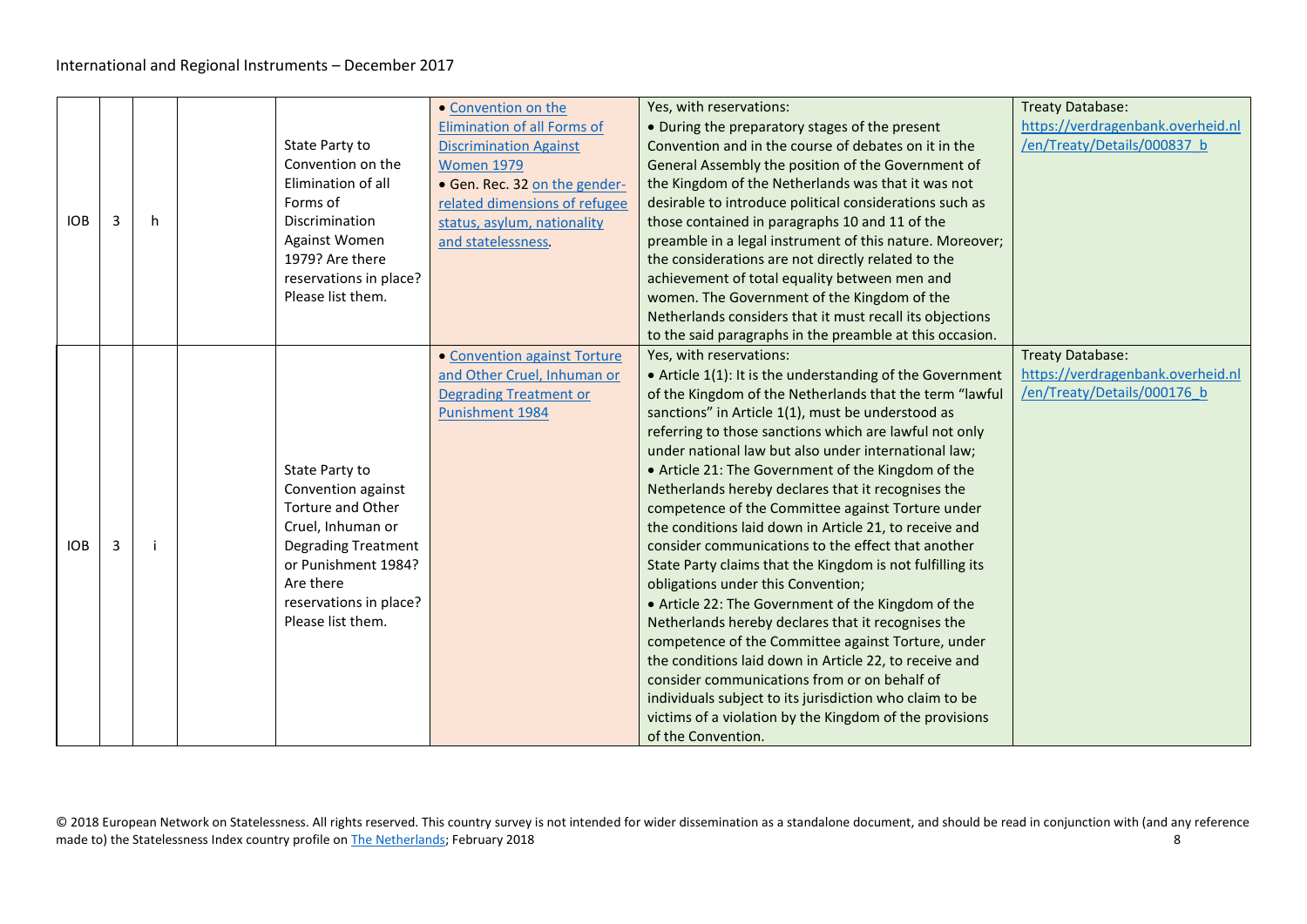|     |  |                        | • International Convention on     | Yes, with reservations:                                    | <b>Treaty Database:</b>           |
|-----|--|------------------------|-----------------------------------|------------------------------------------------------------|-----------------------------------|
|     |  |                        | the Elimination of All Forms of   | • Article 14(1): In accordance with Article 14(1), of the  | https://verdragenbank.overheid.nl |
|     |  |                        | <b>Racial Discrimination 1965</b> | Convention on the Elimination of All Forms of Racial       | /en/Treaty/Details/003657 b       |
|     |  | State Party to         |                                   | Discrimination concluded at New York on 7 March 1966,      |                                   |
|     |  | International          |                                   | the Kingdom of the Netherlands recognises, for the         |                                   |
|     |  | Convention on the      |                                   | European part of the Netherlands, Aruba, Curaçao, Sint     |                                   |
|     |  | Elimination of All     |                                   | Maarten and the Caribbean part of the Netherlands (the     |                                   |
| IOB |  | Forms of Racial        |                                   | islands of Bonaire, Sint Eustatius and Saba), the          |                                   |
|     |  | Discrimination 1965?   |                                   | competence of the Committee for the Elimination of         |                                   |
|     |  | Are there              |                                   | Racial Discrimination to receive and consider              |                                   |
|     |  | reservations in place? |                                   | communications from individuals or groups of               |                                   |
|     |  | Please list them.      |                                   | individuals within its jurisdiction claiming to be victims |                                   |
|     |  |                        |                                   | of a violation, by the Kingdom of the Netherlands, of      |                                   |
|     |  |                        |                                   | any of the rights set forth in the above-mentioned         |                                   |
|     |  |                        |                                   | Convention.                                                |                                   |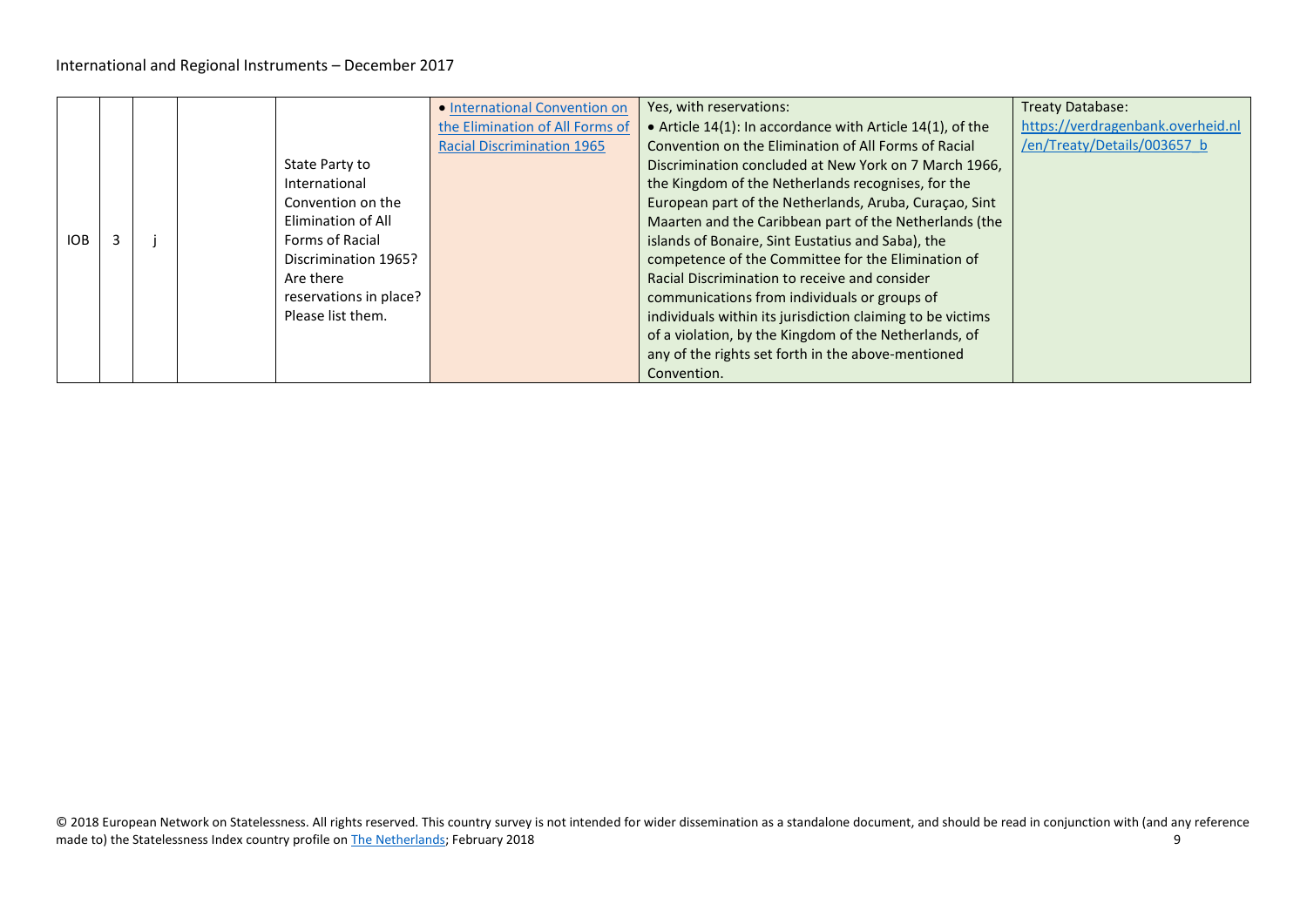### Stateless Population Data – December 2017

# <span id="page-9-0"></span>Stateless Population Data

<span id="page-9-1"></span>

| Cat        | Q            | Sub | <b>Subtheme</b>             | Question                                                                                                                                                                                                                                                                            | <b>International Norms / Good Practice</b>                                                                                                                                                                                                                                                                                                                                                                                                                                                                                                                                                                                                                                                                                                                                        | <b>Answer</b>                                                                                                                                                                                                                                                                                                                                                                                                                                                                                                                                                                                                                                                                                                                                                                                                                                                                                                                                                                                                                                                                                                                                                                                                                                                                                        | <b>Source</b>                                                                                                                                                                                                                                                                                                                                                                                                                                                                                                                                                                                                                                                                                                                                                                  |
|------------|--------------|-----|-----------------------------|-------------------------------------------------------------------------------------------------------------------------------------------------------------------------------------------------------------------------------------------------------------------------------------|-----------------------------------------------------------------------------------------------------------------------------------------------------------------------------------------------------------------------------------------------------------------------------------------------------------------------------------------------------------------------------------------------------------------------------------------------------------------------------------------------------------------------------------------------------------------------------------------------------------------------------------------------------------------------------------------------------------------------------------------------------------------------------------|------------------------------------------------------------------------------------------------------------------------------------------------------------------------------------------------------------------------------------------------------------------------------------------------------------------------------------------------------------------------------------------------------------------------------------------------------------------------------------------------------------------------------------------------------------------------------------------------------------------------------------------------------------------------------------------------------------------------------------------------------------------------------------------------------------------------------------------------------------------------------------------------------------------------------------------------------------------------------------------------------------------------------------------------------------------------------------------------------------------------------------------------------------------------------------------------------------------------------------------------------------------------------------------------------|--------------------------------------------------------------------------------------------------------------------------------------------------------------------------------------------------------------------------------------------------------------------------------------------------------------------------------------------------------------------------------------------------------------------------------------------------------------------------------------------------------------------------------------------------------------------------------------------------------------------------------------------------------------------------------------------------------------------------------------------------------------------------------|
| <b>POP</b> | $\mathbf{1}$ | a   | Availability<br>and sources | Does the Govt<br>have a discrete<br>category for<br>statelessness in<br>its data collection<br>system (e.g. in<br>the census)? If so,<br>what are the Govt<br>figures for the<br>total stateless<br>population on the<br>territory? Is the<br>data<br>disaggregated? If<br>so, how? | • Gen. Rec. 32 of CEDAW (para. 39):<br>States parties should gather, analyse and<br>make available sex-disaggregated<br>statistical data and trends<br>• European Council, Conclusions of the<br>Council and the Representatives of the<br>Governments of the Member States on<br><b>Statelessness: Recognise the importance</b><br>of exchanging good practicesconcerning<br>the collection of reliable data on stateless<br>persons<br>. UNHCR Global Action Plan to End<br>Statelessness 2014-2024 (Action 10):<br>Improve quantitative and qualitative data<br>on stateless populations<br>· Institute on Statelessness and Inclusion<br>(The World's Stateless) pg.11: States<br>should adopt and/or strengthen measures<br>to count stateless persons on their<br>territory | Official data on statelessness is not reported on<br>consistently and inclusively. In the national data<br>collection system (StatLine), a division is made<br>between the category 'stateless' and<br>'nationality unknown'. However, not all the<br>data is updated every year. In some data tables<br>'stateless' and 'unknown nationality' form one<br>category, and in some data tables (up to 2014)<br>'stateless' is included as a separate category.<br>The table on the number of nationalities people<br>possess on the territory, shows 1,978 stateless<br>people in 2014. A change in law means that<br>data on non-Dutch nationalities is no longer<br>recorded.<br>The Dutch Government website states that<br>there are 4000 stateless persons registered in<br>the Basisregistratie Personen (BRP) - Dutch<br>Population Register.<br>An increase in the number of registered<br>stateless persons in the Netherlands, was<br>recently reported by the Dutch media, based<br>on unpublished data provided to them by the<br>Central Office for Statistics (Centraal Bureau<br>voor de Statistiek): on 1 January 2012 there<br>were 2,005 persons factually stateless. On 1<br>January 2017 there were 12,477. The increase<br>is almost entirely made up of people born in<br>Syria. | StatLine data by sex, age and<br>nationality:<br>http://statline.cbs.nl/Statweb/pub<br>lication/?DM=SLNL&PA=03743&D<br>1=0&D2=0&D3=I&D4=a&HDR=T,G<br>1,G3&STB=G2&VW=T<br>StatLine data on number of<br>nationalities people possess on<br>the territory (stateless), 1995-<br>2014:<br>http://statline.cbs.nl/Statweb/pub<br>lication/?DM=SLNL&PA=70999NE<br>D&D1=8&D2=a&HDR=T&STB=G1&<br>CHARTTYPE=0&VW=T<br>Dutch Government Website,<br>Statelessness:<br>https://www.government.nl/topic<br>s/dutch-nationality/statelessness<br>(in English (E)) and<br>https://www.rijksoverheid.nl/ond<br>erwerpen/nederlandse-<br>nationaliteit/staatloosheid (D)<br>EenVandaag article (D):<br>https://eenvandaag.avrotros.nl/ite<br>m/aantal-staatlozen-in-nederland-<br>neemt-toe/. |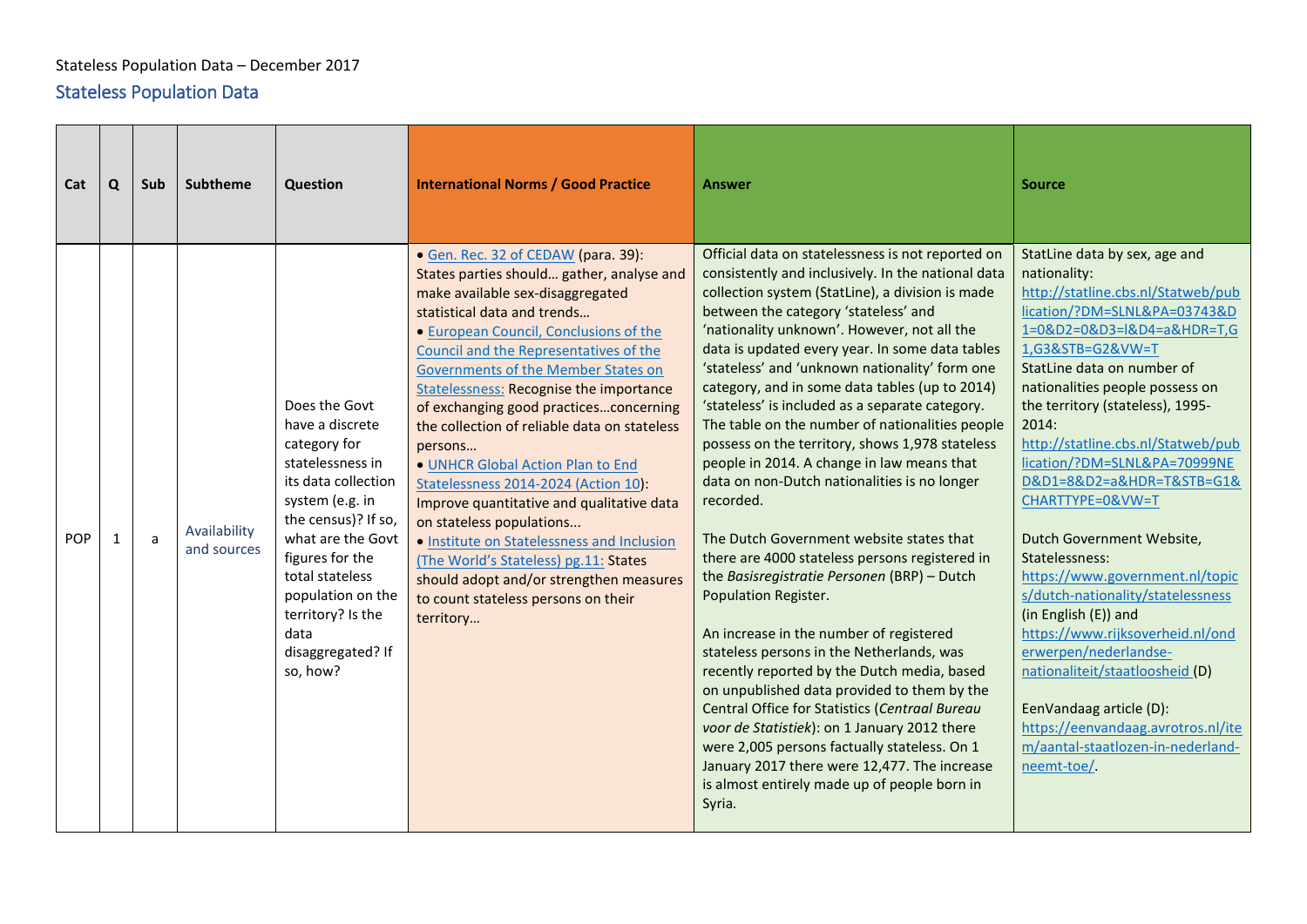| POP | 1            | $\mathbf b$  | Do Govt<br>authorities define<br>categories of<br>persons who may<br>overlap with<br>stateless (e.g.<br>unknown<br>nationality,<br>unspecified<br>nationality,<br>other)? Are<br>statistics on these<br>available? If, yes,<br>please indicate<br>categories and<br>statistics. | As above | The most recent data that can be found on<br>StatLine on nationality is from August 2016. In<br>this table 'stateless' and 'unknown nationality'<br>are combined. The number of people 'stateless'<br>or with 'unknown nationality' in 2016 was<br>74,055. | StatLine data by sex, age and<br>nationality:<br>http://statline.cbs.nl/Statweb/pub<br>lication/?DM=SLNL&PA=03743&D<br>1=0&D2=0&D3=l&D4=a&HDR=T,G<br>1,G3&STB=G2&VW=T                                                                                                                                                                                                                                                                                                                                                                  |
|-----|--------------|--------------|---------------------------------------------------------------------------------------------------------------------------------------------------------------------------------------------------------------------------------------------------------------------------------|----------|------------------------------------------------------------------------------------------------------------------------------------------------------------------------------------------------------------------------------------------------------------|----------------------------------------------------------------------------------------------------------------------------------------------------------------------------------------------------------------------------------------------------------------------------------------------------------------------------------------------------------------------------------------------------------------------------------------------------------------------------------------------------------------------------------------|
| POP | $\mathbf{1}$ | $\mathsf{C}$ | What is the<br><b>UNHCR</b> estimate<br>for the population<br>of stateless<br>persons and/or<br>those at risk of<br>statelessness on<br>the territory?<br>What is UNHCR's<br>source for this<br>information?                                                                    | As above | In its mapping study of statelessness in the<br>Netherlands, UNHCR notes the lack of available<br>quantitative data. Recent estimates reported<br>by UNHCR are that there are some 10,000<br>stateless persons in the Netherlands.                         | UNCHR, 2011, Mapping<br>statelessness in the Netherlands,<br>p.34:<br>http://www.refworld.org/docid/4<br>eef65da2.html (E) and<br>http://www.aoo.nl/downloads/20<br>14-09-12-UN.pdf (D)<br>Trouw, Stateless population grows<br>in Netherlands, 14 September<br>2016:<br>https://www.trouw.nl/home/aant<br>al-staatlozen-in-nederland-<br>groeit~aca55b20/<br><b>UNHCR, Exhibition on</b><br>statelessness in Rijksmuseum, 28<br>September 2017:<br>http://www.unhcr.org/nl/2017/09<br>/tentoonstelling-staatloosheid-<br>rijksmuseum/ |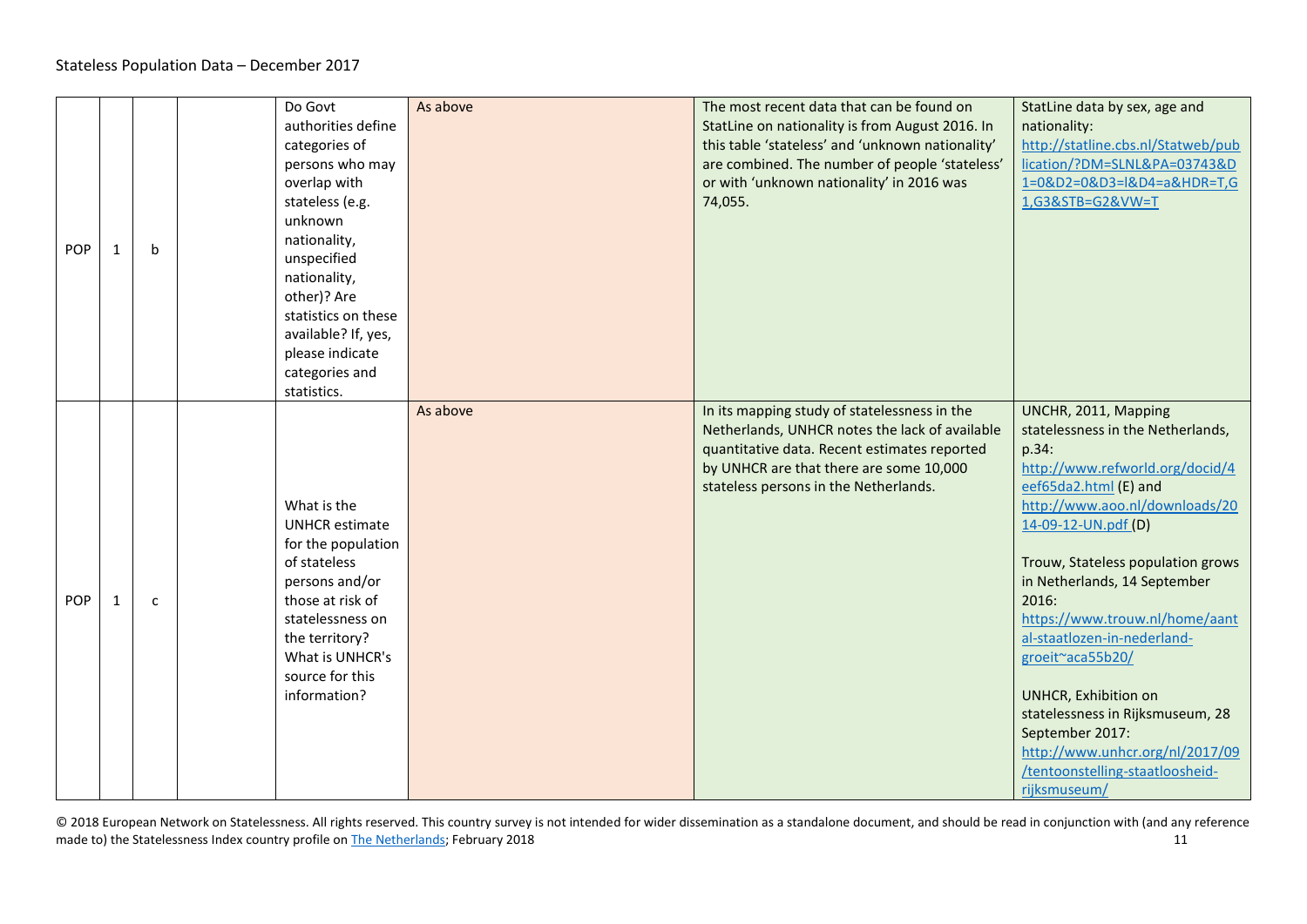| <b>POP</b> | 1 | d | Are there indirect<br>(proxy) sources of<br>statistics on<br>stateless<br>persons? E.g.<br>categories of<br>persons for which<br>statistics are<br>available where<br>stateless persons<br>may be more<br>highly<br>represented (e.g.<br>relevant country<br>of origin or<br>profiles (e.g.<br>Palestinians or<br>Syrian Kurds)? | As above                                                                | Centraal Bureau voor de Statistiek data shows<br>that 11.6% of the total asylum requests in 2014<br>were made by stateless asylum seekers, mainly<br>Palestinians from Syria.<br>More recent data shows that 5% of total<br>asylum requests in 2016 were made by<br>stateless persons. | <b>CBS Data Asylum Requests:</b><br>https://www.cbs.nl/nl-<br>nl/nieuws/2015/05/aantal-<br>asielzoekers-fors-toegenomen<br>Dutch Refugee Council, Refugees<br>in numbers, July 2017, p.7:<br>https://www.vluchtelingenwerk.nl<br>/sites/public/u152/Vluchtelingeni<br>ngetallen2017compleet-1.pdf (D)                                                        |
|------------|---|---|----------------------------------------------------------------------------------------------------------------------------------------------------------------------------------------------------------------------------------------------------------------------------------------------------------------------------------|-------------------------------------------------------------------------|----------------------------------------------------------------------------------------------------------------------------------------------------------------------------------------------------------------------------------------------------------------------------------------|--------------------------------------------------------------------------------------------------------------------------------------------------------------------------------------------------------------------------------------------------------------------------------------------------------------------------------------------------------------|
|            |   |   | Please provide<br>explanation and<br>figures.                                                                                                                                                                                                                                                                                    | . UNHCR Global Action Plan to End<br>Statelessness 2014-2024: Action 10 | Yes.                                                                                                                                                                                                                                                                                   | UNCHR, 2011, Mapping<br>statelessness in the Netherlands:<br>http://www.refworld.org/docid/4                                                                                                                                                                                                                                                                 |
| <b>POP</b> | 1 | e | Have there been<br>surveys or<br>mapping studies<br>done to estimate<br>the population of<br>stateless persons<br>in the country?                                                                                                                                                                                                |                                                                         |                                                                                                                                                                                                                                                                                        | eef65da2.html (E) and<br>http://www.aoo.nl/downloads/20<br>14-09-12-UN.pdf (D)<br><b>Advisory Committee on Migration</b><br>Affairs (ACVZ), 2013, Geen land te<br>bekennen<br>een advies over de<br>verdragsrechtelijke bescherming<br>van staatlozen in nederland,<br>https://acvz.org/wp-<br>content/uploads/2015/05/04-12-<br>2013 GeenLandTeBekennen.pdf |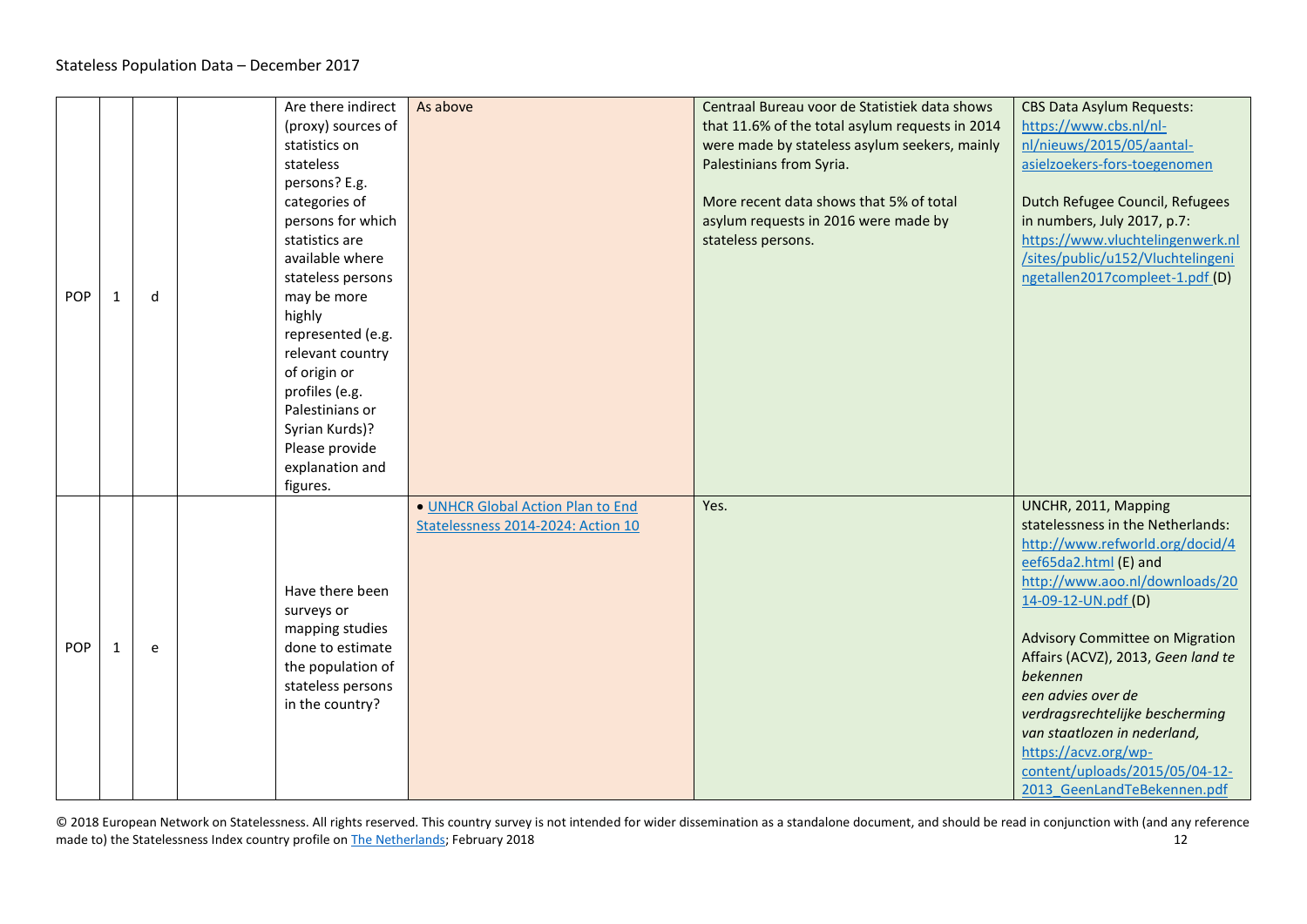|     |   |              |                                                                                                                                                                   |          |                                                                                                                                                                                                                                                                                                                                                                                                                                                                                                                                                               | (D) - summary in English pp.108-<br>111)<br>Immigration and Naturalisation<br>Service (IND) Asieltrends (asylum<br>trends - latest from 2016):<br>https://ind.nl/over-ind/Cijfers-<br>publicaties/Paginas/Asieltrends.as<br>px(D)<br>Vluchtelingenwerk (Dutch Refugee<br>Council) report, 2016:<br>https://www.vluchtelingenwerk.nl<br>/sites/public/u895/Vluchtelingeni<br>ngetallen2016.pdf                                                                                                          |
|-----|---|--------------|-------------------------------------------------------------------------------------------------------------------------------------------------------------------|----------|---------------------------------------------------------------------------------------------------------------------------------------------------------------------------------------------------------------------------------------------------------------------------------------------------------------------------------------------------------------------------------------------------------------------------------------------------------------------------------------------------------------------------------------------------------------|--------------------------------------------------------------------------------------------------------------------------------------------------------------------------------------------------------------------------------------------------------------------------------------------------------------------------------------------------------------------------------------------------------------------------------------------------------------------------------------------------------|
| POP | 1 | $\mathsf{f}$ | Are there other<br>sources of<br>estimates for the<br>population of<br>stateless persons<br>(not covered by<br>the above)? If so,<br>list sources and<br>figures. | As above | The ACVZ refers in their report to the number<br>of stateless people registered in the Dutch<br>Population Register (BRP). In 2012 this number<br>was 2,005, and 88,313 people had 'unknown<br>nationality'.<br>The 2016 explanatory memorandum for the<br>draft legislation for a statelessness<br>determination procedure refers to 2,000<br>stateless people noted in the ACVZ report. On<br>top of that it states that the number of<br>registered stateless people has increased due<br>to the arrival of around 3,000 stateless Syrian<br>Palestinians. | <b>Advisory Committee on Migration</b><br>Affairs (ACVZ), 2013, Geen land te<br>bekennen<br>een advies over de<br>verdragsrechtelijke bescherming<br>van staatlozen in nederland, p.31:<br>https://acvz.org/wp-<br>content/uploads/2015/05/04-12-<br>2013 GeenLandTeBekennen.pdf<br>(D)<br>Overheid.nl (Dutch Government<br>web portal), Draft Explanatory:<br><b>Explanatory Memorandum</b><br>statelessness determination<br>procedure, p. 3<br>https://www.internetconsultatie.n<br>l/staatloosheid |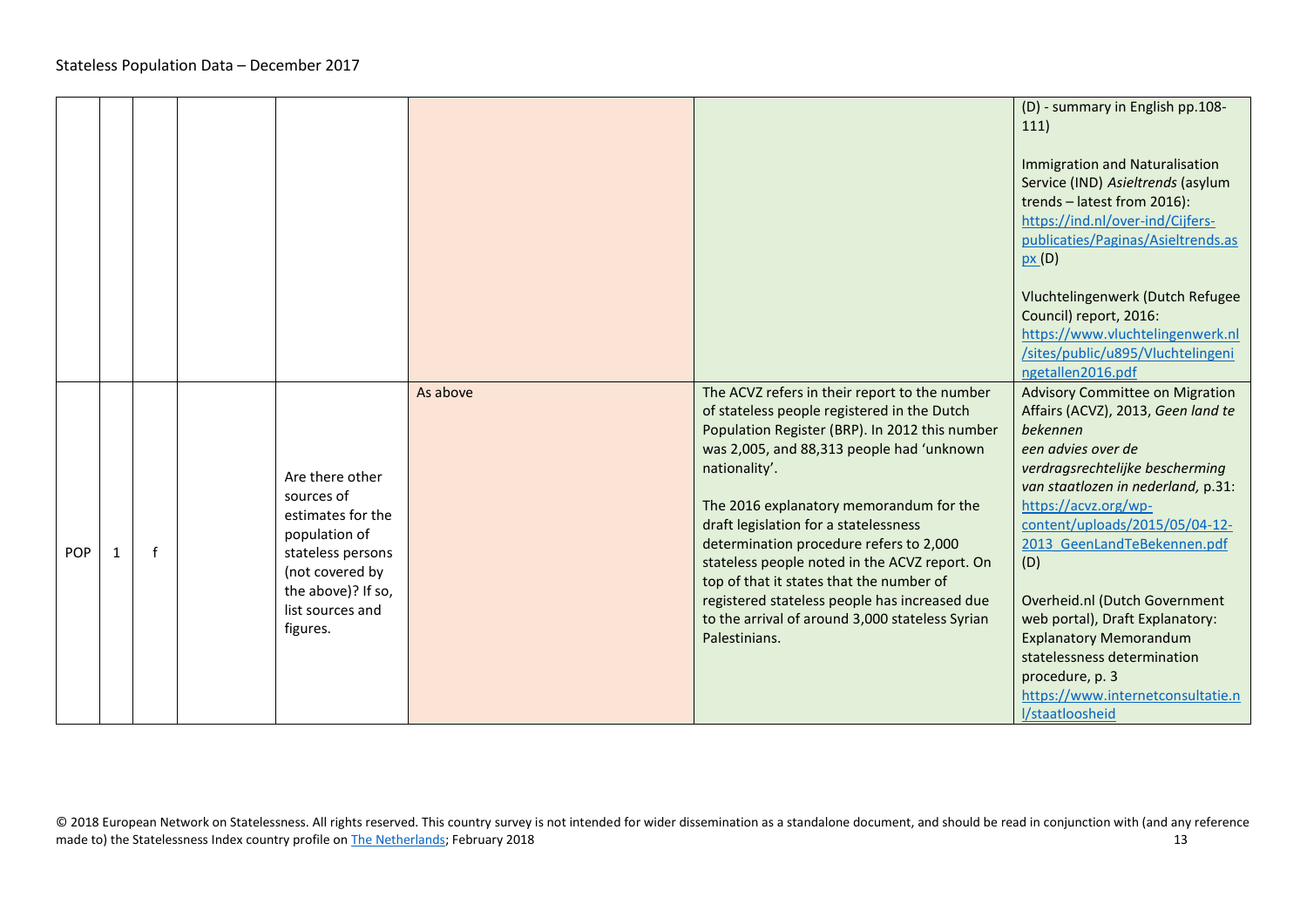| POP        | 1            | g | Are there issues<br>with reliability of<br>stateless data? If<br>yes, please<br>describe why.                                                                                         | As above | Yes, because there is no statelessness<br>determination procedure yet, so it is not known<br>how many unregistered stateless people are<br>residing in the Netherlands and it is unclear<br>how many stateless people are registered with<br>'nationality unknown'. UNHCR estimated that<br>about 97,000 people were living irregularly in<br>the Netherlands in 2011. Among them there<br>are possibly many stateless. People who are<br>assigned a nationality erroneously are also not<br>recorded. The absence of clear guidelines on<br>registration also contributes to difficulties to<br>determine the total stateless population.                                       | Overheid.nl (Dutch Government<br>web portal), Draft Explanatory:<br><b>Explanatory Memorandum</b><br>statelessness determination<br>procedure, p. 3<br>https://www.internetconsultatie.n<br>l/staatloosheid |
|------------|--------------|---|---------------------------------------------------------------------------------------------------------------------------------------------------------------------------------------|----------|----------------------------------------------------------------------------------------------------------------------------------------------------------------------------------------------------------------------------------------------------------------------------------------------------------------------------------------------------------------------------------------------------------------------------------------------------------------------------------------------------------------------------------------------------------------------------------------------------------------------------------------------------------------------------------|-------------------------------------------------------------------------------------------------------------------------------------------------------------------------------------------------------------|
| POP        | 1            | h | Are there<br>indications that<br>the stateless<br>population is<br>either over or<br>under reported?<br>Please describe.                                                              | As above | Based on the above, it is likely that the stateless<br>population is underreported in the<br>Netherlands. However, there is no conclusive<br>proof that this is the case. The current BRP<br>(Population Register) system also allows for<br>over-reporting (i.e. nationals may be registered<br>as stateless). What we know is that the current<br>procedure for registering stateless persons<br>does not reflect the international definition of a<br>stateless person and does not include<br>undocumented (illegally residing) stateless<br>persons and can therefore not be relied on for<br>statistical information on the number of<br>stateless persons in the country. |                                                                                                                                                                                                             |
| <b>POP</b> | $\mathbf{1}$ | ÷ | Please provide<br>any available<br>figures on<br>stateless refugees<br>or asylum seekers<br>(if there is data,<br>please clarify<br>whether Govt<br>also counts<br>stateless refugees | As above | The total number of asylum applications (first<br>applications, repeated applications, family<br>reunification) in 2016 was 31,642, of which<br>1,471 were stateless. The Government only<br>counts registered stateless persons - some of<br>these people could be registered, but not<br>necessarily all, so there is likely to be some<br>overlap.                                                                                                                                                                                                                                                                                                                            | <b>Immigration and Naturalisation</b><br>Service (IND), Asylum Trends:<br>Monthly Report on Asylum<br>Applications in The Netherlands,<br>Dec. 2016:<br>https://ind.nl/en/Documents/AT<br>December 2016.pdf |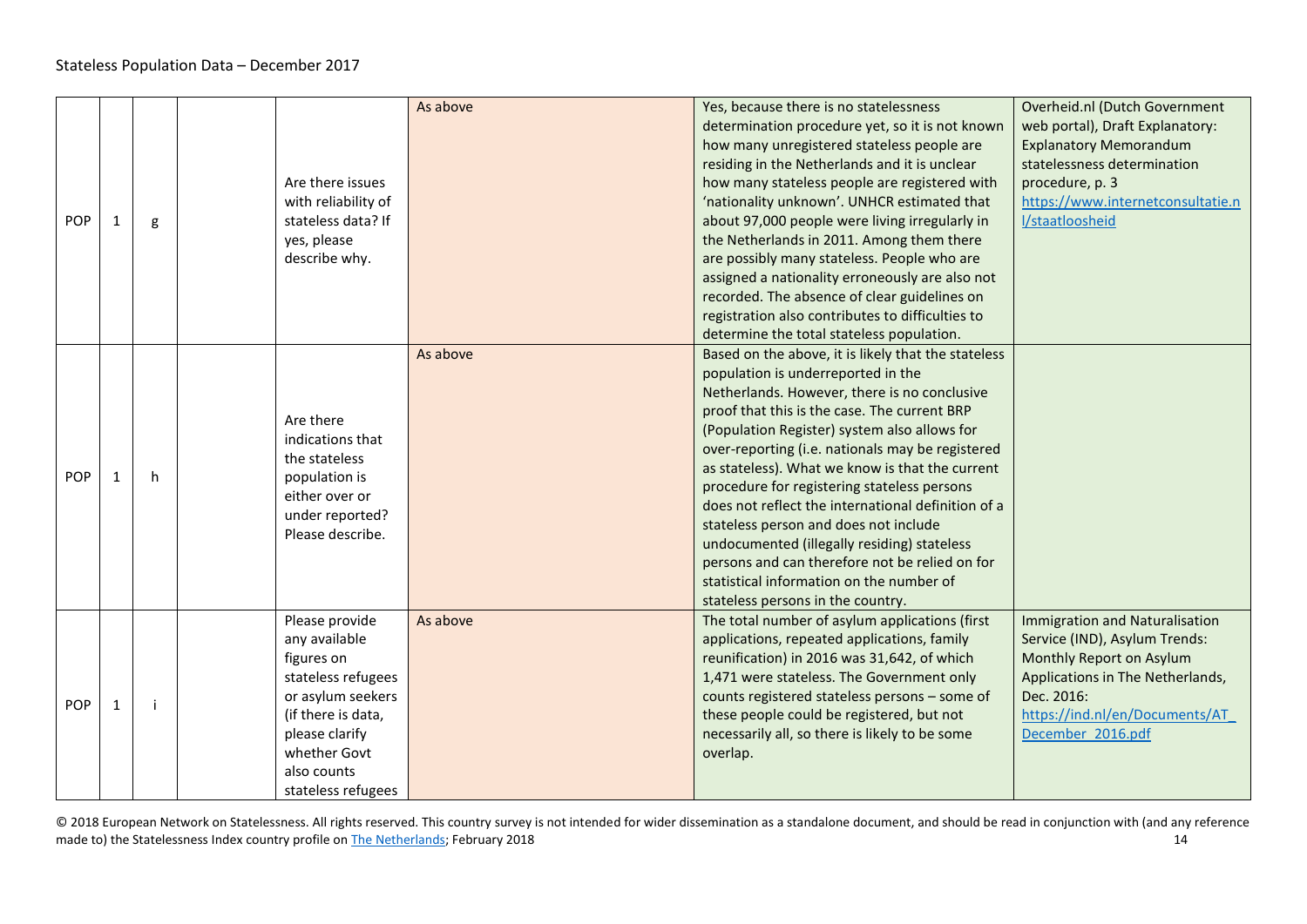<span id="page-14-0"></span>

|            |                |             |                                   | and asylum<br>seekers in the<br>stateless<br>population to<br>avoid under/over<br>reporting).                                                                                                             |                                                      |                                                                                                                                                                                                                                                                                                                                                                                                                                                                                                                                                                                                                                                                                                                                                                                                                                          |                                                                                                                                                                                                                                                                                                                                                                                                                    |
|------------|----------------|-------------|-----------------------------------|-----------------------------------------------------------------------------------------------------------------------------------------------------------------------------------------------------------|------------------------------------------------------|------------------------------------------------------------------------------------------------------------------------------------------------------------------------------------------------------------------------------------------------------------------------------------------------------------------------------------------------------------------------------------------------------------------------------------------------------------------------------------------------------------------------------------------------------------------------------------------------------------------------------------------------------------------------------------------------------------------------------------------------------------------------------------------------------------------------------------------|--------------------------------------------------------------------------------------------------------------------------------------------------------------------------------------------------------------------------------------------------------------------------------------------------------------------------------------------------------------------------------------------------------------------|
| <b>POP</b> | $\mathbf{2}$   | a           | Stateless in<br>Detention<br>data | Number of<br>stateless persons<br>in immigration<br>detention                                                                                                                                             | As above and see also norms in Detention<br>section. | The presence of stateless persons in<br>administrative detention must be inferred from<br>general statistics because there is no<br>determination procedure. The overall use of<br>detention has decreased considerably in recent<br>years. In 2015 the number of individuals that<br>entered a detention facility was 2,176 - a<br>decrease of 65% since 2011. The number<br>slightly increased again in 2016 to 2,570<br>(Source B). In 2010, 27% of detainees had been<br>detained at least once before (61% once<br>before, 29% two or three times, and 9% four or<br>more) (Source A). In 2015, 6.2% of the people<br>who entered a detention facility had 'unknown<br>nationality'. In 2016, this decreased to 2.8%<br>(Source B). There is no specific data available<br>on stateless persons in detention in the<br>Netherlands. | (A) ENS, 2015, Protecting Stateless<br>Persons from Arbitrary Detention<br>in the Netherlands, p. 14:<br>http://www.statelessness.eu/sites<br>/www.statelessness.eu/files/ENS<br>Detention Reports Netherlands.p<br>df<br>(B) The Custodial Institutions<br>Agency, July 2017, In numbers:<br>2012-2016, pp. 47-48<br>https://www.dji.nl/binaries/DJI%2<br><u>0in%20getal%202012-</u><br>2016 tcm41-271319.pdf (D) |
| <b>POP</b> | $\overline{2}$ | $\mathbf b$ |                                   | Are there<br>statistics on<br>individuals<br>released from<br>immigration<br>detention who<br>were un-<br>removable, their<br>country of origin<br>and length of<br>detention? If yes,<br>please provide. | As above                                             | There is no data available on individuals<br>released from immigration detention who were<br>un-removable. In terms of more general data,<br>in 2015 the number of people released from<br>detention was 2,236 and the average length of<br>detention was 55 days. In 2011 it was 76 days.<br>In 2013 people with 'unknown nationality' were<br>detained for 92 days (average). In 2014 this<br>decreased to 77 days (average).                                                                                                                                                                                                                                                                                                                                                                                                          | The Custodial Institutions Agency<br>report p. 53<br>https://www.dji.nl/binaries/dji-in-<br>getal-2011-2015-definitief tcm41-<br>121762.pdf<br>ENS, 2015, Protecting Stateless<br>Persons from Arbitrary Detention<br>in the Netherlands, p. 20:<br>http://www.statelessness.eu/sites<br>/www.statelessness.eu/files/ENS<br>Detention Reports Netherlands.p<br>df                                                  |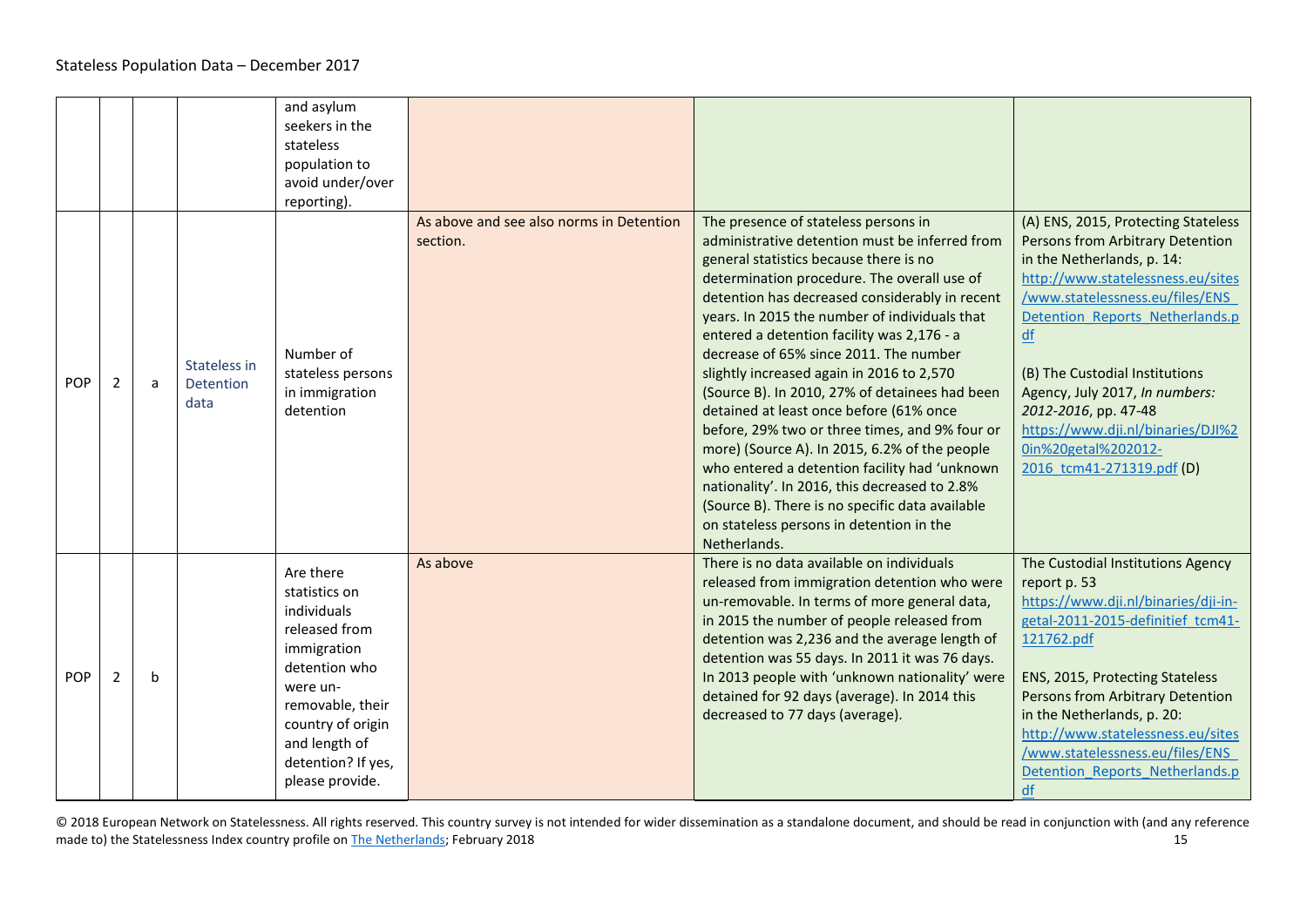## <span id="page-15-0"></span>Statelessness Determination and Status

<span id="page-15-1"></span>

| Cat        | $\Omega$ | Sub | <b>Subtheme</b> | Question              | <b>International Norms / Good</b><br><b>Practice</b> | <b>Answer</b> | <b>Source</b>                                  |
|------------|----------|-----|-----------------|-----------------------|------------------------------------------------------|---------------|------------------------------------------------|
|            |          |     |                 | Which of the          | · UNHCR (2014), Handbook on                          | Group 2       | Statelessness page on website of the           |
|            |          |     |                 | following best        | Protection of Stateless Persons:                     |               | <b>Government of the Netherlands:</b>          |
|            |          |     |                 | describes the         | it is implicit in the 1954 Convention                |               | https://www.rijksoverheid.nl/onderwerpen/nede  |
|            |          |     |                 | situation in your     | that States must identify stateless                  |               | rlandse-nationaliteit/inhoud/staatloosheid (D) |
|            |          |     |                 | country (choose only  | persons within their jurisdictions so                |               |                                                |
|            |          |     |                 | one and then          | as to provide them appropriate                       |               |                                                |
|            |          |     |                 | proceed to question   | treatment in order to comply with                    |               |                                                |
|            |          |     |                 | indicated)?           | their Convention commitments.                        |               |                                                |
|            |          |     |                 | 1. There is a         | · UNHCR (Good Practices Paper 6):                    |               |                                                |
|            |          |     |                 | dedicated             | Establishing a statelessness                         |               |                                                |
|            |          |     |                 | <b>Statelessness</b>  | determination procedure is the                       |               |                                                |
|            |          |     |                 | determination         | most efficient means for States                      |               |                                                |
|            |          |     |                 | procedure (SDP)       | Parties to the 1954 Convention to                    |               |                                                |
|            |          |     |                 | established in law,   | identify the beneficiaries of that                   |               |                                                |
|            |          |     |                 | administrative        | Convention.                                          |               |                                                |
|            |          |     |                 | guidance, or judicial | · European Council, Conclusions of                   |               |                                                |
|            |          |     | Existing        | procedure (proceed    | the Council and the                                  |               |                                                |
| <b>IDP</b> | 1        | a   | <b>SDP</b>      | to Question 2a).      | Representatives of the                               |               |                                                |
|            |          |     | procedure       | 2. There is no        | <b>Governments of the Member</b>                     |               |                                                |
|            |          |     |                 | dedicated SDP         | <b>States on Statelessness: Recognise</b>            |               |                                                |
|            |          |     |                 | procedure but there   | the importance of exchanging good                    |               |                                                |
|            |          |     |                 | are other             | practices among Member States                        |               |                                                |
|            |          |     |                 | administrative        | concerning procedures for                            |               |                                                |
|            |          |     |                 | procedures by which   | determining statelessness.                           |               |                                                |
|            |          |     |                 | statelessness can be  |                                                      |               |                                                |
|            |          |     |                 | identified (e.g.      |                                                      |               |                                                |
|            |          |     |                 | through citizenship,  |                                                      |               |                                                |
|            |          |     |                 | residence permit and  |                                                      |               |                                                |
|            |          |     |                 | international         |                                                      |               |                                                |
|            |          |     |                 | protection            |                                                      |               |                                                |
|            |          |     |                 | procedures or ex-     |                                                      |               |                                                |
|            |          |     |                 | officio) (proceed to  |                                                      |               |                                                |
|            |          |     |                 | <b>Question 10a).</b> |                                                      |               |                                                |
|            |          |     |                 | 3. There is a         |                                                      |               |                                                |
|            |          |     |                 | dedicated             |                                                      |               |                                                |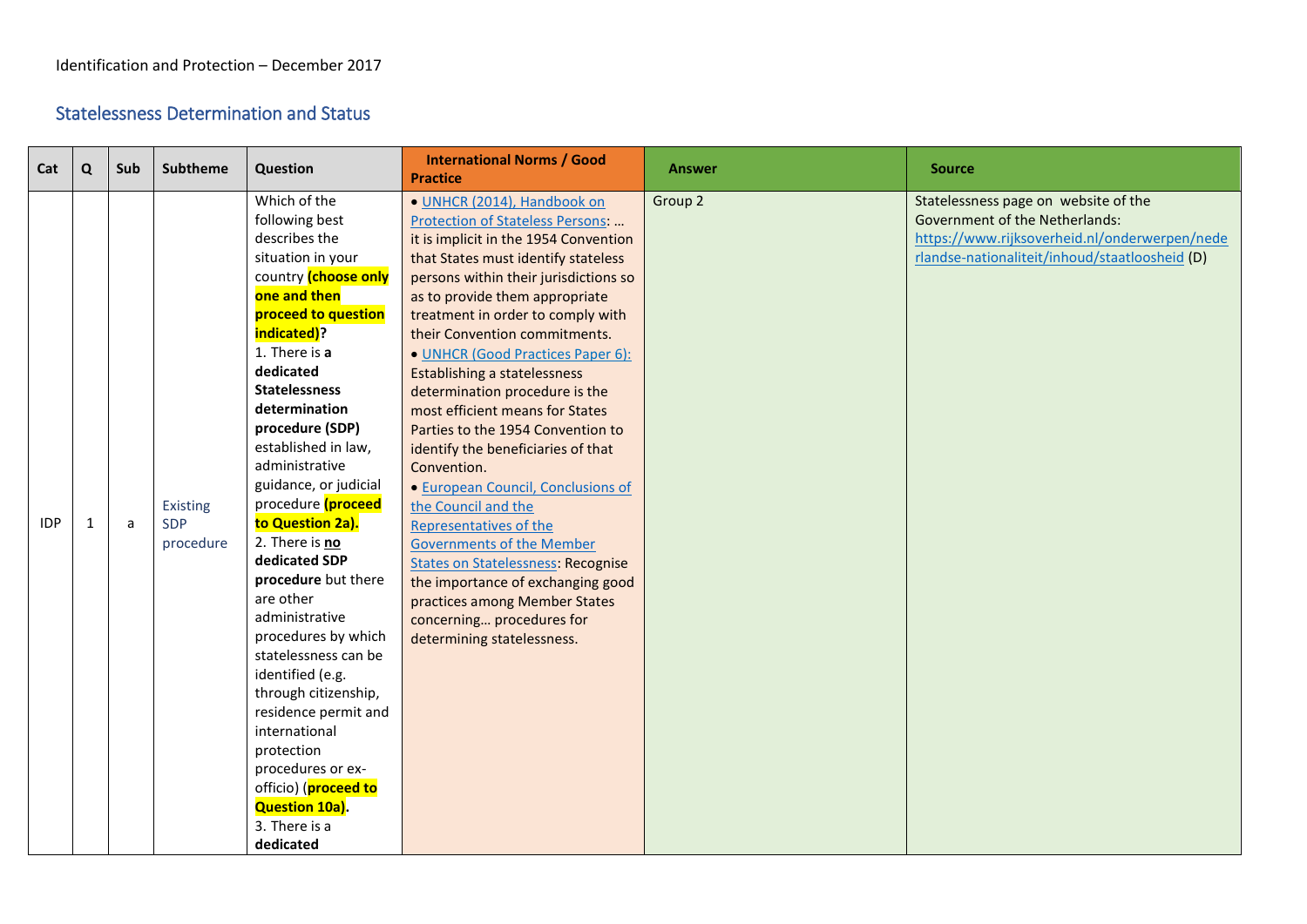<span id="page-16-0"></span>

|            |    |   |                                                                                   | statelessness status<br>even if no formal<br>procedure exists for<br>determining this<br>(proceed to Question<br>$16a$ ).<br>4. If none of the<br>above describe the<br>situation in your<br>country, are there<br>other possibilities by<br>which stateless<br>persons can<br>regularize their stay<br>without their<br>statelessness being<br>determined (proceed<br>to Question 17a)? |                                                                                                                                                                                                                                                                                        |                                                                                                                                                                                                                                                                                                                                                                                                                                                                                                                                                                                                                                                                                                                                                                         |                                                                                                                                                                                                                                                                                                                                                                                                                                                                                                                                                                                                                                                                                                                                                                                   |
|------------|----|---|-----------------------------------------------------------------------------------|------------------------------------------------------------------------------------------------------------------------------------------------------------------------------------------------------------------------------------------------------------------------------------------------------------------------------------------------------------------------------------------|----------------------------------------------------------------------------------------------------------------------------------------------------------------------------------------------------------------------------------------------------------------------------------------|-------------------------------------------------------------------------------------------------------------------------------------------------------------------------------------------------------------------------------------------------------------------------------------------------------------------------------------------------------------------------------------------------------------------------------------------------------------------------------------------------------------------------------------------------------------------------------------------------------------------------------------------------------------------------------------------------------------------------------------------------------------------------|-----------------------------------------------------------------------------------------------------------------------------------------------------------------------------------------------------------------------------------------------------------------------------------------------------------------------------------------------------------------------------------------------------------------------------------------------------------------------------------------------------------------------------------------------------------------------------------------------------------------------------------------------------------------------------------------------------------------------------------------------------------------------------------|
| <b>IDP</b> | 10 | a | Alternative<br>administrat<br>ive<br>procedures<br>for<br>identificatio<br>n(AAP) | If there is no<br>dedicated SDP in<br><b>your country</b> , are<br>there other<br>administrative<br>procedures by which<br>statelessness can be<br>identified (e.g.<br>through citizenship,<br>residence, and<br>international<br>protection<br>procedures or ex-<br>officio)?<br>If yes, provide details<br>and then proceed to<br>question 11a.<br>If no, proceed to<br>question 16a.  | • ENS (2013), Statelessness<br>Determination and the Protection<br>of Stateless Persons: a summary<br>guide of good practices: For SDPs<br>to be effective, the determination<br>must be a specific objective of the<br>mechanism in question, though not<br>necessarily the only one. | Persons residing legally in the<br>Netherlands can be formally<br>registered as stateless in the<br>Basisregistratie Personen (BRP)<br>(Population Register) of the relevant<br>municipality. In addition to BRP<br>registration, the IND also has a<br>procedure to identify statelessness<br>after which registration can take place<br>in the Basisvoorziening Vreemdelingen<br>(BVV) (Database on Foreigners),<br>which, unlike the BRP, allows for<br>identification of a stateless person<br>who is not legally residing in the<br>Netherlands. There is no independent<br>assessment of statelessness within the<br>asylum procedure. BRP registration is<br>the only administrative procedure<br>with significant legal implications for a<br>stateless person. | Statelessness page on website of the<br><b>Government of the Netherlands:</b><br>https://www.rijksoverheid.nl/onderwerpen/nede<br>rlandse-nationaliteit/inhoud/staatloosheid (D)<br>Advisory Committee on Migration Affairs (ACVZ),<br>2013, Geen land te bekenneneen advies over de<br>verdragsrechtelijke bescherming van staatlozen in<br>nederland, p.50: https://acvz.org/wp-<br>content/uploads/2015/05/04-12-<br>2013 GeenLandTeBekennen.pdf (D)<br>Dutch Association for Civil Affairs, 2016:<br>https://nvvb.nl/nl/vereniging/organisatie/adviesb<br>ureau/veelgestelde-vragen/#vraag24 (D)<br>Katja Swider, 2014, Statelessness Determination<br>in the Netherlands, Amsterdam Centre for<br>European Law and Governance, Working Paper<br>Series 2014 - 04, pp. 21-23: |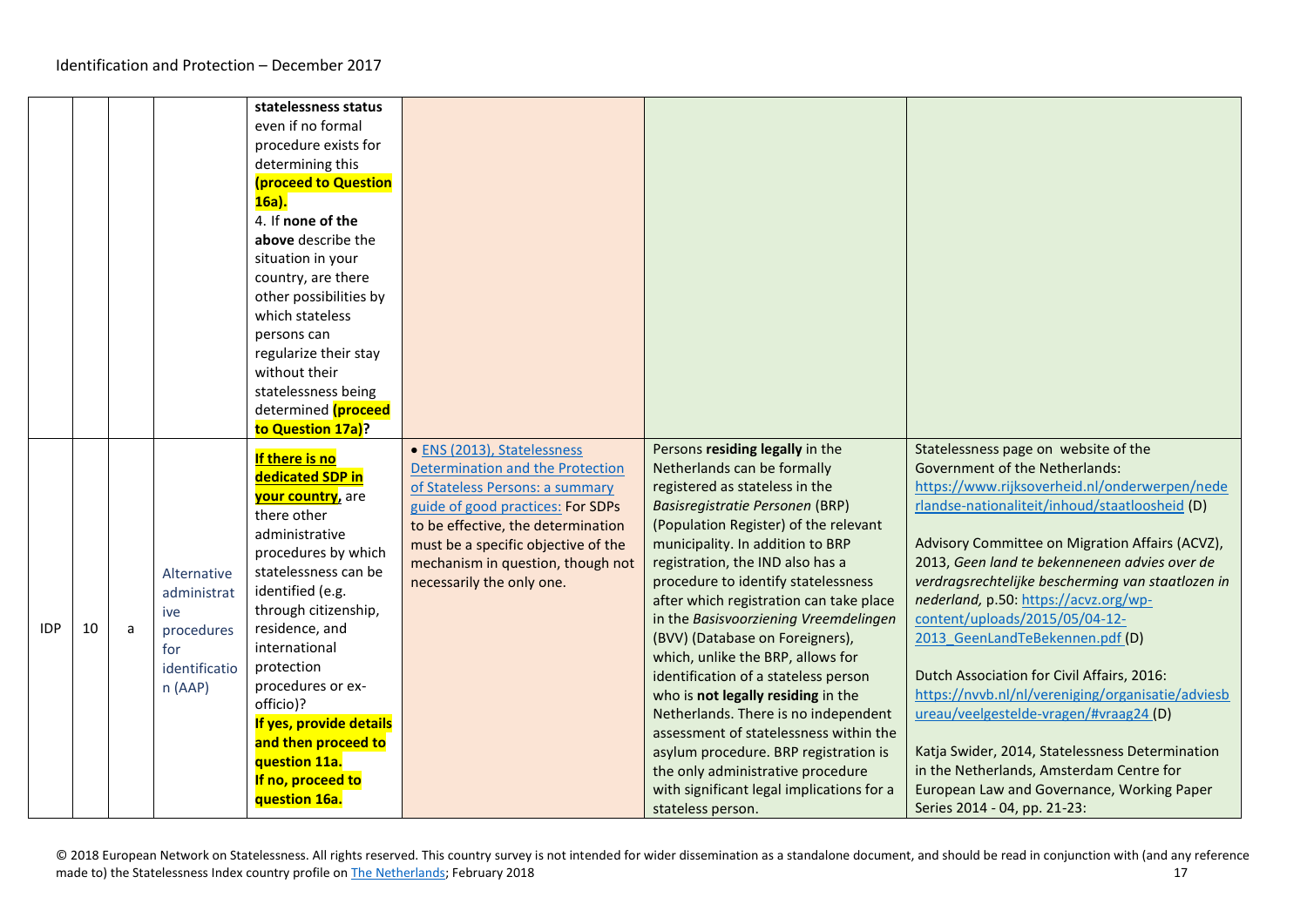<span id="page-17-0"></span>

|            |    |   |                                  |                                                                             |                                                                                                                                                                                                                                                                                                         |                                                                                                                                                                                                                                                                                                                                                                                                                                                                                                                                                                                                                                                                                                                                                                                                                                                                                                                                                                                                                                                                                                                                                                                                                                                                          | https://www.statelessness.eu/sites/www.stateles<br>sness.eu/files/attachments/resources/Statelessne<br>ss%20Determination%20in%20the%20Netherland                                                                                                                                                                                                                                                                                                                                                                                                                                                                                                                                                                                                                                                                                                                                                                                                                                                                 |
|------------|----|---|----------------------------------|-----------------------------------------------------------------------------|---------------------------------------------------------------------------------------------------------------------------------------------------------------------------------------------------------------------------------------------------------------------------------------------------------|--------------------------------------------------------------------------------------------------------------------------------------------------------------------------------------------------------------------------------------------------------------------------------------------------------------------------------------------------------------------------------------------------------------------------------------------------------------------------------------------------------------------------------------------------------------------------------------------------------------------------------------------------------------------------------------------------------------------------------------------------------------------------------------------------------------------------------------------------------------------------------------------------------------------------------------------------------------------------------------------------------------------------------------------------------------------------------------------------------------------------------------------------------------------------------------------------------------------------------------------------------------------------|-------------------------------------------------------------------------------------------------------------------------------------------------------------------------------------------------------------------------------------------------------------------------------------------------------------------------------------------------------------------------------------------------------------------------------------------------------------------------------------------------------------------------------------------------------------------------------------------------------------------------------------------------------------------------------------------------------------------------------------------------------------------------------------------------------------------------------------------------------------------------------------------------------------------------------------------------------------------------------------------------------------------|
| <b>IDP</b> | 11 | a | Access to<br>procedures<br>(AAP) | How is statelessness<br>identified in the<br>course of other<br>procedures? | • UNHCR (Good Practices Paper 6):<br><b>Efficient referral mechanisms</b><br>should be established, while<br>officials who may be in contact<br>with stateless persons need to be<br>trained to identify potential<br>applicants for statelessness status<br>and refer them to appropriate<br>channels. | BRP registration is based on identity<br>documents evidencing statelessness<br>issued by a competent authority<br>(Article 2.15 Law BRP); or a statement<br>from the Minister of Security and<br>Justice at the Dutch Immigration office<br>(IND) (Article 2.17 Law BRP). The<br>municipality may only change a BRP<br>registration from 'nationality<br>unknown' to 'stateless' based on<br>original identity documents, so a<br>statement from the IND can only be<br>relied on when the person is<br>registering in the BRP for the first<br>time.<br>The rules for the registration of<br>nationality in the BVV are not<br>regulated by law, but<br>there is an internal administrative<br>protocol (Protocol Identificatie en<br>Labeling (PIL)) outlining how personal<br>information should be registered. The<br>PIL allows for a wide range of evidence<br>to be admitted, including statements<br>by individuals who are being<br>registered, statements by third<br>persons, results of linguistic tests and<br>various official<br>and non-official documents. This is<br>also why the IND database is<br>considered less reliable and<br>subordinate to the BRP. A BRP official<br>may formally request findings on<br>someone's nationality from the IND. | s%20Katja%20Swider.pdf<br>Wet Basisregistratie personen (BRP) (Law on the<br>Population Register) of 2013:<br>http://wetten.overheid.nl/BWBR0033715/2015-<br>$09-01$ (D)<br>Protocol Identificatie en Labeling, Government of<br>The Netherlands<br>website:https://www.rijksoverheid.nl/documente<br>n/richtlijnen/2017/07/04/protocol-identificatie-<br>en-labeling-pil (D)<br>Dutch Association for Civil Affairs, 2016:<br>https://nvvb.nl/nl/vereniging/organisatie/adviesb<br>ureau/veelgestelde-vragen/#vraag24 (D)<br>Katja Swider, 2014, Statelessness Determination<br>in the Netherlands, Amsterdam Centre for<br>European Law and Governance, Working Paper<br>Series 2014 - 04, pp. 21-23:<br>https://www.statelessness.eu/sites/www.stateles<br>sness.eu/files/attachments/resources/Statelessne<br>ss%20Determination%20in%20the%20Netherland<br>s%20Katja%20Swider.pdf<br>Proposal for an Act on the Determination of<br>Statelessness, 2016:<br>https://www.internetconsultatie.nl/staatloosheid |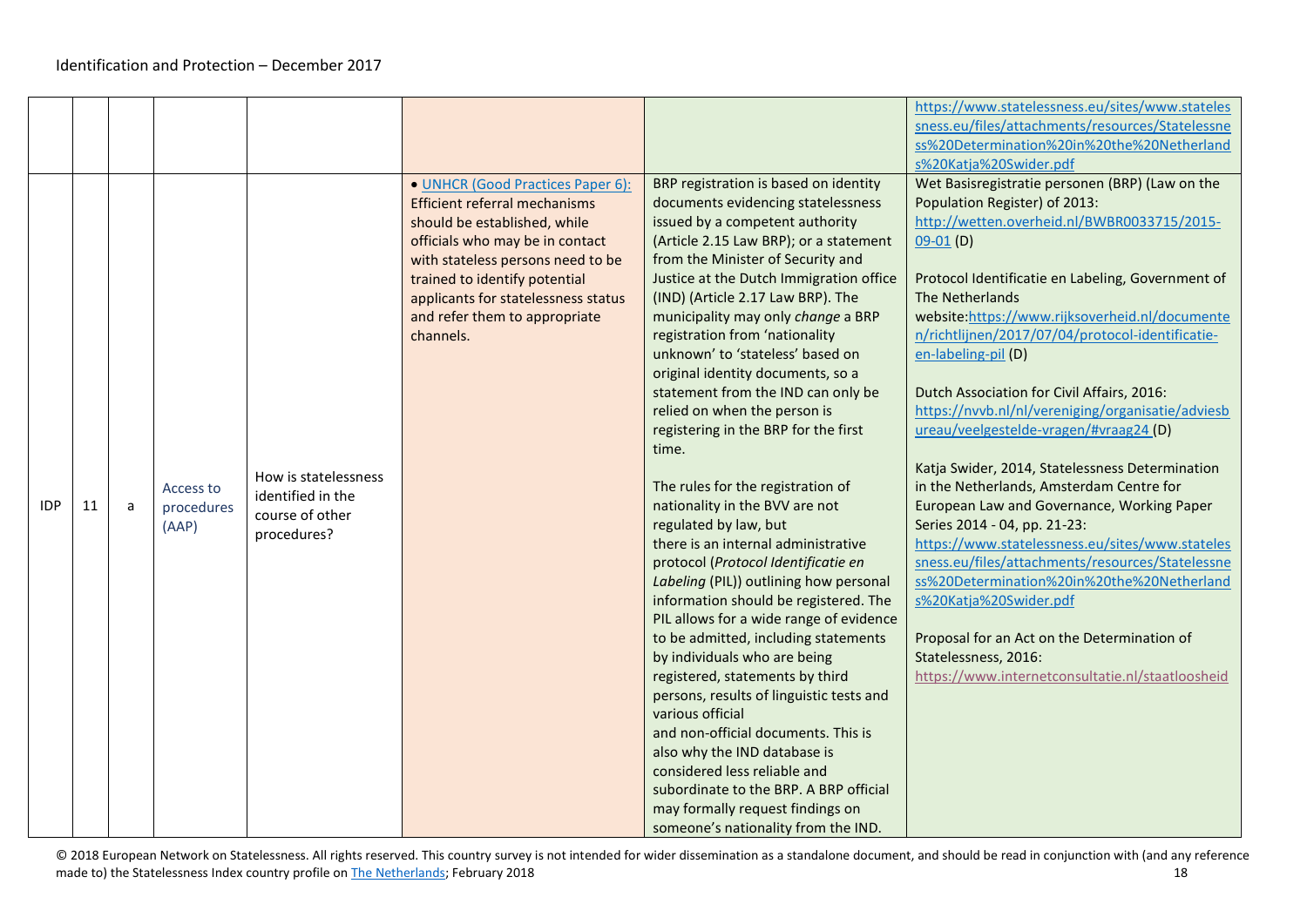|            |    |              |                                                                                                                                         |                                       | A legislative proposal for a formal SDP<br>was published in September 2016 and<br>is due for discussion in Parliament. I.                                                                                                                                                                                                                                                                                                                                                                                                                           |                                                                                                                                                                                                                                                                                                                                                                                                                  |
|------------|----|--------------|-----------------------------------------------------------------------------------------------------------------------------------------|---------------------------------------|-----------------------------------------------------------------------------------------------------------------------------------------------------------------------------------------------------------------------------------------------------------------------------------------------------------------------------------------------------------------------------------------------------------------------------------------------------------------------------------------------------------------------------------------------------|------------------------------------------------------------------------------------------------------------------------------------------------------------------------------------------------------------------------------------------------------------------------------------------------------------------------------------------------------------------------------------------------------------------|
| <b>IDP</b> | 11 | b            | Are there obligations<br>in law on authorities<br>to consider a claim<br>for statelessness<br>made within another<br>procedure?         | See norm above at question IDP 2e.    | No, there is no obligation in law to<br>consider a claim for statelessness as<br>statelessness is an administrative<br>category and not a protection status in<br>Dutch law, so the concept of "claim<br>for statelessness" is not applicable in<br>the Dutch context. Referral might take<br>place to the administrative BRP<br>procedure at municipal level, but this<br>is only accessible for people with legal<br>residence in the country.                                                                                                    | Advisory Committee on Migration Affairs (ACVZ),<br>2013, Geen land te bekenneneen advies over de<br>verdragsrechtelijke bescherming van staatlozen in<br>nederland, p.73: https://acvz.org/wp-<br>content/uploads/2015/05/04-12-<br>2013 GeenLandTeBekennen.pdf (D)                                                                                                                                              |
| <b>IDP</b> | 11 | $\mathsf{C}$ | Are there clear<br>instructions on how<br>to make a claim for<br>statelessness within<br>the particular<br>administrative<br>procedure? | See norm above at question IDP<br>2b. | A legally staying person can request<br>their municipality to register them as<br>stateless in the BRP. Registration will<br>take place if statelessness can be<br>proven with highly reliable documents<br>issued by a competent authority of a<br>state, such as identity documents or<br>court orders. The administrative<br>procedure does not conduct research<br>to acquire evidence on the<br>nationality/statelessness of the<br>applicant. In practice it is seen that the<br>various municipalities execute the<br>procedure differently. | Advisory Committee on Migration Affairs (ACVZ),<br>2013, Geen land te bekenneneen advies over de<br>verdragsrechtelijke bescherming van staatlozen in<br>nederland, p.73: https://acvz.org/wp-<br>content/uploads/2015/05/04-12-<br>2013 GeenLandTeBekennen.pdf (D)<br>Dutch Association for Civil Affairs, 2016:<br>https://nvvb.nl/nl/vereniging/organisatie/adviesb<br>ureau/veelgestelde-vragen/#vraag24 (D) |
| <b>IDP</b> | 11 | d            | Is the examination of<br>statelessness<br>conducted by a<br>centralized or<br>localised body?                                           | See norm above at question IDP 2j.    | By a localised body (the municipality),<br>and sometimes the IND.                                                                                                                                                                                                                                                                                                                                                                                                                                                                                   | Katja Swider, 2014, Statelessness Determination<br>in the Netherlands, Amsterdam Centre for<br>European Law and Governance, Working Paper<br>Series 2014 - 04, pp. 21-23:<br>https://www.statelessness.eu/sites/www.stateles<br>sness.eu/files/attachments/resources/Statelessne                                                                                                                                 |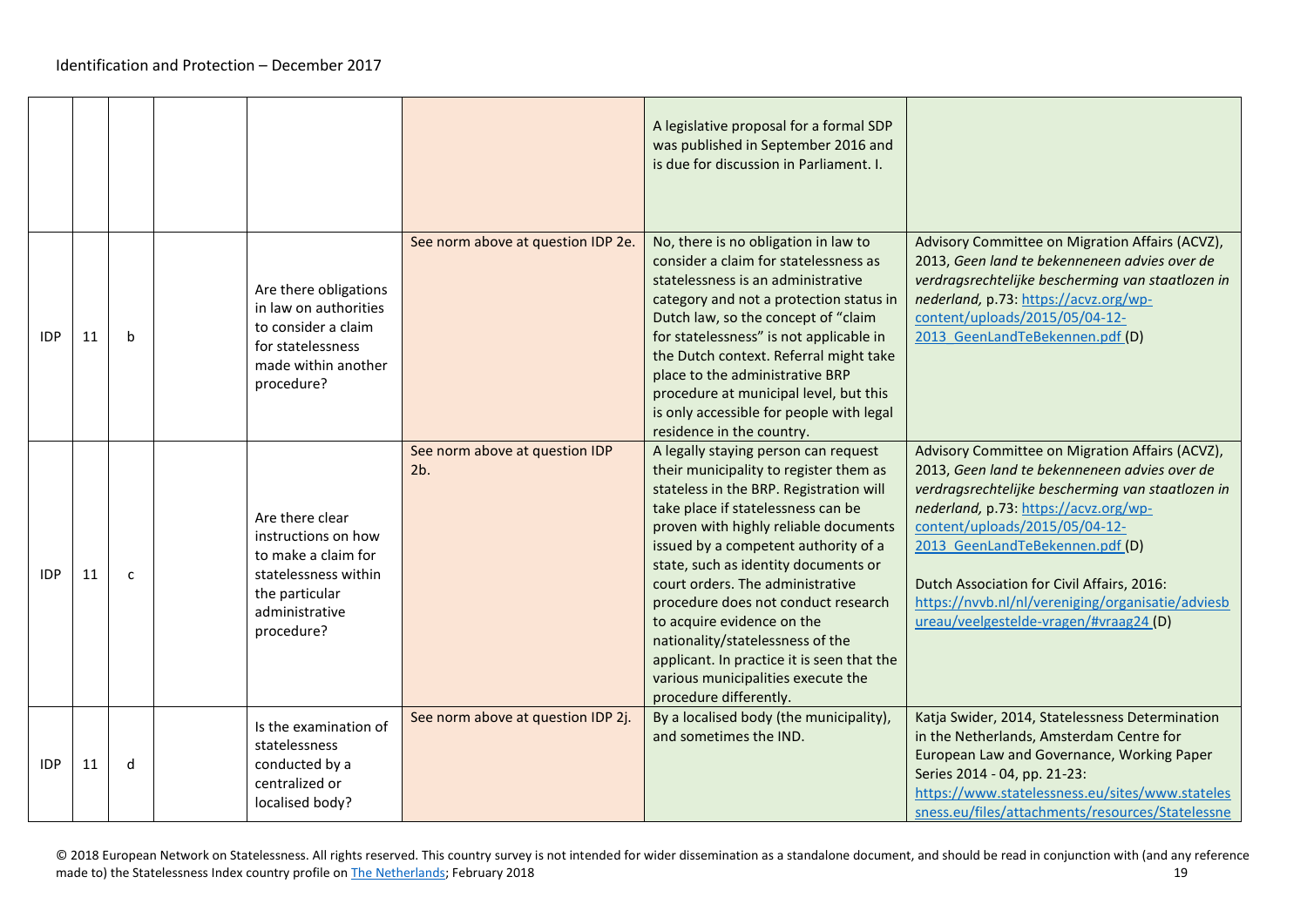|            |    |             |                                                                                                                                                                                                                                                                                                            |                                    |                                                                                                                                                                                                                                                                                                                                                                                                                                                                                                                                                                                                                                                                                                                                                            | ss%20Determination%20in%20the%20Netherland<br>s%20Katja%20Swider.pdf                                                                                                                                                                                                                                                                                                                                                                                                                                                                                                                                                                                                                                                                                                             |
|------------|----|-------------|------------------------------------------------------------------------------------------------------------------------------------------------------------------------------------------------------------------------------------------------------------------------------------------------------------|------------------------------------|------------------------------------------------------------------------------------------------------------------------------------------------------------------------------------------------------------------------------------------------------------------------------------------------------------------------------------------------------------------------------------------------------------------------------------------------------------------------------------------------------------------------------------------------------------------------------------------------------------------------------------------------------------------------------------------------------------------------------------------------------------|----------------------------------------------------------------------------------------------------------------------------------------------------------------------------------------------------------------------------------------------------------------------------------------------------------------------------------------------------------------------------------------------------------------------------------------------------------------------------------------------------------------------------------------------------------------------------------------------------------------------------------------------------------------------------------------------------------------------------------------------------------------------------------|
| <b>IDP</b> | 11 | e           | Is there training to<br>inform different<br>governmental bodies<br>about statelessness<br>and determination<br>procedures? Is there<br>training of public<br>officials in identifying<br>statelessness? If yes,<br>please provide details<br>(i.e. who provides the<br>training to whom and<br>how often?) | See norm above at question IDP 2k. | There are no courses specifically<br>targeted at government bodies and<br>public officials. We see a need for<br>more targeted and recurring trainings<br>particularly targeted at civil servants.<br>General trainings are available, that<br>are sometimes also attended by state<br>officials. For example, Katja Swider has<br>provided a number of trainings at the<br>University of Amsterdam, in addition<br>to a number of symposia that have<br>been attended by state officials<br>(municipality employees, immigration<br>officers, etc.). Furthermore, the<br>Institute on Statelessness and<br>Inclusion organised two trainings in<br>2016 on statelessness, targeted at a<br>wider audience but among which civil<br>servants were present. | Amsterdam Centre for European Law and<br>Governance, Statelessness in the Netherlands and<br>the GBA: a practitioners workshop, 28 Nov 2012:<br>http://acelg.uva.nl/content/events/workshops/20<br>12/11/statelessness-in-the-netherlands-and-the-<br>gba.html?origin=U%2BlcGA%2BeSWGukSRCZF4gp<br>$\underline{\underline{\mathsf{w}}}$<br>Cursus Staatloosheid in bestuurs-, nationaliteits-<br>en vreemdelingenrecht, Eggens Instituut,<br>Amsterdam, 12 March 2015:<br>http://advocatenblad.nl/2015/01/08/de-agenda-<br>voor-2015/(D)<br>Training delivered by ENS and Institute on<br>Statelessness and Inclusion in Groningen and<br>Tilburg, November 2016:<br>http://www.stichtinglos.nl/agenda/trainingen-<br>over-staatloosheid-nl-groningen-16nov-en-<br>tilburg-25nov |
| <b>IDP</b> | 11 | $\mathbf f$ | Is there cooperation<br>between agencies<br>that may come into<br>contact with stateless<br>persons? If so, how<br>are cases referred to<br>the appropriate<br>authority for<br>determination?                                                                                                             | See norm above at question IDP 2l. | Cooperation may occur between the<br>IND and municipalities. A municipality<br>may consult the IND under 2.17 Law<br>BRP to obtain necessary information<br>on an individual's nationality.<br>However, in practice, it is also<br>observed that little effective<br>cooperation takes place.                                                                                                                                                                                                                                                                                                                                                                                                                                                              | Wet Basisregistratie personen (BRP) (Law on the<br>Population Register) of 2013:<br>http://wetten.overheid.nl/BWBR0033715/2015-<br>$09-01(D)$<br>Katja Swider, 2014, Statelessness Determination<br>in the Netherlands, Amsterdam Centre for<br>European Law and Governance, Working Paper<br>Series, 2014 - 04:<br>https://www.statelessness.eu/sites/www.stateles<br>sness.eu/files/attachments/resources/Statelessne<br>ss%20Determination%20in%20the%20Netherland<br>s%20Katja%20Swider.pdf                                                                                                                                                                                                                                                                                  |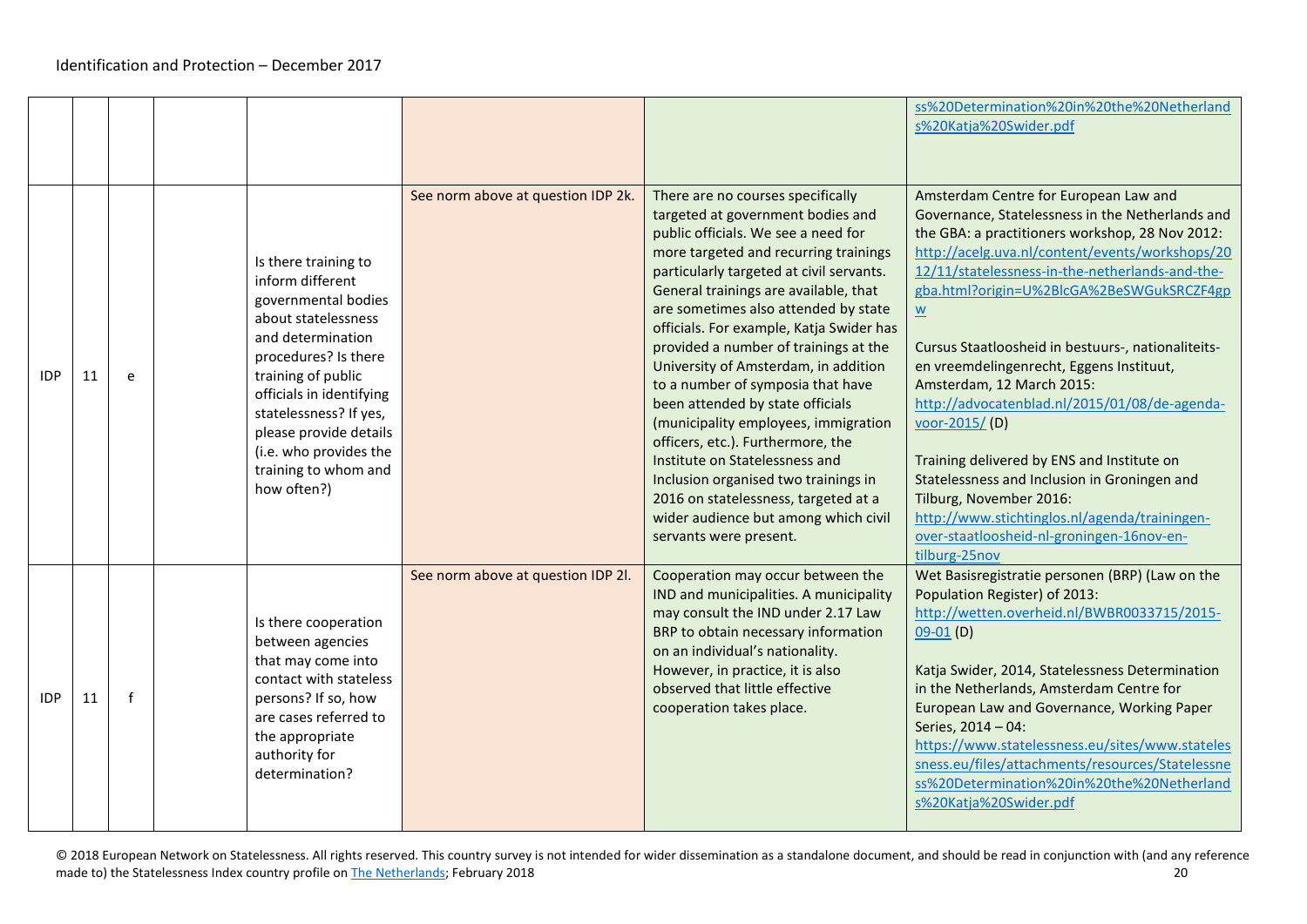<span id="page-20-1"></span><span id="page-20-0"></span>

| <b>IDP</b> | 12 | a | Definition<br>of stateless<br>person<br>(APP) | Does the definition of<br>a stateless person<br>and the exclusion<br>provisions align with<br>the 1954<br><b>Convention? Please</b><br>provide details. | • UN Convention Relating to the<br>Status of Stateless Persons, 1954,<br>Art. 1(1) & 1(2) | There is no mention of exclusion<br>clauses in Dutch law as statelessness is<br>not a protection status in the<br>Netherlands. The definition of a<br>stateless person in Dutch law is<br>slightly different from Art. 1(1) of the<br>1954 Convention: "a person that is not<br>by any State, under its legislation,<br>considered to be a national". The<br>original text of the Convention "under<br>the operation of its law" is translated<br>in the Netherlands as "krachtens diens<br>wetgeving" or "under its legislation",<br>which is narrower than "under the<br>operation of its law".                                                                                                                                                                                                                                            | Advisory Committee on Migration Affairs (ACVZ),<br>2013, Geen land te bekenneneen advies over de<br>verdragsrechtelijke bescherming van staatlozen in<br>nederland, p.43: https://acvz.org/wp-<br>content/uploads/2015/05/04-12-<br>2013 GeenLandTeBekennen.pdf (D)                                                                                                                                                                                                                                                                                                                                                                                                                                                                                                                                                |
|------------|----|---|-----------------------------------------------|---------------------------------------------------------------------------------------------------------------------------------------------------------|-------------------------------------------------------------------------------------------|----------------------------------------------------------------------------------------------------------------------------------------------------------------------------------------------------------------------------------------------------------------------------------------------------------------------------------------------------------------------------------------------------------------------------------------------------------------------------------------------------------------------------------------------------------------------------------------------------------------------------------------------------------------------------------------------------------------------------------------------------------------------------------------------------------------------------------------------|--------------------------------------------------------------------------------------------------------------------------------------------------------------------------------------------------------------------------------------------------------------------------------------------------------------------------------------------------------------------------------------------------------------------------------------------------------------------------------------------------------------------------------------------------------------------------------------------------------------------------------------------------------------------------------------------------------------------------------------------------------------------------------------------------------------------|
| <b>IDP</b> | 13 | a | Assessment<br>(AAP)                           | What is the burden of<br>proof when<br>identifying an<br>individual's<br>statelessness status?                                                          | See norm above at question IDP 4a.                                                        | If a person requests to change their<br>registration in the BRP from<br>'nationality unknown' to 'stateless',<br>the applicant is asked to provide<br>documents to support their claim. The<br>burden of proof for evidencing<br>statelessness lies fully on the<br>applicant. This is confirmed by a<br>judgment from the Court of Utrecht<br>on 19 February 2013 (SBR 12/3509,<br>para. 6), and by the Raad van State<br>(High Court, para. 4.2-3), where it is<br>stated that the applicant is responsible<br>for handing over documents to prove<br>a statelessness claim. There is no<br>responsibility on the Municipality to<br>research the statelessness of the<br>applicant.<br>2.17 Law BRP provides an opportunity<br>for the municipality to obtain<br>information regarding a person's<br>nationality through a statement from | Wet Basisregistratie personen (BRP) (Law on the<br>Population Register) of 2013:<br>http://wetten.overheid.nl/BWBR0033715/2015-<br>$09-01$ (D)<br>Dutch Association for Civil Affairs, 2016:<br>https://nvvb.nl/nl/vereniging/organisatie/adviesb<br>ureau/veelgestelde-vragen/#vraag24 (D)<br>Katja Swider, 2014, Statelessness Determination<br>in the Netherlands, Amsterdam Centre for<br>European Law and Governance, Working Paper<br>Series, 2014 - 04, p.16:<br>https://www.statelessness.eu/sites/www.stateles<br>sness.eu/files/attachments/resources/Statelessne<br>ss%20Determination%20in%20the%20Netherland<br>s%20Katja%20Swider.pdf<br>Uitspraak Rechtbank Utrecht, 19 February 2013<br>(SBR 12/3509), Dong vs. Het college van<br>burgemeester en wethouders van de gemeente<br>Utrecht, para. 6. |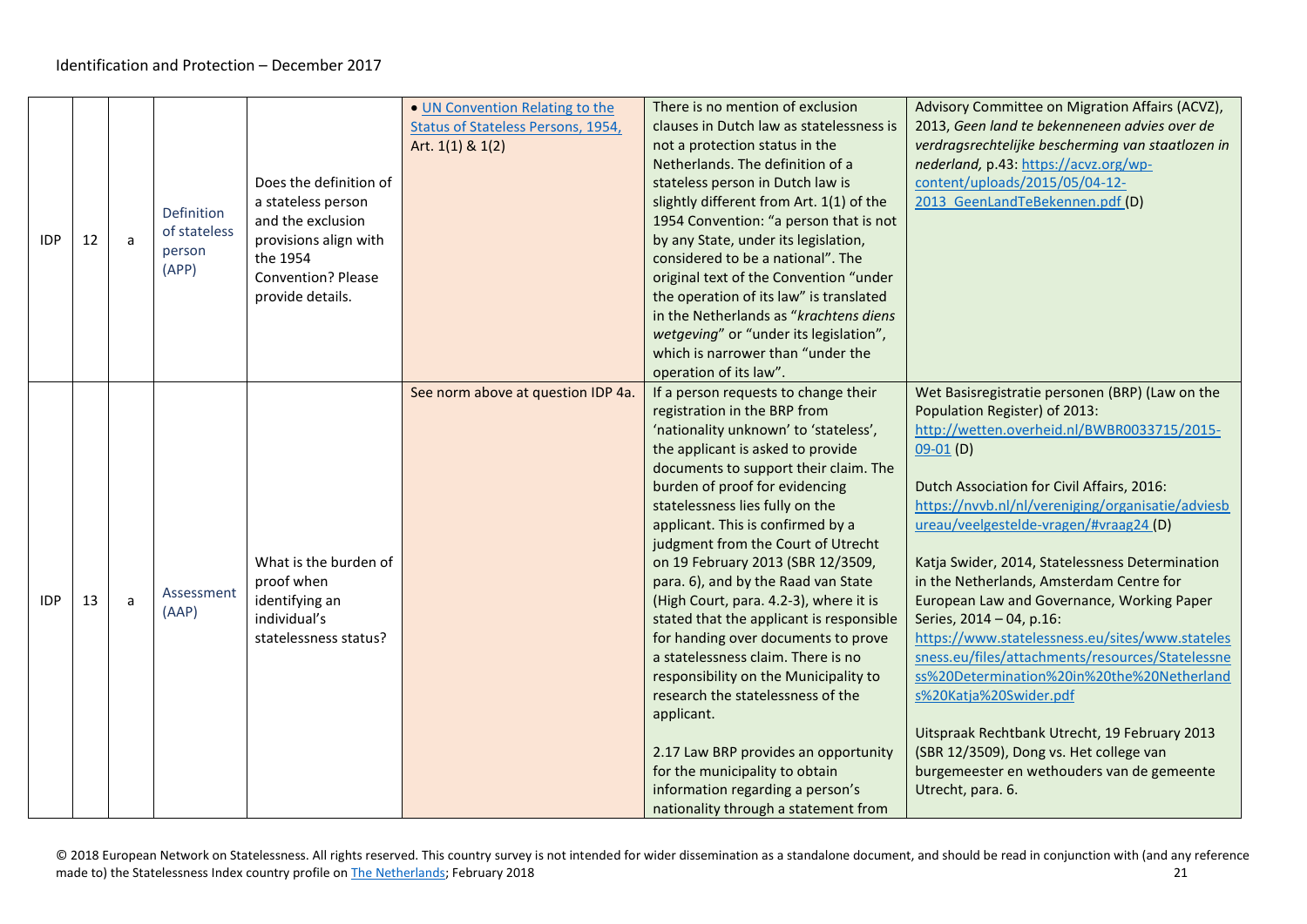|            |    |   |                                                                                                                                                                                                                                               |                                                                                                                                                                                                                                                                                                                                  | the Minister of Security and Justice at<br>the Dutch Immigration office (IND).                                                                                                                                                                                                                                                                                                                                                                                                                                                                                                                                                                                                                                                               | Uitspraak Raad van State, 21 May 2014<br>(201302776/1/A3) para. 4.2-3:<br>https://www.raadvanstate.nl/uitspraken/zoeken-<br>in-uitspraken/tekst-uitspraak.html?id=79205 (D)                                                                                                                                                                                                                                                                                                                                                                                                                                                                                                                                                                                                      |
|------------|----|---|-----------------------------------------------------------------------------------------------------------------------------------------------------------------------------------------------------------------------------------------------|----------------------------------------------------------------------------------------------------------------------------------------------------------------------------------------------------------------------------------------------------------------------------------------------------------------------------------|----------------------------------------------------------------------------------------------------------------------------------------------------------------------------------------------------------------------------------------------------------------------------------------------------------------------------------------------------------------------------------------------------------------------------------------------------------------------------------------------------------------------------------------------------------------------------------------------------------------------------------------------------------------------------------------------------------------------------------------------|----------------------------------------------------------------------------------------------------------------------------------------------------------------------------------------------------------------------------------------------------------------------------------------------------------------------------------------------------------------------------------------------------------------------------------------------------------------------------------------------------------------------------------------------------------------------------------------------------------------------------------------------------------------------------------------------------------------------------------------------------------------------------------|
| <b>IDP</b> | 13 | b | What is the standard<br>of proof? Is it the<br>same as in asylum<br>applications?                                                                                                                                                             | See norm above at question IDP<br>4b.                                                                                                                                                                                                                                                                                            | For BRP decisions the standard of<br>proof is more like "beyond reasonable<br>doubt" - documents are needed as<br>proof. For asylum cases it is<br>"reasonable degree" where the<br>benefit of the doubt can be given in<br>favour of the applicant.                                                                                                                                                                                                                                                                                                                                                                                                                                                                                         | Wet Basisregistratie personen (BRP) (Law on the<br>Population Register) of 2013, Article 2.44-6:<br>http://wetten.overheid.nl/BWBR0033715/2015-<br>$09-01(D)$<br>Memorandum of Explanation of the Aliens Act<br>2000, Article 29, pp. 40-41:<br>https://zoek.officielebekendmakingen.nl/kst-<br>26732-3.html (D)<br>Article 31(1), Aliens Act 2000:<br>http://wetten.overheid.nl/BWBR0011823/2017-<br>$07 -$<br>01#Hoofdstuk3 Afdeling4 Paragraaf1 Artikel31<br>(D)                                                                                                                                                                                                                                                                                                              |
| <b>IDP</b> | 13 | C | Are decision makers<br>presented with clear<br>guidance on how to<br>determine<br>statelessness,<br>including sources of<br>evidence and<br>procedures for<br>evidence gathering to<br>establish<br>statelessness? Please<br>provide details. | · ENS (2013), Statelessness<br>Determination and the Protection<br>of Stateless Persons: a summary<br>guide of good practices:<br>determining authorities can benefit<br>significantly from any concrete<br>guidance that sets clear<br>benchmarks and pathways for the<br>establishment of material facts and<br>circumstances. | No, Municipalities generally do not<br>gather evidence. The applicant has full<br>responsibility for evidencing the claim<br>with documents. Instructions on<br>evidence make no distinction between<br>foreign nationality and statelessness.<br>Therefore, statelessness needs to be<br>evidenced, according to the BRP and<br>its implementing orders, through the<br>same documents as a foreign<br>nationality (i.e. a passport, identity<br>document, or a court order by a<br>competent authority of a relevant<br>state). The special circumstances of<br>stateless persons are not taken into<br>account, so the wording of many<br>instructions on evidence are simply<br>not applicable to the situation of<br>stateless persons. | Advisory Committee on Migration Affairs (ACVZ),<br>2013, Geen land te bekenneneen advies over de<br>verdragsrechtelijke bescherming van staatlozen in<br>nederland, pp. 71-73: https://acvz.org/wp-<br>content/uploads/2015/05/04-12-<br>2013 GeenLandTeBekennen.pdf (D)<br>Dutch Association for Civil Affairs, 2016:<br>https://nvvb.nl/nl/vereniging/organisatie/adviesb<br>ureau/veelgestelde-vragen/#vraag24 (D)<br>Katja Swider, 2014, Statelessness Determination<br>in the Netherlands, Amsterdam Centre for<br>European Law and Governance, Working Paper<br>Series 2014 - 04, pp.12-16:<br>https://www.statelessness.eu/sites/www.stateles<br>sness.eu/files/attachments/resources/Statelessne<br>ss%20Determination%20in%20the%20Netherland<br>s%20Katja%20Swider.pdf |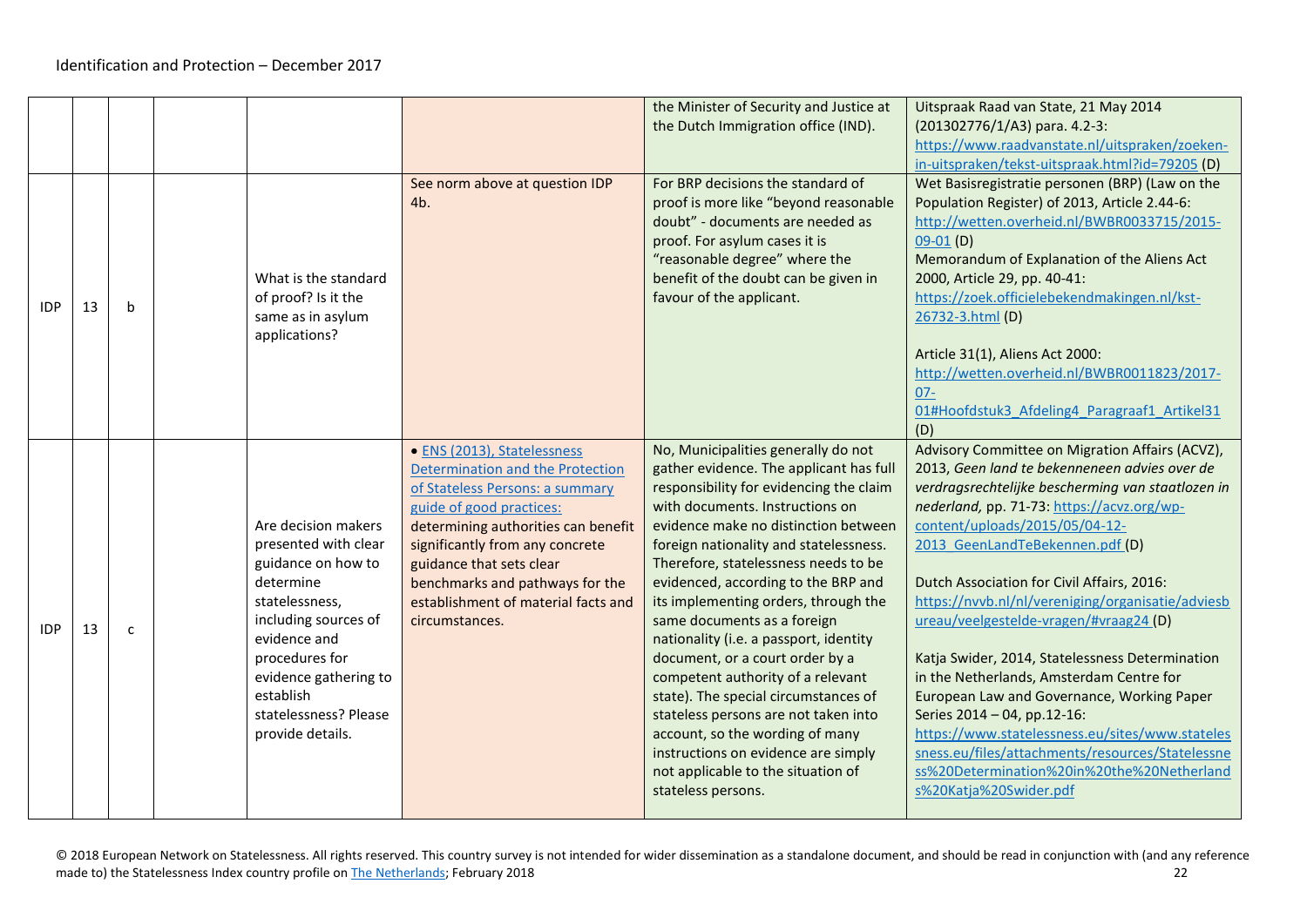<span id="page-22-0"></span>

| <b>IDP</b> | 14 | a            | Procedural<br>Protections<br>(AAP) | Is there legal aid<br>available during the<br>application?                   | · UNHCR (2014), Handbook on<br><b>Protection of Stateless Persons:</b><br>applicants are to have access to<br>legal counsel; where free legal<br>assistance is available, it is to be<br>offered to applicants without<br>financial means.<br>· ENS (2013), Statelessness<br>Determination and the Protection<br>of Stateless Persons: a summary<br>guide of good practices: If state<br>funded legal aid is available in the<br>country it should be provided to<br>stateless claimants. If there is no<br>state funded legal aid but asylum<br>claimants can access legal aid free<br>of charge, then the same level of<br>access should be provided to<br>stateless claimants. | The BRP registration procedure is free<br>of charge. There is legal aid available<br>from the state to challenge the<br>decision in court. If the person has<br>insufficient income, lawyers affiliated<br>with the Raad voor Rechtsbijstand<br>(Council for Legal Aid) can request<br>money for the procedure from the<br>state.                                                                   | Raad voor Rechtsbijstand website (Legal Aid<br>Board in the Netherlands):<br>http://www.rvr.org/english                                                                           |
|------------|----|--------------|------------------------------------|------------------------------------------------------------------------------|-----------------------------------------------------------------------------------------------------------------------------------------------------------------------------------------------------------------------------------------------------------------------------------------------------------------------------------------------------------------------------------------------------------------------------------------------------------------------------------------------------------------------------------------------------------------------------------------------------------------------------------------------------------------------------------|-----------------------------------------------------------------------------------------------------------------------------------------------------------------------------------------------------------------------------------------------------------------------------------------------------------------------------------------------------------------------------------------------------|-----------------------------------------------------------------------------------------------------------------------------------------------------------------------------------|
| <b>IDP</b> | 14 | b            |                                    | Is an interview always<br>offered (unless<br>granting without<br>interview)? | UNHCR (2014), Handbook on<br><b>Protection of Stateless Persons:</b><br>The right to an individual interview,<br>and necessary assistance with<br>translation/interpretation<br>throughout the process, are<br>essential to ensure that applicants<br>have the opportunity to present<br>their cases fully                                                                                                                                                                                                                                                                                                                                                                        | There is no interview necessary for the<br>administrative procedure of<br>registering someone as stateless in the<br>BRP. To change a BRP registration you<br>need to go in person to the 'Loket'<br>(Desk) of the applicable Municipality<br>and bring the necessary documents as<br>proof. In most cases you can make an<br>appointment in advance. An interview<br>is not provided or necessary. | For example, information about BRP registration<br>in the Municipality Apeldoorn:<br>https://www.apeldoorn.nl/verzoek-wijzigen-<br>gegevens (D) (similar to other municipalities) |
| <b>IDP</b> | 14 | $\mathsf{C}$ |                                    | Is an interpreter<br>provided? Free of<br>charge?                            | ENS (2013), Statelessness<br>Determination and the Protection<br>of Stateless Persons: a summary<br>guide of good practices: assistance<br>should be available for translation<br>and interpretation in respect of<br>written applications and interviews<br>(good practice is free of charge).                                                                                                                                                                                                                                                                                                                                                                                   | No, no interpreter is provided for<br>registering or changing a registration<br>in the BRP. Municipalities indicate<br>that the person should bring an<br>interpreter with them, or a member of<br>staff may assist if someone speaks a<br>shared language, or the person can<br>return with a friend or relative to<br>assist them.                                                                | Correspondence with the Municipalities of<br>Amsterdam and Apeldoorn.                                                                                                             |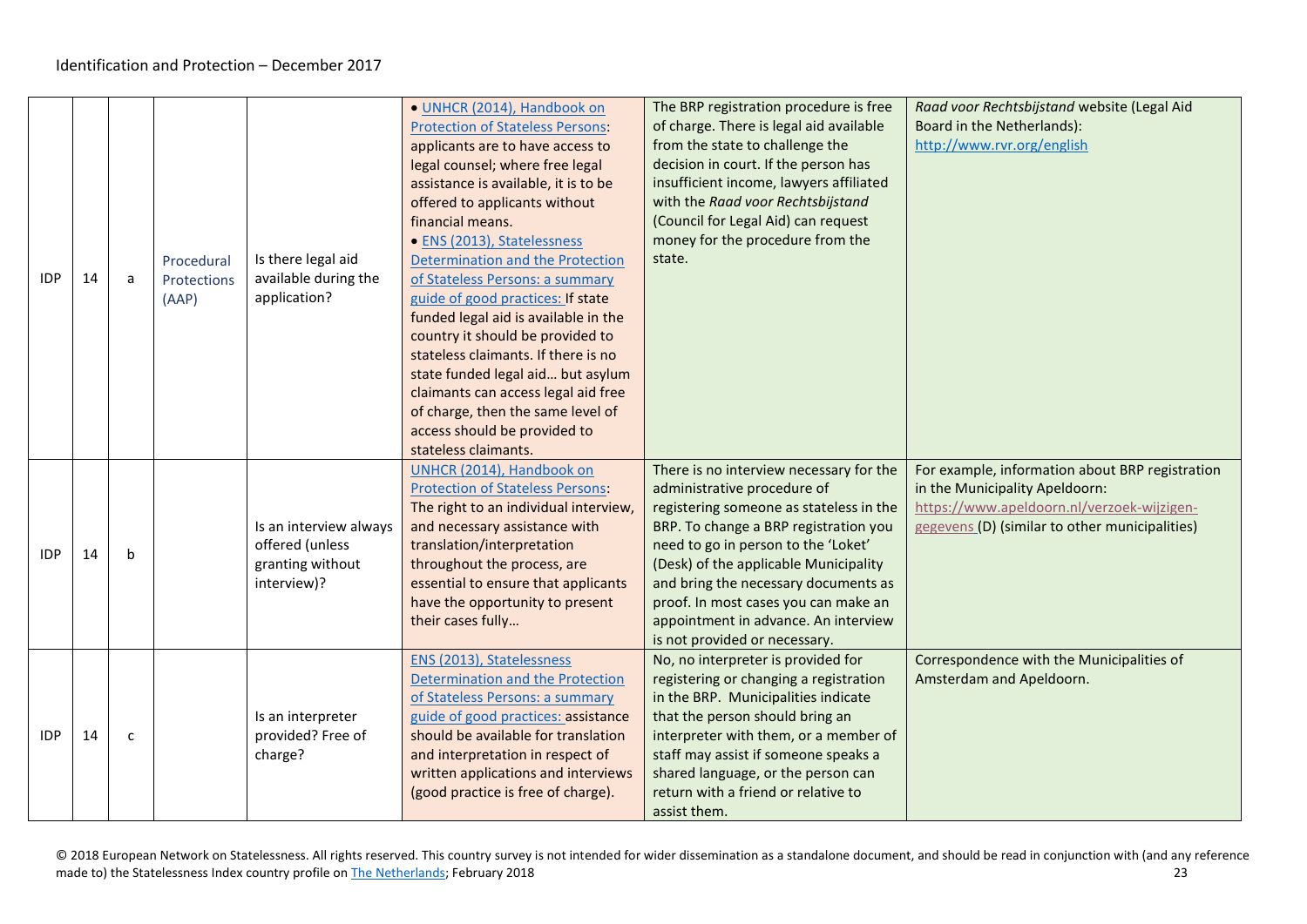<span id="page-23-0"></span>

|            |    |   |                  |                         | UNHCR (2014), Handbook on               | Yes. General rules of administrative      | Dutch Association for Civil Affairs, Correction  |
|------------|----|---|------------------|-------------------------|-----------------------------------------|-------------------------------------------|--------------------------------------------------|
|            |    |   |                  |                         | <b>Protection of Stateless Persons:</b> | process apply.                            | procedure BRP, 2015:                             |
|            |    |   |                  | Are decisions given     | States are encouraged, therefore,       |                                           | https://nvvb.nl/media/cms_page_media/620/DEF     |
| <b>IDP</b> | 14 | d |                  | with reasons? In        | to incorporate the following            |                                           | %20NVVB-                                         |
|            |    |   |                  | writing?                | safeguards: [] decisions are made       |                                           | ledenadvies%20proces%20correctie%20onbeken       |
|            |    |   |                  |                         | in writing with reasons.                |                                           | de%20gebdatum%20en%20nationaliteit%20MN.p        |
|            |    |   |                  |                         |                                         |                                           | df(D)                                            |
|            |    |   |                  |                         | UNHCR (2014), Handbook on               | No, identification of a person as         | Statelessness page, Government of the            |
|            |    |   |                  |                         | <b>Protection of Stateless Persons:</b> | stateless does not result in permission   | Netherlands website:                             |
|            |    |   |                  |                         | The 1954 Convention  [grants]           | to stay/legal status. Statelessness is    | https://www.rijksoverheid.nl/onderwerpen/nede    |
|            |    |   |                  |                         | stateless persons a core set of         | merely an administrative category in      | rlandse-nationaliteit/inhoud/staatloosheid (D)   |
|            |    |   |                  |                         | rights. Its provisions, along with      | Dutch law, not an immigration status      |                                                  |
|            |    |   |                  |                         | applicable standards of                 | or protection status. The current         | Rechtbank Den Haag, 19 February 2014 (SGR        |
|            |    |   |                  |                         | international human rights law,         | administrative procedure (BRP) only       | 12/2490): statelessness does not lead to issuing |
|            |    |   |                  |                         | establish the minimum rights and        | allows legally staying persons to be      | of identity documents.                           |
|            |    |   |                  |                         | the obligations of stateless persons    | registered as stateless. If a person is   |                                                  |
|            |    |   |                  |                         | in States party to the 1954             | provided with a statelessness             |                                                  |
|            |    |   |                  |                         | Convention. The status granted to       | registration they can:                    |                                                  |
|            |    |   |                  | Does identification of  | a stateless person in a State Party     | 1) request a travel document              |                                                  |
|            |    |   |                  | a person as stateless   | must reflect these international        | 2) naturalise through a simplified        |                                                  |
|            |    |   |                  | result in permission    | standards Although the 1954             | procedure (after 3yrs legal stay,         |                                                  |
|            |    |   | <b>Stateless</b> | to stay/legal status or | Convention does not explicitly          | foreign passport not required, lower      |                                                  |
| <b>IDP</b> | 15 | a | <b>Status</b>    | any other benefit to    | require States to grant a person        | cost)                                     |                                                  |
|            |    |   | (AAP)            | the individual? Please  | determined to be stateless a right      | A child may (if legally residing) be able |                                                  |
|            |    |   |                  | describe what status    | of residence, granting such             | to access the right of option to Dutch    |                                                  |
|            |    |   |                  | is provided and what    | permission would fulfil the object      | nationality. Were the 1954                |                                                  |
|            |    |   |                  | benefits attach to it.  | and purpose of the treaty It is         | Convention to be applied directly,        |                                                  |
|            |    |   |                  |                         | therefore recommended that              | there is also a right to identity         |                                                  |
|            |    |   |                  |                         | States grant persons recognised as      | documents, however stateless persons      |                                                  |
|            |    |   |                  |                         | stateless a residence permit valid      | are currently not able to enforce that    |                                                  |
|            |    |   |                  |                         | for at least two years, although        | right in court and no competent           |                                                  |
|            |    |   |                  |                         | permits for a longer duration, such     | authority is appointed to issue these     |                                                  |
|            |    |   |                  |                         | as five years, are preferable in the    | identity documents.                       |                                                  |
|            |    |   |                  |                         | interests of stability. Such permits    |                                           |                                                  |
|            |    |   |                  |                         | are to be renewable, providing the      |                                           |                                                  |
|            |    |   |                  |                         | possibility of facilitated              |                                           |                                                  |
|            |    |   |                  |                         | naturalization as prescribed by         |                                           |                                                  |
|            |    |   |                  |                         | Article 32 of the 1954 Convention.      |                                           |                                                  |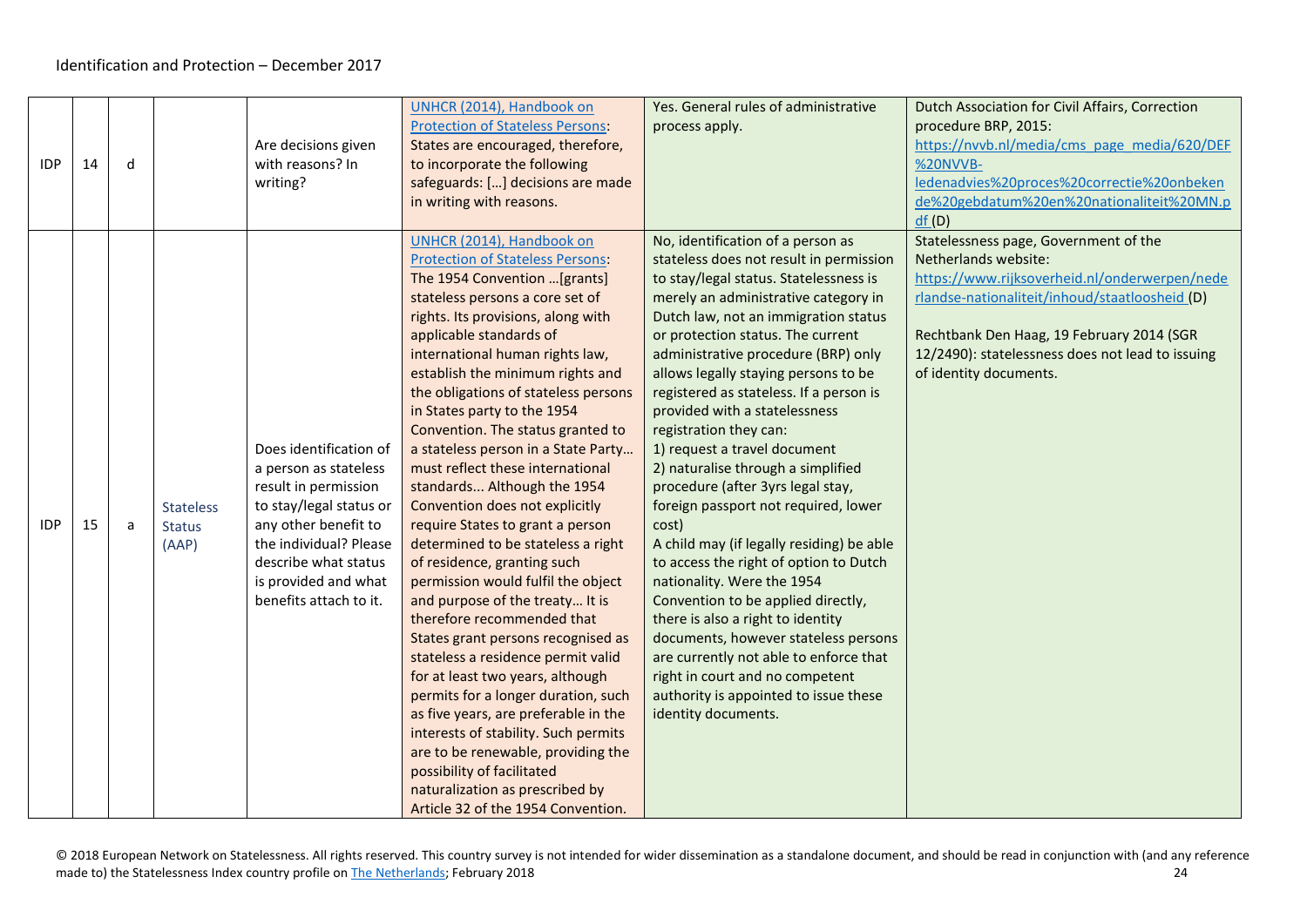### <span id="page-24-0"></span>Detention

<span id="page-24-1"></span>

| Cat        | Q  | Sub | <b>Subtheme</b>        | Question                                                                                                                                                                                                                | <b>International Norms / Good Practice</b>                                                                                                                                                                                                                                                                                                                                                                                                                                                                                                                                                                                                                                                                                           | <b>Answer</b>                                                                                                                                                                                                                                                                                                                                                                                                                                                                                                                                                                                                                  | <b>Source</b>                                                                                                                                                                                                                                                                                                                                                                                                                                                                               |
|------------|----|-----|------------------------|-------------------------------------------------------------------------------------------------------------------------------------------------------------------------------------------------------------------------|--------------------------------------------------------------------------------------------------------------------------------------------------------------------------------------------------------------------------------------------------------------------------------------------------------------------------------------------------------------------------------------------------------------------------------------------------------------------------------------------------------------------------------------------------------------------------------------------------------------------------------------------------------------------------------------------------------------------------------------|--------------------------------------------------------------------------------------------------------------------------------------------------------------------------------------------------------------------------------------------------------------------------------------------------------------------------------------------------------------------------------------------------------------------------------------------------------------------------------------------------------------------------------------------------------------------------------------------------------------------------------|---------------------------------------------------------------------------------------------------------------------------------------------------------------------------------------------------------------------------------------------------------------------------------------------------------------------------------------------------------------------------------------------------------------------------------------------------------------------------------------------|
| <b>DET</b> | 1  | a   | Detention<br>screening | Are<br>immigration<br>detention<br>powers<br>provided for in<br>law?                                                                                                                                                    | • ICCPR Art 9 (1): Everyone has the right to liberty<br>and security of person. No one shall be subjected<br>to arbitrary arrest or detention. No one shall be<br>deprived of his liberty except on such grounds and<br>in accordance with such procedure as are<br>established by law.<br>• ECHR Art 5 (1): Everyone has the right to liberty<br>and security of person. No one shall be deprived of<br>his liberty save in the following cases and in<br>accordance with a procedure prescribed by law:<br>(f) the lawful arrest or detention of a person to<br>prevent his effecting an unauthorised entry into<br>the country or of a person against whom action is<br>being taken with a view to deportation or<br>extradition. | Yes.                                                                                                                                                                                                                                                                                                                                                                                                                                                                                                                                                                                                                           | Chapter 5, Article 59(1),<br>Vreemdelingenwet 2000:<br>http://wetten.overheid.nl/BWBR001182<br>3/2017-01-01#Hoofdstuk5 (D)                                                                                                                                                                                                                                                                                                                                                                  |
| <b>DET</b> | -1 | b   |                        | In what<br>circumstances<br>does the law<br>provide for<br>immigration<br>detention?<br>Does domestic<br>law allow<br>immigration<br>detention for<br>purposes other<br>than those<br>allowed under<br>ECHR $5(1)(f)$ ? | $\bullet$ ECHR Art 5 (1)(f)                                                                                                                                                                                                                                                                                                                                                                                                                                                                                                                                                                                                                                                                                                          | A foreign national may be detained on<br>the grounds of public order or national<br>security, where there exists:<br>a. risk that they will withdraw from<br>supervision, or<br>b. evade or impede preparation of<br>departure or the expulsion procedure.<br>An exhaustive list of further criteria is<br>specified in the 'Aliens Decree' 2000.<br>Significant grounds for detention are:<br>irregular entry and avoiding<br>supervision; disregarding the<br>obligation to depart; not<br>independently leaving the Netherlands<br>after an order to do so; no or<br>insufficient cooperation with<br>establishing identity | Chapter 5, Article 59(1),<br>Vreemdelingenwet 2000:<br>http://wetten.overheid.nl/BWBR001182<br>3/2017-01-01#Hoofdstuk5 (D)<br>Chapter 5, Article 5.1a & 5.1b,<br>Vreemdelingenbesluit 2000:<br>http://wetten.overheid.nl/BWBR001182<br>5/2017-01-01#Hoofdstuk5 (D)<br>ENS/ASKV (2015), Protecting Stateless<br>Persons from Arbitrary Detention in the<br>Netherlands, p. 18:<br>http://www.statelessness.eu/sites/www<br>.statelessness.eu/files/ENS Detention R<br>eports Netherlands.pdf |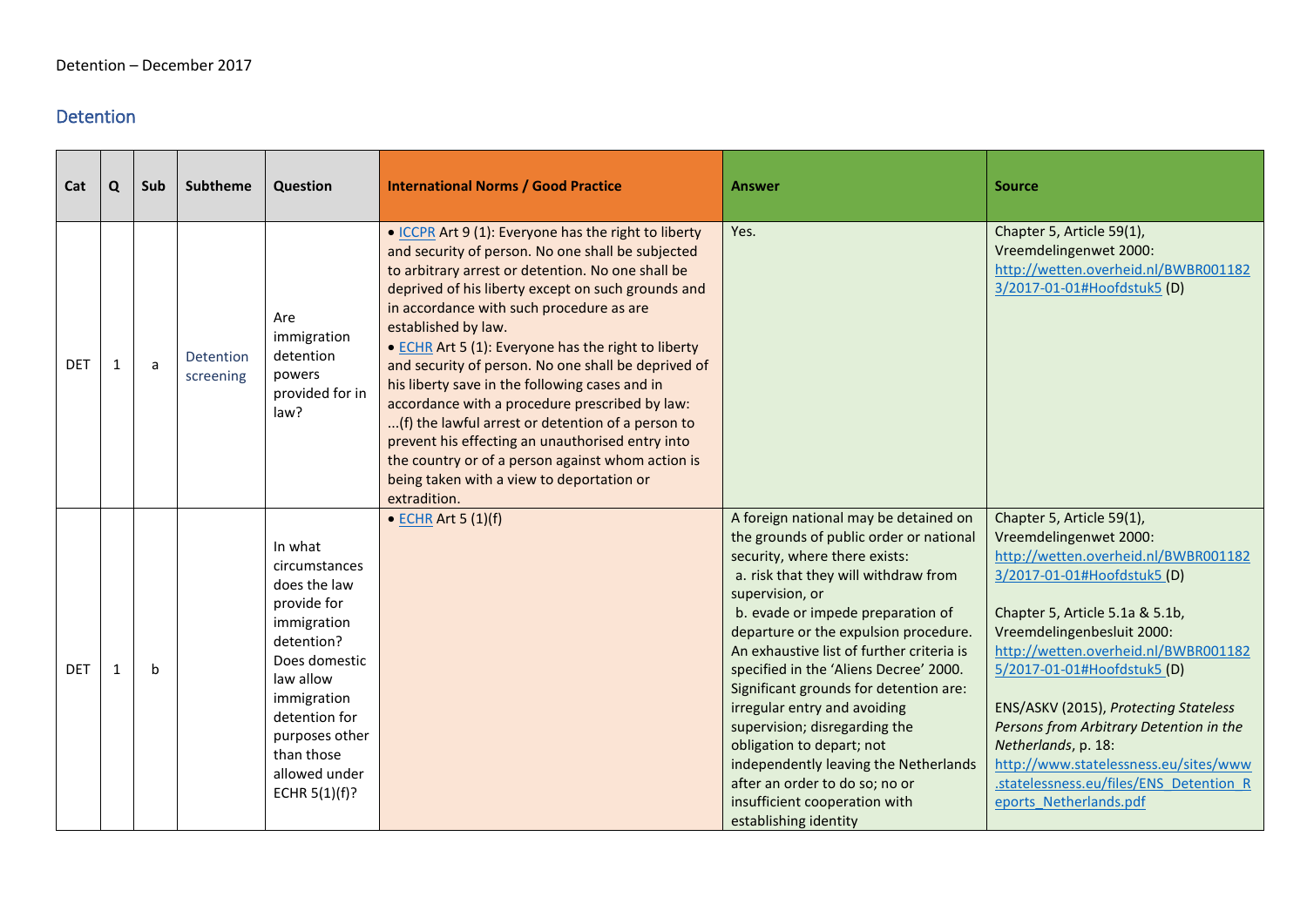|            |   |                  |                                                         | and nationality; presenting wrong or      |                                         |
|------------|---|------------------|---------------------------------------------------------|-------------------------------------------|-----------------------------------------|
|            |   |                  |                                                         | contradicting information; deliberately   |                                         |
|            |   |                  |                                                         | destroying travel or identity             |                                         |
|            |   |                  |                                                         | documents; presenting fraudulent          |                                         |
|            |   |                  |                                                         | documents; having been declared an        |                                         |
|            |   |                  |                                                         | undesirable alien; indicating an          |                                         |
|            |   |                  |                                                         | intention to ignore one's duty to         |                                         |
|            |   |                  |                                                         | return. Light grounds for detention       |                                         |
|            |   |                  |                                                         |                                           |                                         |
|            |   |                  |                                                         | are: ignoring obligations when crossing   |                                         |
|            |   |                  |                                                         | a border; multiple applications for a     |                                         |
|            |   |                  |                                                         | residence permit that have not led to     |                                         |
|            |   |                  |                                                         | an approval; not having a fixed           |                                         |
|            |   |                  |                                                         | domicile; not having sufficient means     |                                         |
|            |   |                  |                                                         | of subsistence; undertaking labour        |                                         |
|            |   |                  |                                                         | without a permit; and being suspected     |                                         |
|            |   |                  |                                                         | or convicted for any crime. Detention     |                                         |
|            |   |                  |                                                         | can only be ordered when various          |                                         |
|            |   |                  |                                                         | conditions have been met                  |                                         |
|            |   |                  |                                                         | cumulatively. The exhaustive list of      |                                         |
|            |   |                  |                                                         | further criteria seems to exceed the      |                                         |
|            |   |                  |                                                         | permissible grounds based on              |                                         |
|            |   |                  |                                                         | international standards.                  |                                         |
|            |   | Does a           | . ICCPR Art 7: No one shall be subjected to torture     | Detention is only permitted when a        | Chapter 5, Vreemdelingenwet 2000:       |
|            |   | proposed         | or to cruel, inhuman or degrading treatment or          | real prospect of removal exists, which    | http://wetten.overheid.nl/BWBR001182    |
|            |   | country of       | punishment. Repeated attempts to expel a person         | has to be demonstrated in court by the    | 3/2017-01-01#Hoofdstuk5 (D)             |
|            |   | removal need     | to a country where his/her well-being is not            | authorities. The law does not state       |                                         |
|            |   | to be identified | guaranteed and where he/she could be subject to         | that a proposed country of removal        | ENS/ASKV (2015), Protecting Stateless   |
|            |   | before a         | cruel, inhuman or degrading treatment or                | needs to be identified, which is also     | Persons from Arbitrary Detention in the |
| <b>DET</b> |   | person is        | punishment or to a country that is refusing to          | the situation in practice. In addition to | Netherlands, pp. 13, 17-19:             |
|            | c | detained for     | admit the individual in question could amount to        | grounds related to fraud; a possibly      | http://www.statelessness.eu/sites/www   |
|            |   | the purpose of   | inhuman or degrading treatment.                         | serious criminal past; or a hand-over     | statelessness.eu/files/ENS Detention R  |
|            |   | removal?         | • ECHR Art 5 (1)(f)                                     | to another EU country; the need for       | eports Netherlands.pdf                  |
|            |   | Please           | · Auad v Bulgaria [2011] Application no 46390/10        | additional inquiry into a person's        |                                         |
|            |   | describe the     | (ECtHR):  the only issue is whether or not the          | identity or nationality is considered a   |                                         |
|            |   | situation in law | authorities were sufficiently diligent in their efforts | valid reason to detain.                   |                                         |
|            |   | and in practice. | to deport the applicant.                                |                                           |                                         |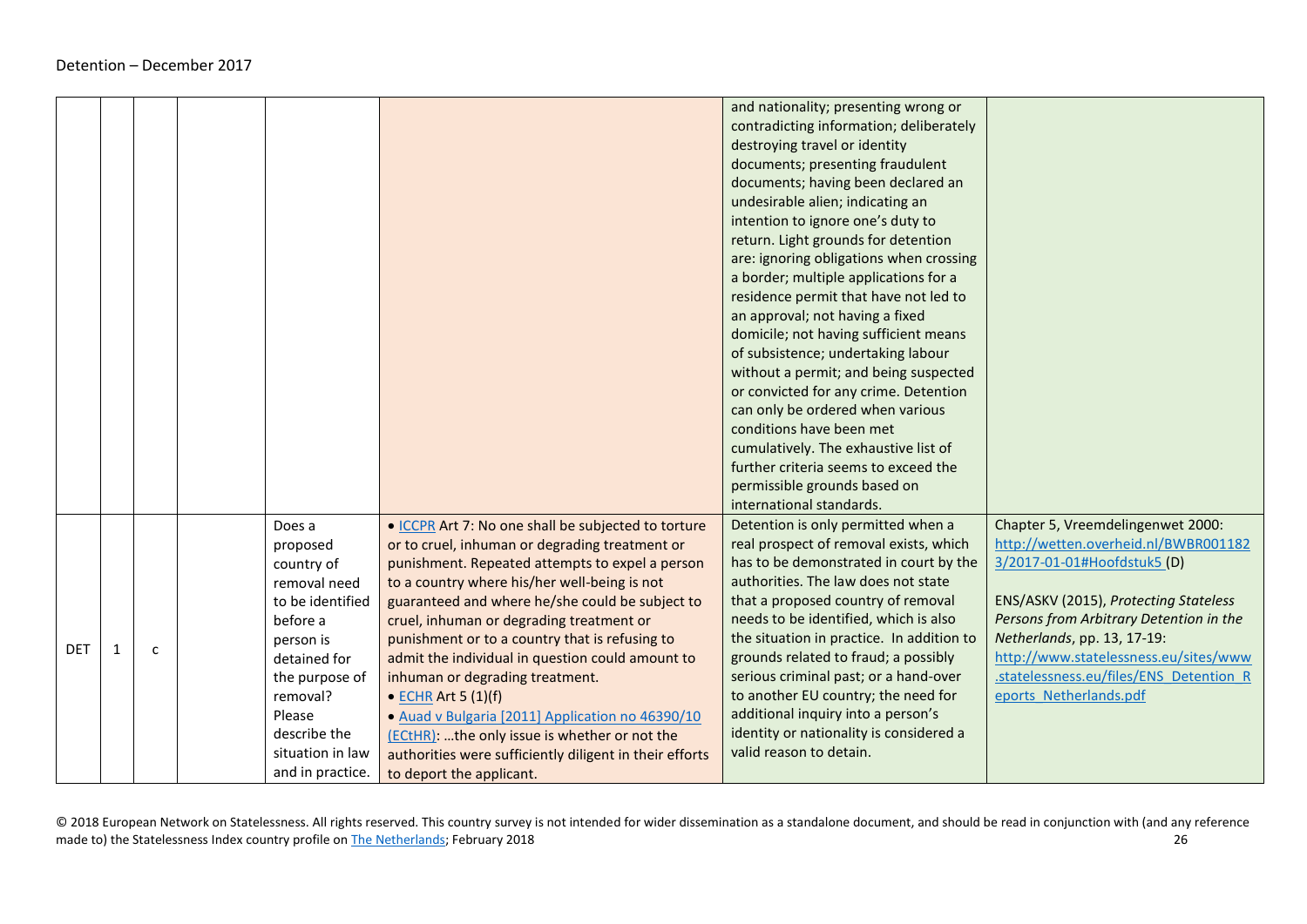|            |    |   |                                                                                                                                                                                                                                                                          | . EU Returns Directive: Any detention shall be for<br>as short a period as possible and only maintained<br>as long as removal arrangements are in progress<br>and executed with due diligence.<br>• ECRE, Point of No Return: The Futile Detention of<br>Unreturnable Migrants, 2014: Once un-<br>returnability is established, migrants should not be<br>detained.                                                                                                                                                                                                                                                                                                                                                                                                                                                                                                                                                                                                                                                                                                                                                                     |                                                                                                                                                                                                                                                                                                                                                                                                                                                                                                                                            |                                                                                                                                                                                                                       |
|------------|----|---|--------------------------------------------------------------------------------------------------------------------------------------------------------------------------------------------------------------------------------------------------------------------------|-----------------------------------------------------------------------------------------------------------------------------------------------------------------------------------------------------------------------------------------------------------------------------------------------------------------------------------------------------------------------------------------------------------------------------------------------------------------------------------------------------------------------------------------------------------------------------------------------------------------------------------------------------------------------------------------------------------------------------------------------------------------------------------------------------------------------------------------------------------------------------------------------------------------------------------------------------------------------------------------------------------------------------------------------------------------------------------------------------------------------------------------|--------------------------------------------------------------------------------------------------------------------------------------------------------------------------------------------------------------------------------------------------------------------------------------------------------------------------------------------------------------------------------------------------------------------------------------------------------------------------------------------------------------------------------------------|-----------------------------------------------------------------------------------------------------------------------------------------------------------------------------------------------------------------------|
| <b>DET</b> | -1 | d | Is statelessness<br>a juridically<br>relevant fact in<br>any decision to<br>detain (in<br>practice and in<br>law)? If so, at<br>what point(s) is<br>a risk of<br>statelessness<br>identified? Is<br>referral to an<br>SDP possible<br>within the<br>detention<br>regime? | · Auad v Bulgaria [2011] Application no 46390/10<br>(ECtHR): as above.<br>· UNHCR (2014), Handbook on Protection of<br><b>Stateless Persons: Routine detention of individuals</b><br>seeking protection on the grounds of statelessness<br>is arbitrary For stateless persons, the absence of<br>status determination procedures to verify identity<br>or nationality can lead to prolonged or indefinite<br>detention. SDPs are therefore an important<br>mechanism to reduce the risk of prolonged and/or<br>arbitrary detention.<br>· Equal Rights Trust (ERT) (2012), Guidelines to<br><b>Protect Stateless Persons from Arbitrary Detention:</b><br>Guideline 13 - states must identify stateless<br>persons within their territory or subject to their<br>jurisdiction as a first step towards ensuring the<br>protection of their human rights.<br>• International Commission of Jurists, Migration<br>and International Human Rights Law: a<br>Practitioner's Guide 2014; the detention of<br>stateless persons can never be justified when there<br>is 'no active or realistic progress towards transfer<br>to another State'. | No, statelessness plays little to no role<br>in the decision to detain, due to the<br>government's policy that return to a<br>country of former habitual residence<br>might still be possible. Moreover, most<br>bilateral return agreements with<br>countries of origin include a clause on<br>re-admitting former residents who are<br>(presumed) stateless. The Aliens Act<br>demands every irregular migrant's<br>cooperation, stateless or otherwise.<br>Referral to an SDP is not possible as<br>there is no SDP currently in place. | ENS/ASKV (2015), Protecting Stateless<br>Persons from Arbitrary Detention in the<br>Netherlands, p. 18:<br>http://www.statelessness.eu/sites/www<br>.statelessness.eu/files/ENS Detention R<br>eports Netherlands.pdf |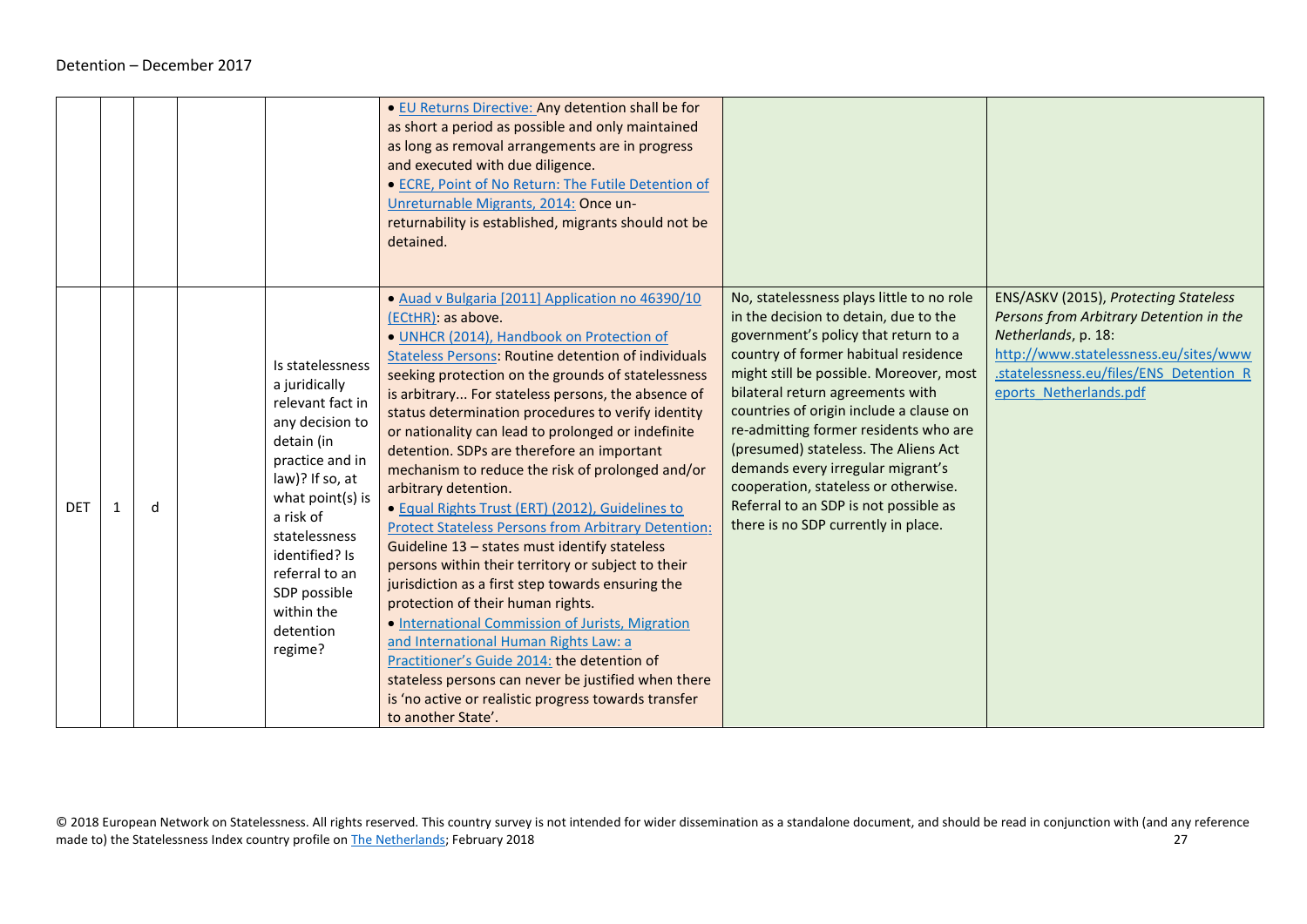|            | 1 | e            | Are stateless<br>persons<br>detained in<br>practice?<br>Please provide<br>figures and<br>source of<br>information if<br>available.                                                          | • Auad v Bulgaria [2011] Application no 46390/10<br>(ECtHR): as above.<br>· UNHCR (2014), Handbook on Protection of<br>Stateless Persons: as above.<br>· Equal Rights Trust (ERT) (2012), Guidelines to<br><b>Protect Stateless Persons from Arbitrary Detention:</b><br>as above.<br>• International Commission of Jurists, Migration<br>and International Human Rights Law: a<br>Practitioner's Guide 2014: as above.                                                                                                                                                                                                                                                 | Yes, but this has to be inferred from<br>general statistics because of the lack of<br>a statelessness determination<br>procedure. The overall use of<br>immigration detention has decreased<br>considerably in recent years. In 2011<br>the number of people who entered<br>immigration detention was 5,844, in<br>2015 this was 1, 852. It rose again in<br>2016 to 2,230 people. | ENS/ASKV (2015), Protecting Stateless<br>Persons from Arbitrary Detention in the<br>Netherlands, p. 14:<br>http://www.statelessness.eu/sites/www<br>.statelessness.eu/files/ENS Detention R<br>eports Netherlands.pdf<br>Dienst Justitiële Inrichtingen (Judicial<br>Institution Service), 2017. 'DJI in<br>numbers: 2012-2016':<br>https://www.dji.nl/themas-cijfers-en-<br>publicaties/cijfers-en-<br>publicaties/kerncijfers-dji.aspx (D)                                                                                                                                       |
|------------|---|--------------|---------------------------------------------------------------------------------------------------------------------------------------------------------------------------------------------|-------------------------------------------------------------------------------------------------------------------------------------------------------------------------------------------------------------------------------------------------------------------------------------------------------------------------------------------------------------------------------------------------------------------------------------------------------------------------------------------------------------------------------------------------------------------------------------------------------------------------------------------------------------------------|------------------------------------------------------------------------------------------------------------------------------------------------------------------------------------------------------------------------------------------------------------------------------------------------------------------------------------------------------------------------------------|------------------------------------------------------------------------------------------------------------------------------------------------------------------------------------------------------------------------------------------------------------------------------------------------------------------------------------------------------------------------------------------------------------------------------------------------------------------------------------------------------------------------------------------------------------------------------------|
| <b>DET</b> | 1 | $\mathsf{f}$ | Does law<br>(and/or policy)<br>provide that<br>immigration<br>detention<br>should be used<br>only as a last<br>resort, after all<br>alternatives to<br>detention have<br>been<br>exhausted? | · UNHCR (2014), Handbook on Protection of<br><b>Stateless Persons: Detention is therefore a</b><br>measure of last resort and can only be justified<br>where other less invasive or coercive measures<br>have been considered and found insufficient to<br>safeguard the lawful governmental objective<br>pursued by detention.<br>· EU Returns Directive: Art 15(1) Unless other<br>sufficient but less coercive measures can be applied<br>effectively in a specific case, Member States may<br>only keep in detention a third-country national who<br>is the subject of return procedures in order to<br>prepare the return and/or carry out the removal<br>process. | The Dutch authorities consider<br>immigration detention as a last resort.<br>The law (Article 59c) provides that<br>immigration detention under Arts. 59,<br>59a and 59b can only be used as a last<br>resort.                                                                                                                                                                     | The Government of the Netherlands<br>website, Immigration Detention:<br>https://www.rijksoverheid.nl/onderwerp<br>en/terugkeer-<br>vreemdelingen/inhoud/vreemdelingenb<br>ewaring(D)<br><b>Custodial Institutions Agency,</b><br>Government of the Netherlands website,<br>Wie zitten er in vreemdelingenbewaring?<br>(Who is in immigration detention?):<br>https://www.dji.nl/justitiabelen/vreemd<br>elingen in bewaring/dji-wie-in-<br>bewaring.aspx (D)<br>Article 59(c)(1), Vreemdelingenwet<br>2000:<br>http://wetten.overheid.nl/BWBR001182<br>3/2017-01-01#Hoofdstuk5 (D) |
| <b>DET</b> | 1 | h.           | Are individual<br>vulnerability<br>assessments<br>carried out<br>before a                                                                                                                   | • ENS (2015) Protecting Stateless Persons from<br><b>Arbitrary Detention: a regional toolkit for</b><br>practitioners: Arbitrary and disproportionately<br>lengthy detention can ensue when the particular                                                                                                                                                                                                                                                                                                                                                                                                                                                              | No, not yet. According to the new<br>draft legislation on return and<br>detention, more attention should be<br>paid to vulnerability with regard to<br>detention. However, there are no                                                                                                                                                                                            | 34 309 Rules relating to the return of<br>foreigners and aliens' detention (Act on<br>return and aliens' detention), draft<br>legislation, 2015:<br>https://zoek.officielebekendmakingen.nl                                                                                                                                                                                                                                                                                                                                                                                        |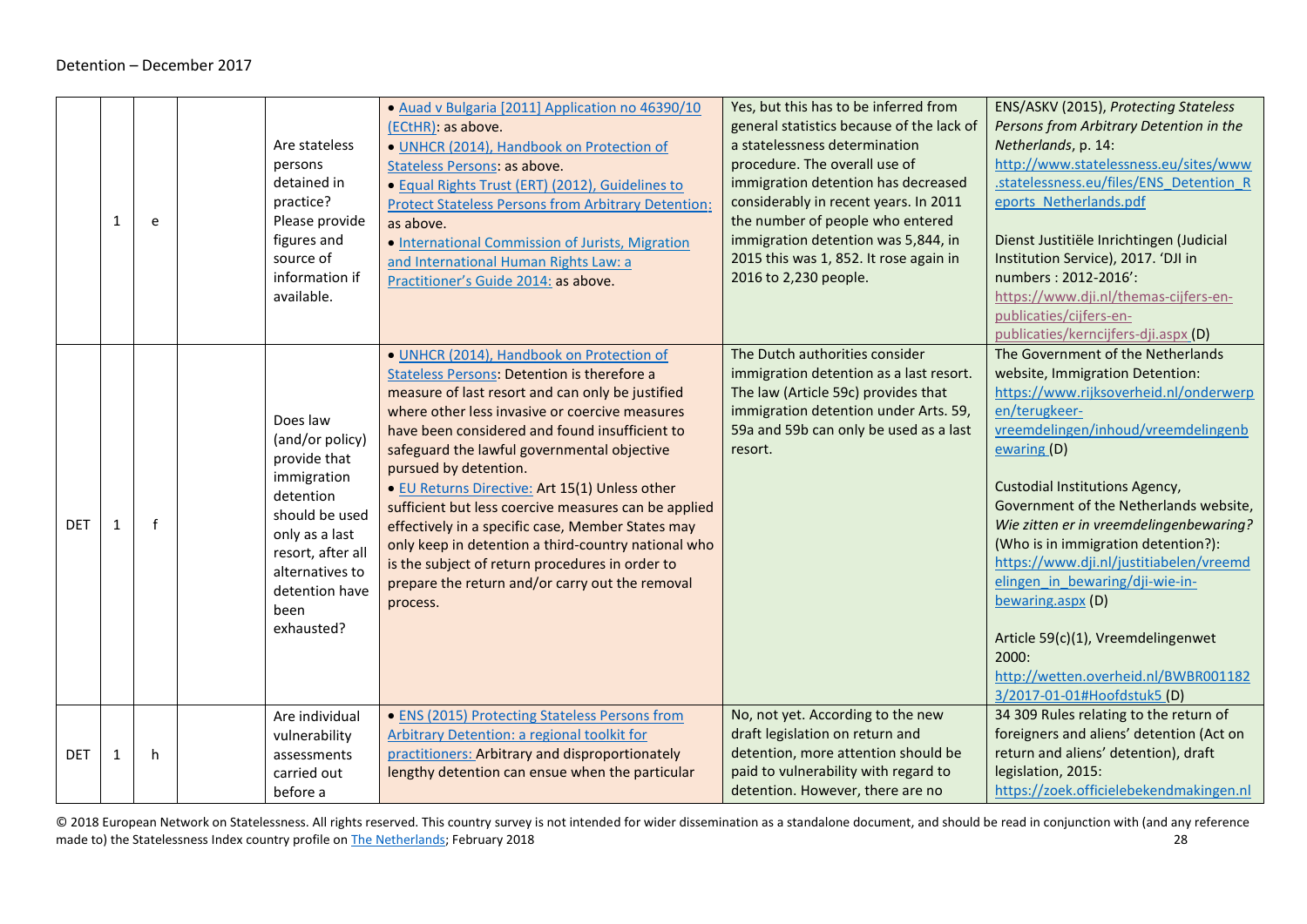<span id="page-28-0"></span>

|            |   |   |                                                     | decision to<br>detain (or<br>shortly<br>thereafter),<br>and are<br>stateless<br>persons<br>defined as a<br>vulnerable<br>group?                                  | vulnerabilities of stateless persons are not<br>understood and addressed<br>· EU Returns Directive: Art 16(3) Particular<br>attention shall be paid to the situation of<br>vulnerable persons<br>· UNHCR (2012), Guidelines on Applicable Criteria<br>and Standards relating to the Detention of Asylum-<br>Seekers and Alternatives to Detention : The special<br>circumstances and needs of particular asylum-<br>seekers must be taken into account<br>• Council of the European Union Guidelines to<br>Promote and Protect the Enjoyment of All Human<br>Rights by Lesbian, Gay, Bisexual, Transgender and<br>Intersex (LGBTI) Persons 2013: European entities<br>should assess the situation of LGBTI persons in | concrete improvements laid down in<br>the draft, and the term vulnerability is<br>not defined in the draft legislation.                                                                                                                                                                                                                                                                                                                                                                                   | /kst-34309-2.html (D) and Memorie van<br>toelichting (Explanatory Memorandum):<br>https://zoek.officielebekendmakingen.nl<br>/kst-34309-3.html (D)                                                                         |
|------------|---|---|-----------------------------------------------------|------------------------------------------------------------------------------------------------------------------------------------------------------------------|-----------------------------------------------------------------------------------------------------------------------------------------------------------------------------------------------------------------------------------------------------------------------------------------------------------------------------------------------------------------------------------------------------------------------------------------------------------------------------------------------------------------------------------------------------------------------------------------------------------------------------------------------------------------------------------------------------------------------|-----------------------------------------------------------------------------------------------------------------------------------------------------------------------------------------------------------------------------------------------------------------------------------------------------------------------------------------------------------------------------------------------------------------------------------------------------------------------------------------------------------|----------------------------------------------------------------------------------------------------------------------------------------------------------------------------------------------------------------------------|
| <b>DET</b> | 1 | ÷ |                                                     | Are there<br>measures to<br>protect<br>stateless<br>persons<br>scheduled for<br>deportation<br>because of<br>criminal<br>records from<br>arbitrary<br>detention? | detention<br>· OHCHR, Administrative Detention of Migrants:<br>[detention] should last only for the time necessary<br>for the deportation/expulsion to become effective.<br>· Mikolenko v. Estonia, Application no. 10664/05, 8<br>October 2009 (ECtHR): Detention is justified as long<br>as "deportation proceedings are being conducted"<br>and these proceedings must be carried out with<br>due diligence when expulsion becomes<br>impossible, the continuation of detention "cannot<br>be said to have been effected with a view to his<br>deportation as this was no longer feasible."                                                                                                                        | No data available. From experience it<br>is likely that the person will be put in<br>immigration detention after release<br>from prison, and only after removal<br>proves impossible will they be<br>released. The Court can judge every<br>month whether a prospect of removal<br>still exists. Practice shows that a<br>prospect of removal most often still<br>exists according to the Court in the<br>first six months. After these six months<br>an extension decision will be made by<br>the Court. | ASKV practice/casework.                                                                                                                                                                                                    |
| <b>DET</b> | 2 | a | Alternative<br>s to<br>immigratio<br>n<br>detention | Does the<br>country have<br>alternatives to<br>detention<br>which<br>individuals are<br>considered for                                                           | • ICCPR Art 9<br>• FKAG v Australia (HRC): Any decision relating to<br>detention must take into account less invasive<br>means of achieving the same ends<br>. UN General Assembly Resolution on the<br>protection of migrants 63/184 2009: Calls upon all                                                                                                                                                                                                                                                                                                                                                                                                                                                            | Currently the only provision is in the<br><b>Aliens Act Implementation Guidelines</b><br>[vreemdelingencirculair] which state<br>that "the foreigner's file must<br>demonstrate that the official charged<br>with border monitoring or supervision<br>of foreigners has properly weighed                                                                                                                                                                                                                  | ENS/ASKV (2015), Protecting Stateless<br>Persons from Arbitrary Detention in the<br>Netherlands, p. 13 & 22:<br>http://www.statelessness.eu/sites/www<br>.statelessness.eu/files/ENS Detention R<br>eports Netherlands.pdf |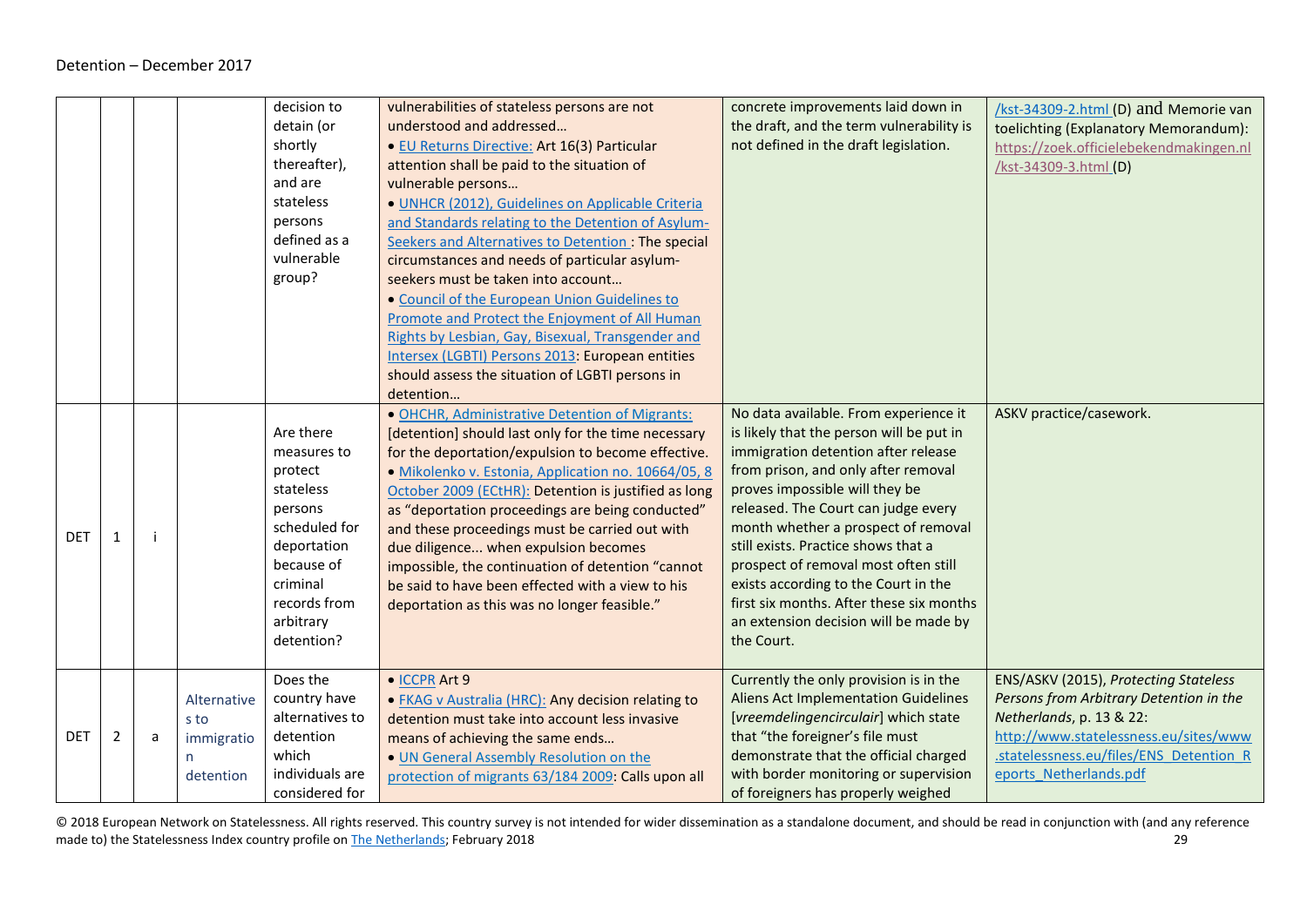|  |   | prior to any    | States  to adopt, where applicable, alternative        | interests before imposing detention".     | 34 309 Rules relating to the return of   |
|--|---|-----------------|--------------------------------------------------------|-------------------------------------------|------------------------------------------|
|  |   | decision to     | measures to detention.                                 | The current available alternatives to     | foreigners and aliens' detention (Act on |
|  |   | detain? Are     | · UNHCR (2014), Handbook on Protection of              | detention are:                            | return and aliens' detention), draft     |
|  |   | alternatives to | Stateless Persons: Detentioncan only be justified      | a. Notice to leave the Netherlands        | legislation, 2015:                       |
|  |   | detention       | where other less invasive or coercive measures         | (administrative formality, usually        | https://zoek.officielebekendmakingen.nl  |
|  |   | established in  | have been considered and found insufficient            | applied when (forced) return is           | /kst-34309-2.html (D) and Memorie van    |
|  |   | law? Are they   | Alternatives to detentionare part of any               | impossible)                               | toelichting (Explanatory Memorandum):    |
|  |   | subject to a    | assessment of the necessity and proportionality of     | b. A reporting duty combined with         | https://zoek.officielebekendmakingen.nl  |
|  |   | statutory time  | detention.                                             | intensive DT&V case Management            | /kst-34309-3.html (D)                    |
|  |   | limit and       | · UNHCR (2012), Guidelines on Applicable Criteria      | c. A bail system to prevent people        |                                          |
|  |   | periodic        | and Standards relating to the Detention of Asylum-     | from absconding                           |                                          |
|  |   | reviews of      | Seekers and Alternatives to Detention : alternatives   | d. Confiscating documents - often         |                                          |
|  |   | their necessity | to detention refers to any legislation, policy or      | combined with reporting duty. Usually     |                                          |
|  |   | and             | practice that allows asylum-seekers to reside in the   | applied for people who cooperate with     |                                          |
|  |   | proportionality | community subject to a number of conditions or         | return.                                   |                                          |
|  | ? |                 | restrictions on their freedom of movement and          | e. Freedom-restricting measures for       |                                          |
|  |   |                 | since they can involve restrictions on movement of     | people who cooperate with return.         |                                          |
|  |   |                 | liberty they are bound by human right standards.       | f. 'Airport lounge' alternative to        |                                          |
|  |   |                 | . Human Rights Council (HRC), Report of the            | border detention for people who           |                                          |
|  |   |                 | Special Rapporteur on the human rights of              | independently prepare to return.          |                                          |
|  |   |                 | migrants, François Crépeau (2012) A/HRC/20/24:         |                                           |                                          |
|  |   |                 | Alternatives to detention should not become            | Article 59 of the Aliens Act is currently |                                          |
|  |   |                 | alternatives to unconditional release [] the           | subject to considerable amendment.        |                                          |
|  |   |                 | obligation to always consider alternatives to          | Upon acceptance of legislative            |                                          |
|  |   |                 | detention (non-custodial measures) before              | changes by Parliament, detention may      |                                          |
|  |   |                 | resorting to detention should be established by        | be used only as a measure of last         |                                          |
|  |   |                 | law.                                                   | resort (ultimum remedium), after it has   |                                          |
|  |   |                 | • Council of Europe (2005), Twenty Guidelines of       | been established that no less intrusive   |                                          |
|  |   |                 | the Committee of Ministers of Europe on Forced         | measures can be used. Furthermore,        |                                          |
|  |   |                 | Return: After a careful examination of the             | the annex to the draft law places an      |                                          |
|  |   |                 | necessity of deprivation of liberty in each individual | "investigative duty" to consider          |                                          |
|  |   |                 | case, the authorities of the host state have           | alternatives. However, neither current    |                                          |
|  |   |                 | concluded that compliance with the removal order       | legislation nor the announced reforms     |                                          |
|  |   |                 | cannot be ensured as effectively by resorting to       | clearly specify how this duty to          |                                          |
|  |   |                 | non-custodial measures such as supervision             | consider alternatives is to be            |                                          |
|  |   |                 | systems, the requirement to report regularly to the    | guaranteed in individual cases.           |                                          |
|  |   |                 | authorities, bail or other guarantee systems.          |                                           |                                          |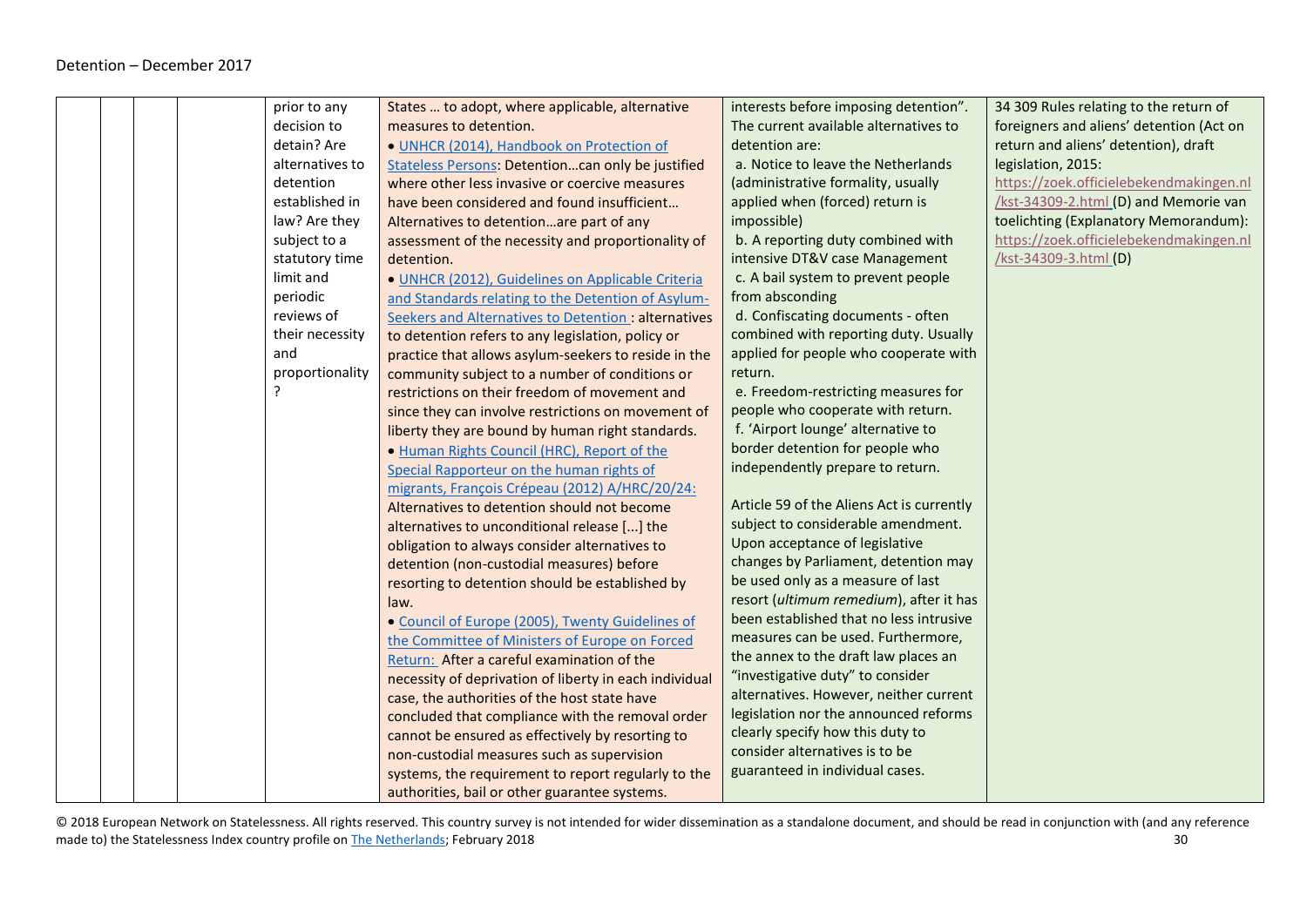|            |   |             |                                                                                                                                                                                | · EU Returns Directive: Art 15(1) Unless other<br>sufficient but less coercive measures can be applied<br>effectively in a specific case, Member States may<br>only keep in detention a third-country national who<br>is the subject of return procedures in order to<br>prepare the return and/or carry out the removal<br>process.<br>· Equal Rights Trust (ERT) (2012), Guidelines to<br><b>Protect Stateless Persons from Arbitrary Detention:</b><br>(31)  states have an obligation in the first instance<br>to consider and apply appropriate and viable |                                                                                                                                     |                                                                                                                                                                                                                          |
|------------|---|-------------|--------------------------------------------------------------------------------------------------------------------------------------------------------------------------------|-----------------------------------------------------------------------------------------------------------------------------------------------------------------------------------------------------------------------------------------------------------------------------------------------------------------------------------------------------------------------------------------------------------------------------------------------------------------------------------------------------------------------------------------------------------------|-------------------------------------------------------------------------------------------------------------------------------------|--------------------------------------------------------------------------------------------------------------------------------------------------------------------------------------------------------------------------|
|            |   |             |                                                                                                                                                                                | alternatives to immigration detention that are less<br>coercive and intrusive than detention, ensure the<br>greatest possible freedom of movement and that<br>respect the human rights of the individual.<br>International Detention Coalition (2015), There Are<br>Alternatives: A handbook for preventing<br>unnecessary immigration detention (revised<br>edition): immigration detention should be used<br>only as a last resort in exceptional cases after all<br>other options have been shown to be inadequate<br>in the individual case.                |                                                                                                                                     |                                                                                                                                                                                                                          |
| <b>DET</b> | 2 | $\mathbf b$ | Is there<br>evidence that<br>immigration<br>detention is<br>used in<br>practice prior<br>to all<br>alternatives<br>being<br>considered?<br>Please cite<br>relevant<br>reports. | As above                                                                                                                                                                                                                                                                                                                                                                                                                                                                                                                                                        | In practice, immigration detention is<br>not only used as a last resort. Often it<br>is applied too frequently and for too<br>long. | Vreemdelingendetentie in<br>Nederland: mensenrechten<br>als maatstaf, Amnesty International,<br>2013, p.3:<br>https://www.amnesty.nl/content/uploa<br>ds/2016/11/ai-13-36-rap-<br>reemdelingendetentie-lr.pdf?x82182 (D) |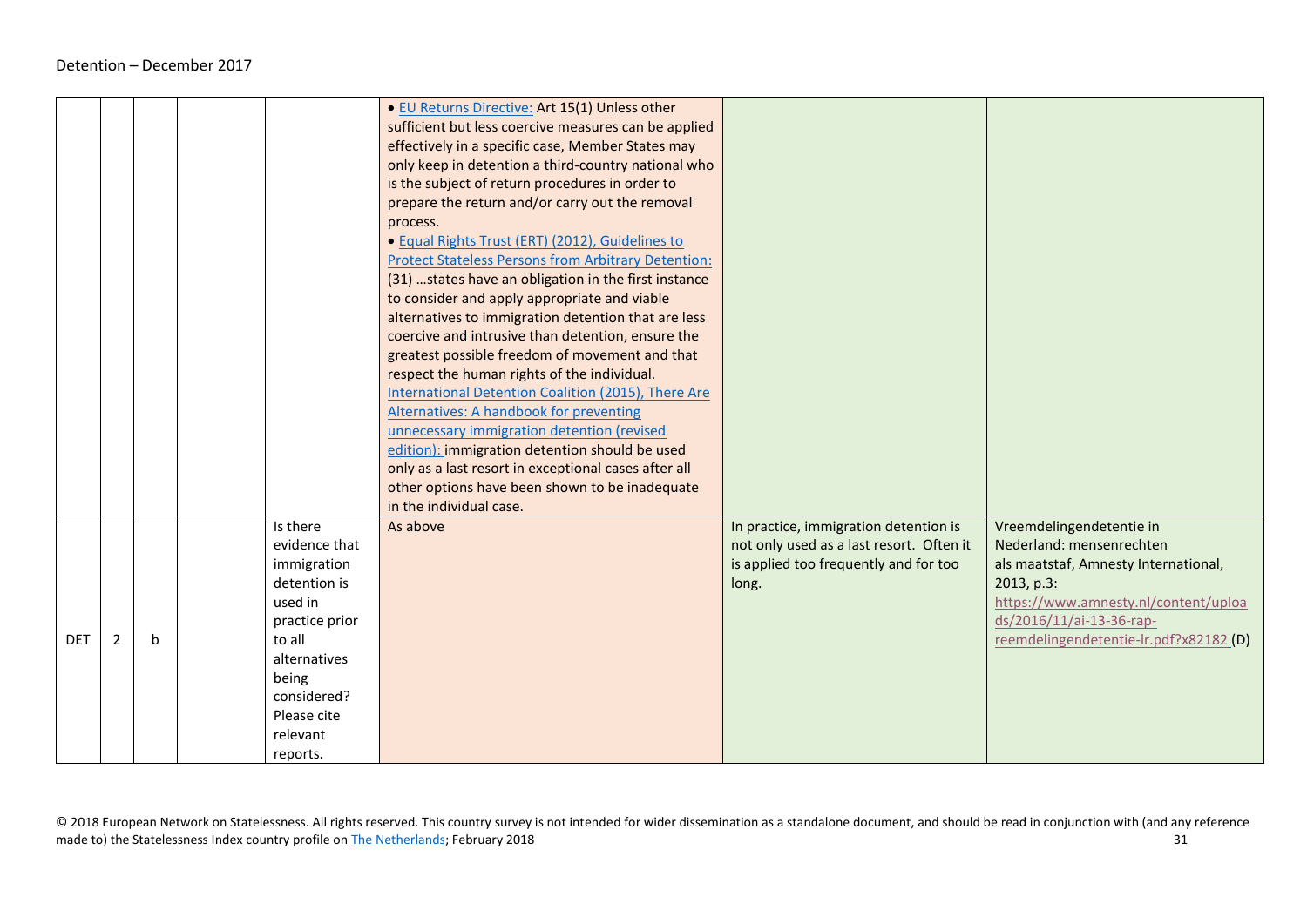<span id="page-31-0"></span>

|            |   |   |            |                 | • UN Human Rights Council (HRC) (2010), Report of                                                     | A person without legal residence       | Article 59, Vreemdelingenwet 2000:   |
|------------|---|---|------------|-----------------|-------------------------------------------------------------------------------------------------------|----------------------------------------|--------------------------------------|
|            |   |   |            |                 | the UN Working Group on Arbitrary Detention to                                                        | (para.1(a)) can be detained in         | http://wetten.overheid.nl/BWBR001182 |
|            |   |   |            |                 | the Human Rights Council, 13th Session,                                                               | immigration detention for a maximum    | 3/2017-01-01#Hoofdstuk5 (D)          |
|            |   |   |            |                 | A/HRC/13/30: a maximum period of detention                                                            | period of 6 months (para. 5). This can |                                      |
|            |   |   |            |                 | must be established by law and upon expiry of this                                                    | then be extended by another 12         |                                      |
|            |   |   |            |                 | period the detainee must be automatically                                                             | months with a total maximum of 18      |                                      |
|            |   |   |            |                 | released.                                                                                             | months (para. 6).                      |                                      |
|            |   |   |            |                 | · UNHCR (2012), Guidelines on Applicable Criteria                                                     |                                        |                                      |
|            |   |   |            |                 | and Standards relating to the Detention of Asylum-                                                    |                                        |                                      |
|            |   |   |            |                 | Seekers and Alternatives to Detention: to guard                                                       |                                        |                                      |
|            |   |   |            |                 | against arbitrariness, maximum periods of                                                             |                                        |                                      |
|            |   |   |            |                 | detention should be set in national legislation.                                                      |                                        |                                      |
|            |   |   |            |                 |                                                                                                       |                                        |                                      |
|            |   |   |            |                 | · EU Returns Directive: Art 15(5) Each Member<br>State shall set a limited period of detention, which |                                        |                                      |
|            |   |   |            |                 |                                                                                                       |                                        |                                      |
|            |   |   |            | Is there a      | may not exceed six months (extendable by 12<br>months in specific circumstances of the detainee       |                                        |                                      |
|            |   |   |            | maximum time    |                                                                                                       |                                        |                                      |
|            |   |   |            | period for      | refusing to cooperate with removal proceedings or                                                     |                                        |                                      |
| <b>DET</b> | 3 | a | Procedural | immigration     | delays in obtaining documentation from third                                                          |                                        |                                      |
|            |   |   | safeguards | detention set   | countries).                                                                                           |                                        |                                      |
|            |   |   |            | out in the law? | • ENS (2015) Protecting Stateless Persons from                                                        |                                        |                                      |
|            |   |   |            | What is it?     | Arbitrary Detention: a regional toolkit for                                                           |                                        |                                      |
|            |   |   |            |                 | practitioners: It is desirable that states clearly                                                    |                                        |                                      |
|            |   |   |            |                 | specify a reasonable maximum time limit. Under no                                                     |                                        |                                      |
|            |   |   |            |                 | circumstances should indefinite detention be                                                          |                                        |                                      |
|            |   |   |            |                 | tolerated.                                                                                            |                                        |                                      |
|            |   |   |            |                 | · Equal Rights Trust (ERT) (2012), Guidelines to                                                      |                                        |                                      |
|            |   |   |            |                 | <b>Protect Stateless Persons from Arbitrary Detention:</b>                                            |                                        |                                      |
|            |   |   |            |                 | Guideline 39 Detention should always be for the                                                       |                                        |                                      |
|            |   |   |            |                 | shortest time possible. There should be a                                                             |                                        |                                      |
|            |   |   |            |                 | reasonable maximum time-limit for detention. It is                                                    |                                        |                                      |
|            |   |   |            |                 | highly desirable that states do not detain stateless                                                  |                                        |                                      |
|            |   |   |            |                 | persons for more than six months. States which at                                                     |                                        |                                      |
|            |   |   |            |                 | present have a lower than six-month maximum                                                           |                                        |                                      |
|            |   |   |            |                 | time-limit for detention are urged not to increase                                                    |                                        |                                      |
|            |   |   |            |                 | it, and all states are urged to review and reduce                                                     |                                        |                                      |
|            |   |   |            |                 | their maximum time limit for detention.                                                               |                                        |                                      |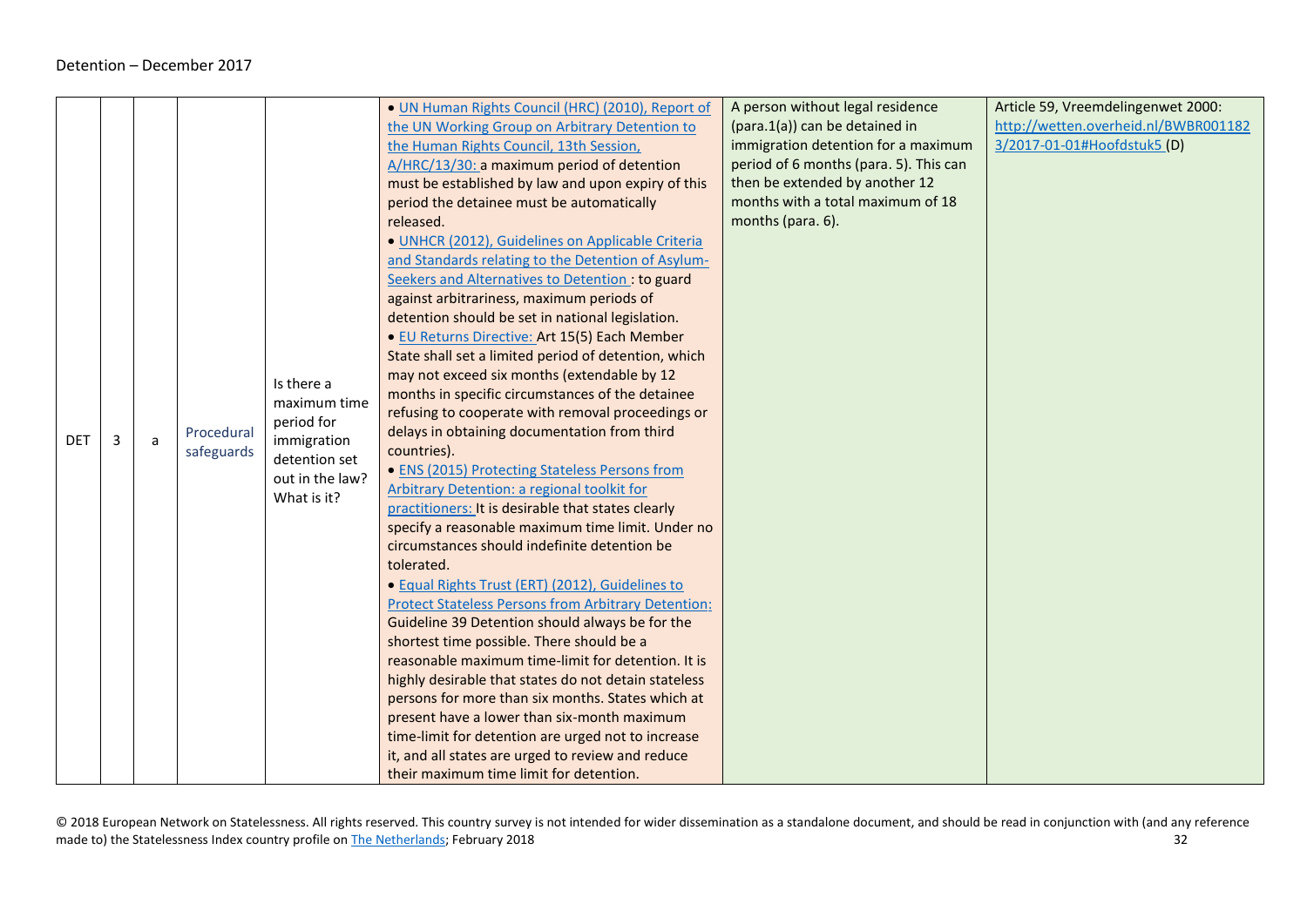| <b>DET</b> | 3 | h           | <b>Does</b><br>law/policy<br>provide that<br>individuals<br>must be<br>informed in<br>writing of the<br>reasons for<br>immigration<br>detention?                                                                                                                                                                             | • UN General Assembly (UNGA) (1988), Body of<br>Principles for the Protection of All Persons under<br>Any Form of Detention or Imprisonment,<br>Resolution A/RES/43/173: Anyone who is arrested<br>shall be informed at the time of his arrest of the<br>reason for his arrest and shall be promptly<br>informed of any charges against him.<br>• EU Returns Directive: Detention shall be ordered<br>in writing with reasons being given in fact and in<br>law.<br>• Equal Rights Trust (ERT) (2012), Guidelines to<br><b>Protect Stateless Persons from Arbitrary Detention:</b><br>Guideline 37 Stateless detainees shall receive their                                                                                                                                                                                                                                                                                                                                                                                                                       | Yes                                                                                                                                                                                                                       | Article 5.3(1), Vreemdelingenbesluit<br>2000:<br>http://wetten.overheid.nl/BWBR001182<br>5/2017-01-01#Hoofdstuk5 (D) |
|------------|---|-------------|------------------------------------------------------------------------------------------------------------------------------------------------------------------------------------------------------------------------------------------------------------------------------------------------------------------------------|------------------------------------------------------------------------------------------------------------------------------------------------------------------------------------------------------------------------------------------------------------------------------------------------------------------------------------------------------------------------------------------------------------------------------------------------------------------------------------------------------------------------------------------------------------------------------------------------------------------------------------------------------------------------------------------------------------------------------------------------------------------------------------------------------------------------------------------------------------------------------------------------------------------------------------------------------------------------------------------------------------------------------------------------------------------|---------------------------------------------------------------------------------------------------------------------------------------------------------------------------------------------------------------------------|----------------------------------------------------------------------------------------------------------------------|
|            |   |             |                                                                                                                                                                                                                                                                                                                              | order of detention in writing and in a language they<br>understand and this must outline the reasons for<br>their detention.                                                                                                                                                                                                                                                                                                                                                                                                                                                                                                                                                                                                                                                                                                                                                                                                                                                                                                                                     |                                                                                                                                                                                                                           |                                                                                                                      |
| <b>DET</b> | 3 | $\mathbf b$ | Are all<br>detainees<br>provided with<br>information on<br>their rights,<br>contact details<br>of<br>organisations<br>to assist them,<br>including in<br>challenging the<br>legality of their<br>detention and<br>conditions of<br>detention?<br>Does this<br>include<br>guidance on<br>how to access<br>a dedicated<br>SDP? | • International Commission of Jurists (ICJ) (2014),<br>Migration and International Human Rights Law: a<br>Practitioner's Guide (updated edition): The<br>authorities are required to take steps to ensure<br>that sufficient information is available to detained<br>persons in a language they understand, regarding<br>the nature of their detention, the reasons for it, the<br>process for reviewing or challenging the decision to<br>detain.<br>· Equal Rights Trust (ERT) (2012), Guidelines to<br><b>Protect Stateless Persons from Arbitrary Detention:</b><br>Guideline 37 Detainees must be informed of their<br>rights related to the detention order, including the<br>right to legal advice, the right to apply for bail, seek<br>judicial review and/or appeal the legality of the<br>detention. Where appropriate, they should receive<br>free legal assistance; they must be informed of the<br>maximum time limit which they can be held in<br>detention; and they must be provided with a<br>handbook in a language which they understand and | Detainees are informed about<br>challenging the legality of their<br>detention and the opportunity to<br>receive free legal aid. There is no<br>guidance on how to access a dedicated<br>SDP as this is not in place yet. | Article 5.3(1), Vreemdelingenbesluit<br>2000:<br>http://wetten.overheid.nl/BWBR001182<br>5/2017-01-01#Hoofdstuk5 (D) |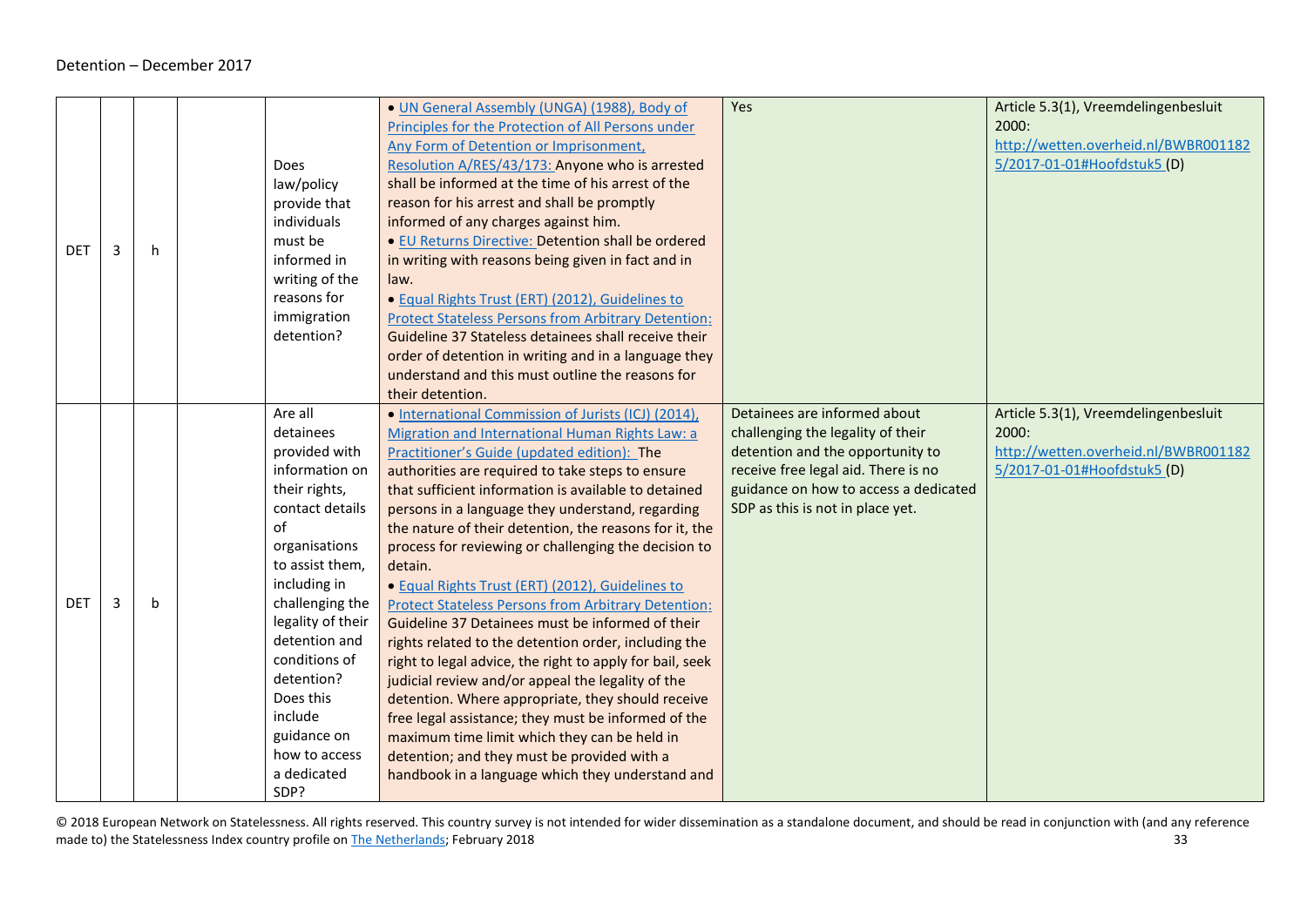|            |   |              |                 | that contains information on all their rights and       |                                         |                                         |
|------------|---|--------------|-----------------|---------------------------------------------------------|-----------------------------------------|-----------------------------------------|
|            |   |              |                 | entitlements during detention.                          |                                         |                                         |
|            |   |              |                 | • ICCPR Art 9(3): Anyone arrested or detained on a      | People may be held in pre-detention     | ENS/ASKV (2015), Protecting Stateless   |
|            |   |              |                 | criminal charge shall be brought promptly before a      | at the police station for a few days,   | Persons from Arbitrary Detention in the |
|            |   |              |                 | judge or other officer authorized by law to exercise    | before being transferred to a           | Netherlands, pp. 17-18:                 |
|            |   |              |                 | judicial power and shall be entitled to trial within a  | detention centre. There the process of  | http://www.statelessness.eu/sites/www   |
|            |   |              |                 | reasonable time or to release.                          | removal is initiated by the DT&V        | statelessness.eu/files/ENS Detention R  |
|            |   |              |                 | . EU Returns Directive: Any detention shall  only       | (Return & Departure Service), and the   | eports Netherlands.pdf                  |
|            |   |              |                 | be maintained as long as removal arrangements           | decision to detain is then submitted to |                                         |
|            |   |              | Are there       | are in progress and executed with due diligence.        | a court, "legally within four weeks but |                                         |
|            |   |              | regular         | · Auad v Bulgaria [2011] Application no 46390/10        | in practice after 10-12 days in         |                                         |
|            |   |              | periodic        | (ECtHR): the only issue is whether or not the           | detention". Within two weeks of         |                                         |
|            |   |              | reviews of the  | authorities were sufficiently diligent in their efforts | submission the court is obliged to      |                                         |
|            |   |              | necessity for   | to deport the applicant the length of the               | render a judgment, which can be         |                                         |
|            |   |              | the             | detention should not exceed that reasonably             | appealed. After six months, another     |                                         |
|            |   |              | continuation of | required for the purpose pursued.                       | judicial review is mandatory, if the    |                                         |
|            |   |              | detention       | • Kim v Russia [2014] Application no 44260/13           | DT&V decides to extend detention for    |                                         |
|            |   |              | before a court  | (ECtHR): The purpose of Art 5(4) ECHR is to             | a maximum of twelve more months.        |                                         |
|            |   |              | or an           | guarantee to persons who are arrested and               |                                         |                                         |
| <b>DET</b> | 3 | $\mathsf{C}$ | independent     | detained the right to judicial supervision of the       |                                         |                                         |
|            |   |              | body? If yes,   | lawfulness of the measure to which they are             |                                         |                                         |
|            |   |              | are detainees   | thereby subjected.                                      |                                         |                                         |
|            |   |              | released when   | • A. v. Australia, CCPR/C/59/D/560/1993, (HRC):         |                                         |                                         |
|            |   |              | it becomes      | Decisions to detain should be open to review            |                                         |                                         |
|            |   |              | evident that    | periodically so that the grounds justifying the         |                                         |                                         |
|            |   |              | their removal   | detention can be assessed.                              |                                         |                                         |
|            |   |              | will not be     | · Saïd Shamilovich Kadzoev v Direktsia Migratsia'       |                                         |                                         |
|            |   |              | possible within | priMinisterstvo na vatreshniteraboti [2009] Case C-     |                                         |                                         |
|            |   |              | a reasonable    | 357/09 (ECJ): There must, at the time of the            |                                         |                                         |
|            |   |              | time?           | national Court's review of the lawfulness of            |                                         |                                         |
|            |   |              |                 | detention, be a real prospect that the removal can      |                                         |                                         |
|            |   |              |                 | be carried out successfully.                            |                                         |                                         |
|            |   |              |                 | · Council of Europe (2005), Twenty Guidelines of        |                                         |                                         |
|            |   |              |                 | the Committee of Ministers of Europe on Forced          |                                         |                                         |
|            |   |              |                 | Return: Detention pending removal shall be              |                                         |                                         |
|            |   |              |                 | justified only for as long as removal arrangements      |                                         |                                         |
|            |   |              |                 | are in progress. If such arrangements are not           |                                         |                                         |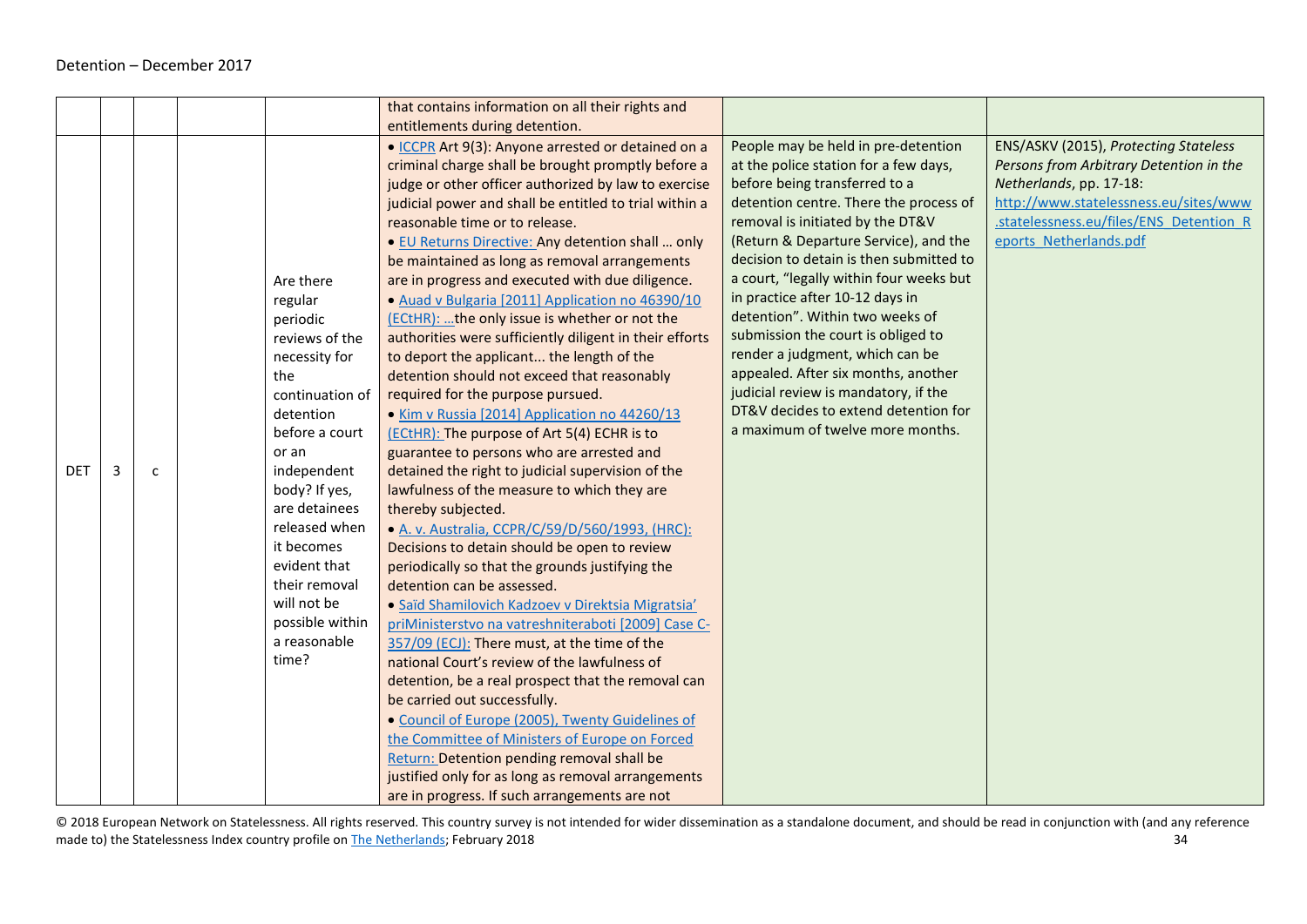|            |   |   |                     | executed with due diligence the detention will             |                                         |                                         |
|------------|---|---|---------------------|------------------------------------------------------------|-----------------------------------------|-----------------------------------------|
|            |   |   |                     | cease to be permissible.                                   |                                         |                                         |
|            |   |   |                     | · Equal Rights Trust (ERT) (2012), Guidelines to           |                                         |                                         |
|            |   |   |                     | <b>Protect Stateless Persons from Arbitrary Detention:</b> |                                         |                                         |
|            |   |   |                     | Guideline 41 To avoid arbitrariness, detention             |                                         |                                         |
|            |   |   |                     | should be subject to automatic, regular and                |                                         |                                         |
|            |   |   |                     | periodic review throughout the period of                   |                                         |                                         |
|            |   |   |                     | detention, before a judicial body independent of           |                                         |                                         |
|            |   |   |                     | the detaining authorities.                                 |                                         |                                         |
|            |   |   |                     | • ICCPR Art 9(4): Anyone who is deprived of his            | Detainees can ask a judge to re-        | ENS/ASKV (2015), Protecting Stateless   |
|            |   |   |                     | liberty by arrest or detention shall be entitled to        | examine the lawfulness of their         | Persons from Arbitrary Detention in the |
|            |   |   |                     | take proceedings before a court, in order that that        | incarceration at any time, for instance | Netherlands, pp. 17-18:                 |
|            |   |   | What remedies       | court may decide without delay on the lawfulness           | checking the continued prospect of      | http://www.statelessness.eu/sites/www   |
|            |   |   | are available to    | of his detention and order his release if the              | deportation. In these proceedings,      | .statelessness.eu/files/ENS Detention R |
|            |   |   | an individual to    | detention is not lawful.                                   | appeal is not possible.                 | eports Netherlands.pdf                  |
|            |   |   | challenge           | • ECHR: Everyone who is deprived of his liberty by         |                                         |                                         |
|            |   |   | detention?          | arrest or detention shall be entitled to take              |                                         | Article 94, Vreemdelingenwet 2000:      |
| <b>DET</b> | 3 | d | How often can       | proceedings by which the lawfulness of his                 |                                         | http://wetten.overheid.nl/BWBR001182    |
|            |   |   | these be            | detention shall be decided speedily by a court and         |                                         | 3/2017-01-01#Hoofdstuk7 (D)             |
|            |   |   | invoked? Are        | his release ordered if the detention is not lawful.        |                                         | (challenging enforcement of detention)  |
|            |   |   | there any           | • Kim v Russia [2014] Application no 44260/13              |                                         |                                         |
|            |   |   | obstacles in        | (ECtHR): the purpose of Art 5(4) ECHR is to                |                                         | Article 96, Vreemdelingenwet 2000:      |
|            |   |   | practice?           | guarantee to persons who are arrested and                  |                                         | http://wetten.overheid.nl/BWBR001182    |
|            |   |   |                     | detained the right to judicial supervision of the          |                                         | 3/2017-01-01#Hoofdstuk7 (D)             |
|            |   |   |                     | lawfulness of the measure to which they are                |                                         | (subsequent remedy)                     |
|            |   |   |                     | thereby subjected.                                         |                                         |                                         |
|            |   |   | Are there           | · Auad v Bulgaria [2011] Application no 46390/10           | While a person is in detention, so      | ENS/ASKV (2015), Protecting Stateless   |
|            |   |   |                     | (ECtHR): The only issue is whether or not the              | called 'return interviews' are          | Persons from Arbitrary Detention in the |
|            |   |   | rules/guidance      |                                                            | conducted with the DT&V officer to      | Netherlands, pp. 12, 20-22:             |
|            |   |   | in place that       | authorities were sufficiently diligent in their efforts    | facilitate return and help with         | http://www.statelessness.eu/sites/www   |
|            |   |   | govern the          | to deport the applicant.                                   | guidance on re-documentation. The       | .statelessness.eu/files/ENS Detention R |
|            |   |   | process of re-      | • Equal Rights Trust (ERT) (2012), Guidelines to           | Dutch authorities (DT&V) will present   | eports Netherlands.pdf                  |
| <b>DET</b> | 3 | e | documentation       | <b>Protect Stateless Persons from Arbitrary Detention:</b> | the person at the relevant embassies    |                                         |
|            |   |   | and/or<br>ascertain | The inability of a stateless person to cooperate           | for a laissez-passer and sometimes      |                                         |
|            |   |   | entitlement to      | with removal proceedings should not be treated as          | necessary calls for further information |                                         |
|            |   |   |                     | non-cooperation (see also above).                          | from local authorities will be made.    |                                         |
|            |   |   | nationality, for    | • ENS (2015) Protecting Stateless Persons from             |                                         |                                         |
|            |   |   | the purpose of      | Arbitrary Detention: a regional toolkit for                | The person is responsible for all other |                                         |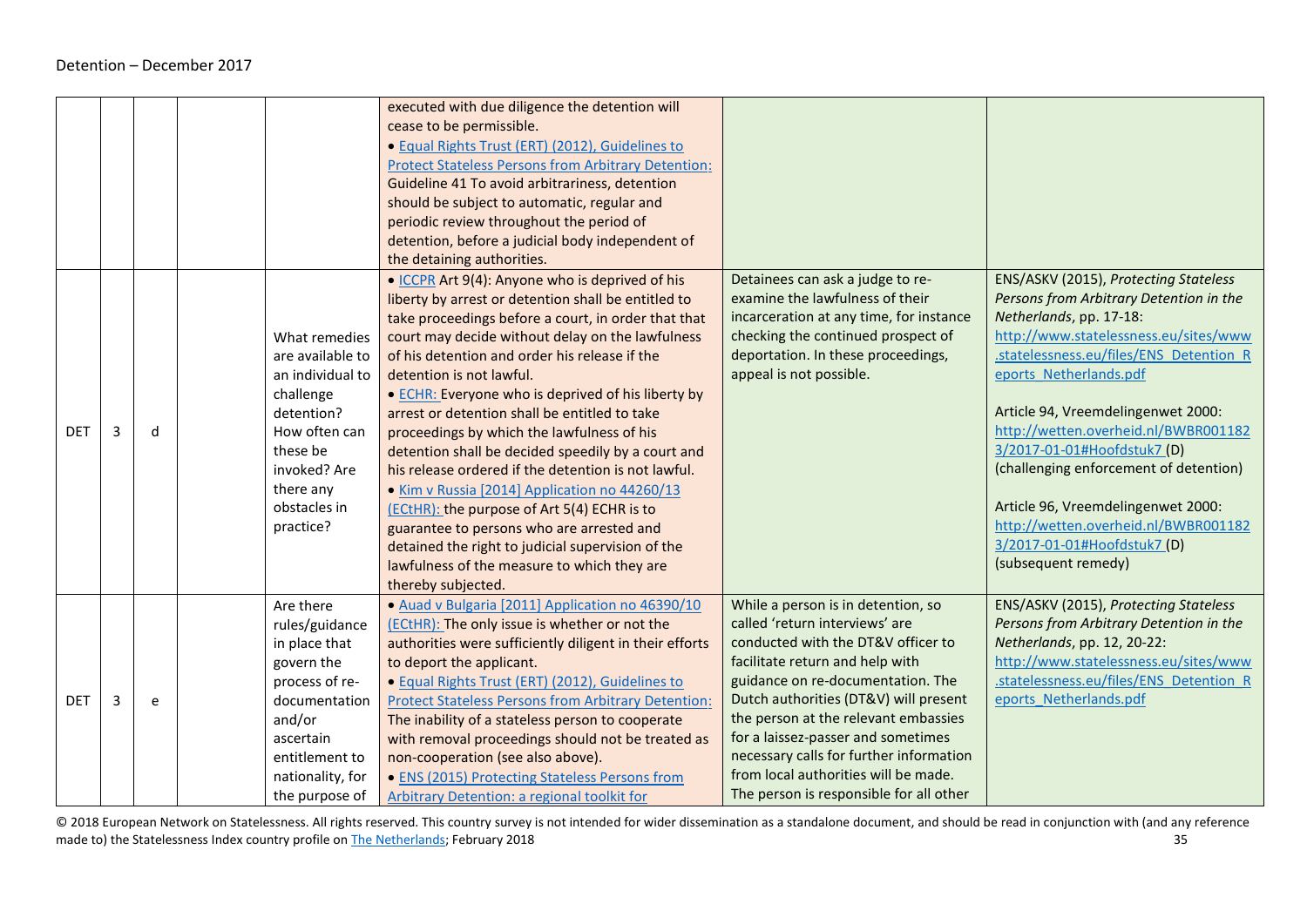|            |   |   | removal? Do       | practitioners: The detaining state should have rules         | matters involved in re-documentation.    |                                      |
|------------|---|---|-------------------|--------------------------------------------------------------|------------------------------------------|--------------------------------------|
|            |   |   | these rules       | in place that govern the process of re-                      | They are obliged to obtain documents     |                                      |
|            |   |   | articulate the    | documentation and/ or ascertaining entitlement to            | that prove their nationality and         |                                      |
|            |   |   | respective        | nationalitythe respective roles that the state and           | identity. Without these documents        |                                      |
|            |   |   | roles that state  | the individual should be expected to play and                | presentations at the embassy are         |                                      |
|            |   |   | and individual    | related time limits should be clearly articulated.           | often futile. In practice people waste   |                                      |
|            |   |   | are expected      | The longer it takes to do so, detention is more              | years in detention trying to secure      |                                      |
|            |   |   | to play? Are      | likely to become unreasonable and                            | travel documents through futile          |                                      |
|            |   |   | there time        | disproportionate.                                            | embassy visits. Civil society            |                                      |
|            |   |   | limits clearly    | • ECRE, Point of No Return: The Futile Detention of          | organisations advocate for a time limit  |                                      |
|            |   |   | set out? Are      | Unreturnable Migrants, 2014: Once un-                        | to be set, as many embassies have a      |                                      |
|            |   |   | the outcomes      | returnability is established, migrants should not be         | reputation of taking a very long time    |                                      |
|            |   |   | of such           | detained. Detention should not be used for                   | to respond to requests if at all. The    |                                      |
|            |   |   | processes         | nationals of countries to which forced returns are           | outcome of this process may inform       |                                      |
|            |   |   | used/consider     | not generally possible.                                      | the so called 'no-fault' procedure in    |                                      |
|            |   |   | ed relevant for   |                                                              | which a person can obtain a residence    |                                      |
|            |   |   | subsequent        |                                                              | permit on the basis that they are        |                                      |
|            |   |   | determination     |                                                              | unable to return due to no fault of      |                                      |
|            |   |   | of whether an     |                                                              | their own. This procedure is strongly    |                                      |
|            |   |   | individual is     |                                                              | criticised due to its one-sided and      |                                      |
|            |   |   | stateless?        |                                                              | stringent burden of proof; its low       |                                      |
|            |   |   |                   |                                                              | approval rate; the absent formal         |                                      |
|            |   |   |                   |                                                              | recognition of statelessness and         |                                      |
|            |   |   |                   |                                                              | subsequent difficulty in invoking the    |                                      |
|            |   |   |                   |                                                              | rights enshrined in the Statelessness    |                                      |
|            |   |   |                   |                                                              | Conventions; the provision of            |                                      |
|            |   |   |                   |                                                              | considerable subjective discretion to    |                                      |
|            |   |   |                   |                                                              | immigration authorities; and the         |                                      |
|            |   |   |                   |                                                              | requirement that there is no             |                                      |
|            |   |   |                   |                                                              | uncertainty about the applicant's        |                                      |
|            |   |   |                   |                                                              | identity and nationality.                |                                      |
|            |   |   | Is free legal aid | · UNHCR (2014), Handbook on Protection of                    | Yes, free legal aid is available. If the | Article 5.3(1), Vreemdelingenbesluit |
|            |   |   | available to      | <b>Stateless Persons: Judicial oversight of detention is</b> | person has insufficient income,          | 2000:                                |
| <b>DET</b> | 3 | f | challenge         | always necessary and detained individuals need to            | lawyers affiliated with the "Raad voor   | http://wetten.overheid.nl/BWBR001182 |
|            |   |   | detention? Are    | have access to legal representation, including free          | Rechtsbijstand" (Council for Legal Aid)  | 5/2017-01-01#Hoofdstuk5 (D)          |
|            |   |   | there any         | counselling for those without means.                         | can request money for the procedure      |                                      |
|            |   |   | barriers to       |                                                              | from the state. By law, a lawyer will be |                                      |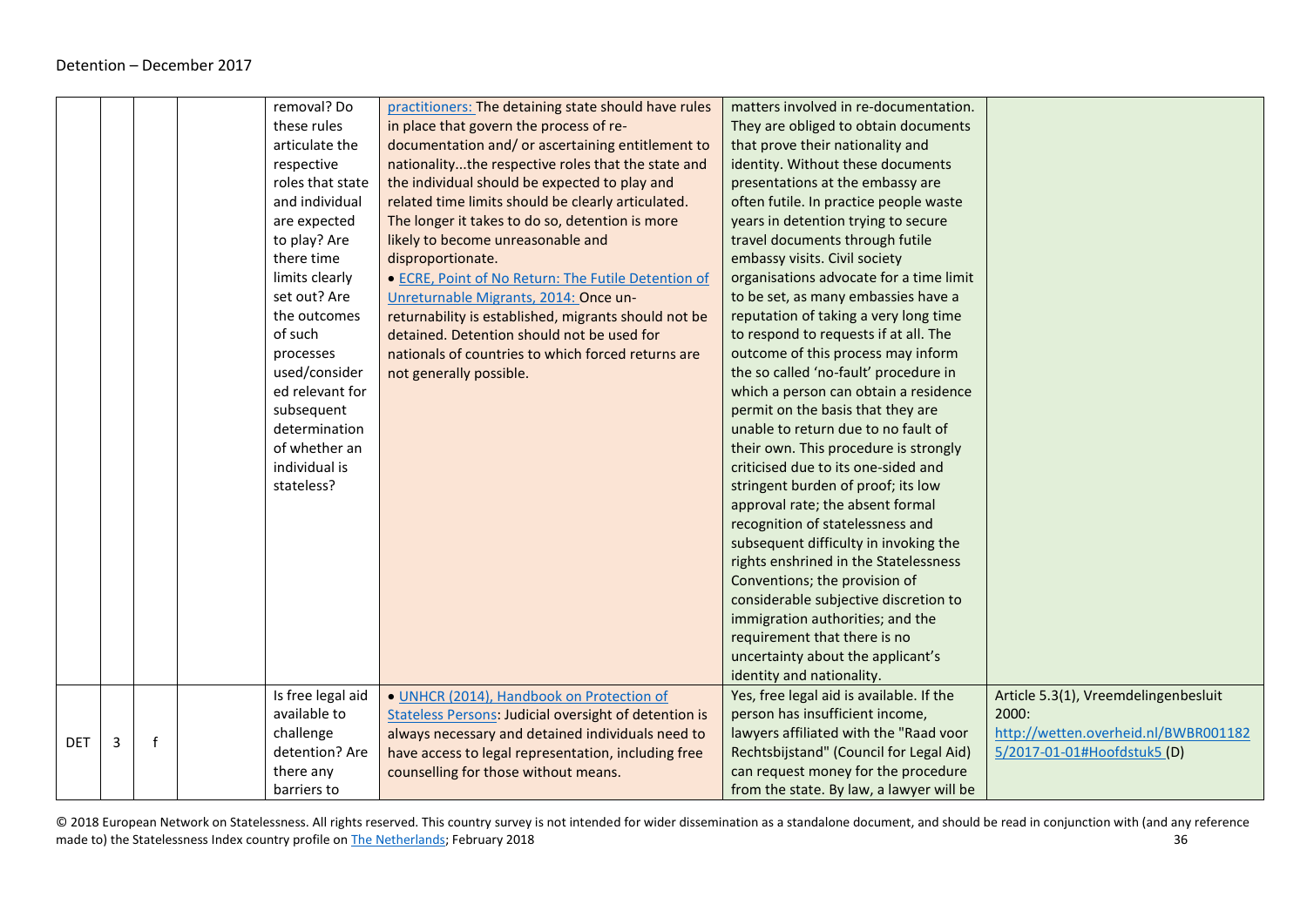<span id="page-36-0"></span>

|            |   |                               | accessing this<br>in practice?                                                                                                                                                                              | . EU Returns Directive: Art 13(3) The third-country<br>national concerned shall have the possibility to<br>obtain legal advice, representation and, where<br>necessary, linguistic assistance.                                                                                                                                                                                                                                                                                                                                                                                                                                                                                                                                                                                                                                                                                                                                                                               | assigned on detention. In practice,<br>there are reports from people in<br>detention of difficulties with lawyers,<br>including communication difficulties<br>due to people not having credit to call<br>their lawyer from detention, or lack of<br>interpreters, or lack of knowledge of<br>detention law among asylum lawyers. | Website of the Raad voor Rechtsbijstand<br>(Legal Aid Board in the Netherlands):<br>http://www.rvr.org/english<br>Website of the Judiciary of the<br>Netherlands:<br>https://www.rechtspraak.nl/Uw-<br>Situatie/Onderwerpen/Vreemdelingenb<br>ewaring/Paginas/procedure.aspx#ad340<br>537-dbf5-4957-9095-8ee4159993130 (D)<br>Information provided by Meldpunt<br>Vreemdelingendetentie (Immigration<br>Detention Hotline):<br>http://meldpuntvreemdelingendetentie.<br>$n!/$ (D) |
|------------|---|-------------------------------|-------------------------------------------------------------------------------------------------------------------------------------------------------------------------------------------------------------|------------------------------------------------------------------------------------------------------------------------------------------------------------------------------------------------------------------------------------------------------------------------------------------------------------------------------------------------------------------------------------------------------------------------------------------------------------------------------------------------------------------------------------------------------------------------------------------------------------------------------------------------------------------------------------------------------------------------------------------------------------------------------------------------------------------------------------------------------------------------------------------------------------------------------------------------------------------------------|----------------------------------------------------------------------------------------------------------------------------------------------------------------------------------------------------------------------------------------------------------------------------------------------------------------------------------|-----------------------------------------------------------------------------------------------------------------------------------------------------------------------------------------------------------------------------------------------------------------------------------------------------------------------------------------------------------------------------------------------------------------------------------------------------------------------------------|
| <b>DET</b> | a | Protection<br>s on<br>release | Are those<br>released from<br>detention<br>issued with any<br>identification,<br>including<br>confirmation<br>of their<br>statelessness<br>status, and<br>thus protected<br>from arbitrary<br>re-detention? | . UN Convention Relating to the Status of Stateless<br>Persons, 1954: Art 27<br>· UNHCR (2014), Handbook on Protection of<br>Stateless Persons: Statelessness, by its very nature,<br>severely restricts access to basic identity and travel<br>documents that nationals normally possess.<br>Moreover, stateless persons are often without a<br>legal residence in any country. Thus, being<br>undocumented or lacking the necessary<br>immigration permits cannot be used as a general<br>justification for detention of such persons.<br>• ENS (2015) Protecting Stateless Persons from<br>Arbitrary Detention: a regional toolkit for<br>practitioners: Article 27 of the 1954 Statelessness<br>Convention applies to all stateless persons, which<br>includes those not staying legally in the state's<br>territory state parties to the 1954 Convention<br>have an obligation to provide stay rights to<br>stateless persons who have been released from<br>detention. | No. After release, re-detention is<br>possible immediately, if circumstances<br>have changed that justify the re-<br>detention.                                                                                                                                                                                                  | Article 5/6.7, Vreemdelingencirculaire<br>2000:<br>http://wetten.overheid.nl/BWBR001228<br>7/2017-04-01#Circulaire.divisieA5 (D)                                                                                                                                                                                                                                                                                                                                                  |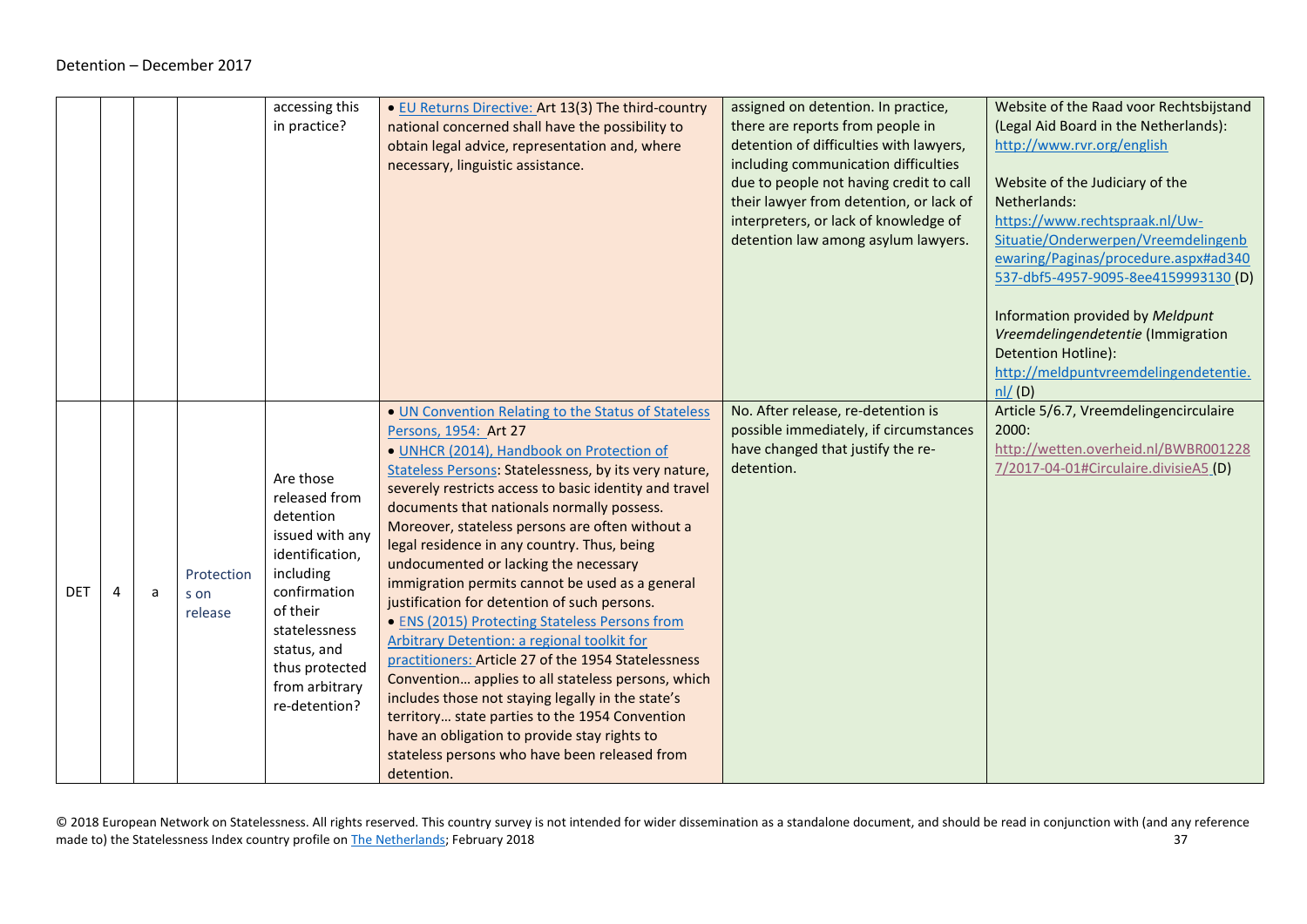|            |   |              |                                                                                                                                                                                                                                                                                                                    | • Equal Rights Trust (ERT) (2012), Guidelines to<br><b>Protect Stateless Persons from Arbitrary Detention:</b><br>Guidelines 55 & 56 Special care should be taken to<br>address the vulnerabilities of stateless persons who<br>are released from detention and to ensure that<br>they enjoy all human rights which they are entitled<br>to under international law Released stateless<br>detainees should be provided with appropriate<br>documentation and stay rights suitable to their<br>situation.                                                                                                                                 |                                                                                                                                                                                                                                                                                                                                                                                                                                                                                                                                                                                                                                                                                                                                                                                                                                                                                                                                               |                                                                                                                                                                                                                            |
|------------|---|--------------|--------------------------------------------------------------------------------------------------------------------------------------------------------------------------------------------------------------------------------------------------------------------------------------------------------------------|------------------------------------------------------------------------------------------------------------------------------------------------------------------------------------------------------------------------------------------------------------------------------------------------------------------------------------------------------------------------------------------------------------------------------------------------------------------------------------------------------------------------------------------------------------------------------------------------------------------------------------------|-----------------------------------------------------------------------------------------------------------------------------------------------------------------------------------------------------------------------------------------------------------------------------------------------------------------------------------------------------------------------------------------------------------------------------------------------------------------------------------------------------------------------------------------------------------------------------------------------------------------------------------------------------------------------------------------------------------------------------------------------------------------------------------------------------------------------------------------------------------------------------------------------------------------------------------------------|----------------------------------------------------------------------------------------------------------------------------------------------------------------------------------------------------------------------------|
| <b>DET</b> | 4 | b            | If the purpose<br>of detention<br>cannot be<br>fulfilled (e.g.<br>removal) and<br>the person is<br>released, what<br>legal status is<br>provided to<br>them by law?<br>Can they<br>access social<br>services,<br>accommodatio<br>n, welfare,<br>education and<br>healthcare? Do<br>they have the<br>right to work? | · Saïd Shamilovich Kadzoev v Direktsia Migratsia'<br>pri Ministerstvo na vatreshnite raboti [2009] Case<br>C-357/09 (ECJ): Article 15(4) and (6) of the Directive<br>should be interpreted as requiring that after the<br>maximum period of detention has expired, the<br>person must be released immediately the<br>individual's lack of valid documentation, his/her<br>inability to support him/herself or his/her<br>"aggressive conduct" should not be a deterrent to<br>his/her release.<br>Equal Rights Trust (ERT) (2012), Guidelines to<br><b>Protect Stateless Persons from Arbitrary Detention:</b><br>Guideline 55 as above. | There is no legal status provided by<br>law after release. A person will not be<br>able to access social services,<br>accommodation, welfare, education<br>and healthcare nor have the right to<br>work. It is possible that the person<br>could apply for legal status through<br>the so called 'no-fault' procedure in<br>which a person can obtain a residence<br>permit on the basis that they are<br>unable to return due to no fault of<br>their own. This procedure is strongly<br>criticised due to its one-sided and<br>stringent burden of proof; its low<br>approval rate; the absent formal<br>recognition of statelessness and<br>subsequent difficulty in invoking the<br>rights enshrined in the Statelessness<br>Conventions; the provision of<br>considerable subjective discretion to<br>immigration authorities; and the<br>requirement that there is no<br>uncertainty about the applicant's<br>identity and nationality. | ENS/ASKV (2015), Protecting Stateless<br>Persons from Arbitrary Detention in the<br>Netherlands, pp. 25, 27:<br>http://www.statelessness.eu/sites/www<br>.statelessness.eu/files/ENS Detention R<br>eports Netherlands.pdf |
| <b>DET</b> | 4 | $\mathsf{C}$ | If re-detention<br>does occur, is<br>the cumulative                                                                                                                                                                                                                                                                | Equal Rights Trust (ERT) (2012), Guidelines to<br><b>Protect Stateless Persons from Arbitrary Detention:</b><br>Guideline 40 When calculating the total time spent                                                                                                                                                                                                                                                                                                                                                                                                                                                                       | No, even though time limits exist for<br>each individual detention period, the<br>practice of re-detention in the                                                                                                                                                                                                                                                                                                                                                                                                                                                                                                                                                                                                                                                                                                                                                                                                                             | ENS/ASKV (2015), Protecting Stateless<br>Persons from Arbitrary Detention in the<br>Netherlands, p. 25:                                                                                                                    |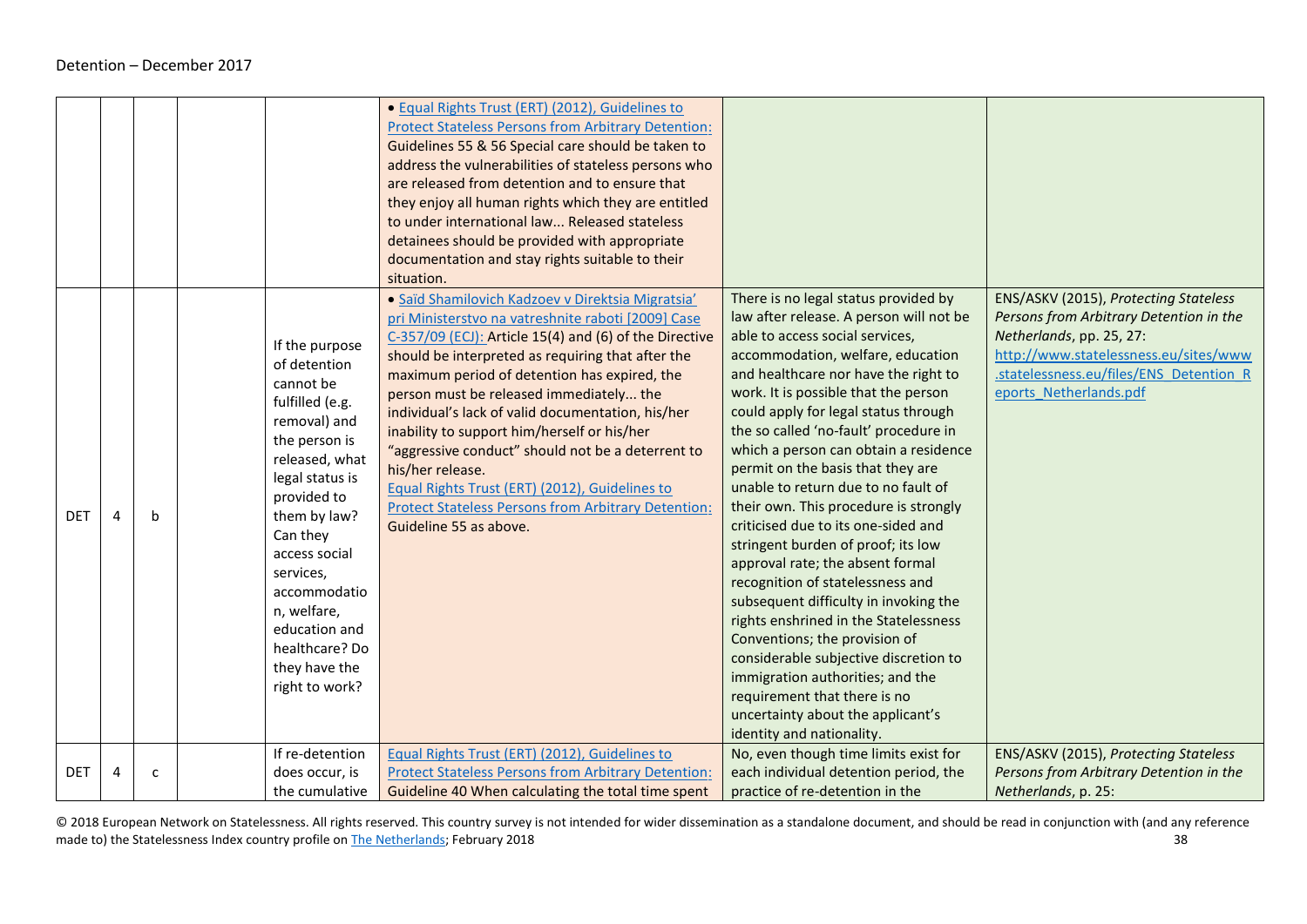#### Detention – December 2017

| time spent in | by an individual in detention, it is highly desirable | Netherlands makes the total detention | http://www.statelessness.eu/sites/www   |
|---------------|-------------------------------------------------------|---------------------------------------|-----------------------------------------|
| detention     | that time spent in detention on previous occasions    | duration theoretically limitless.     | .statelessness.eu/files/ENS Detention R |
| counted       | is taken into consideration.                          |                                       | eports Netherlands.pdf                  |
| towards any   |                                                       |                                       |                                         |
| maximum time  |                                                       |                                       |                                         |
| limits?       |                                                       |                                       |                                         |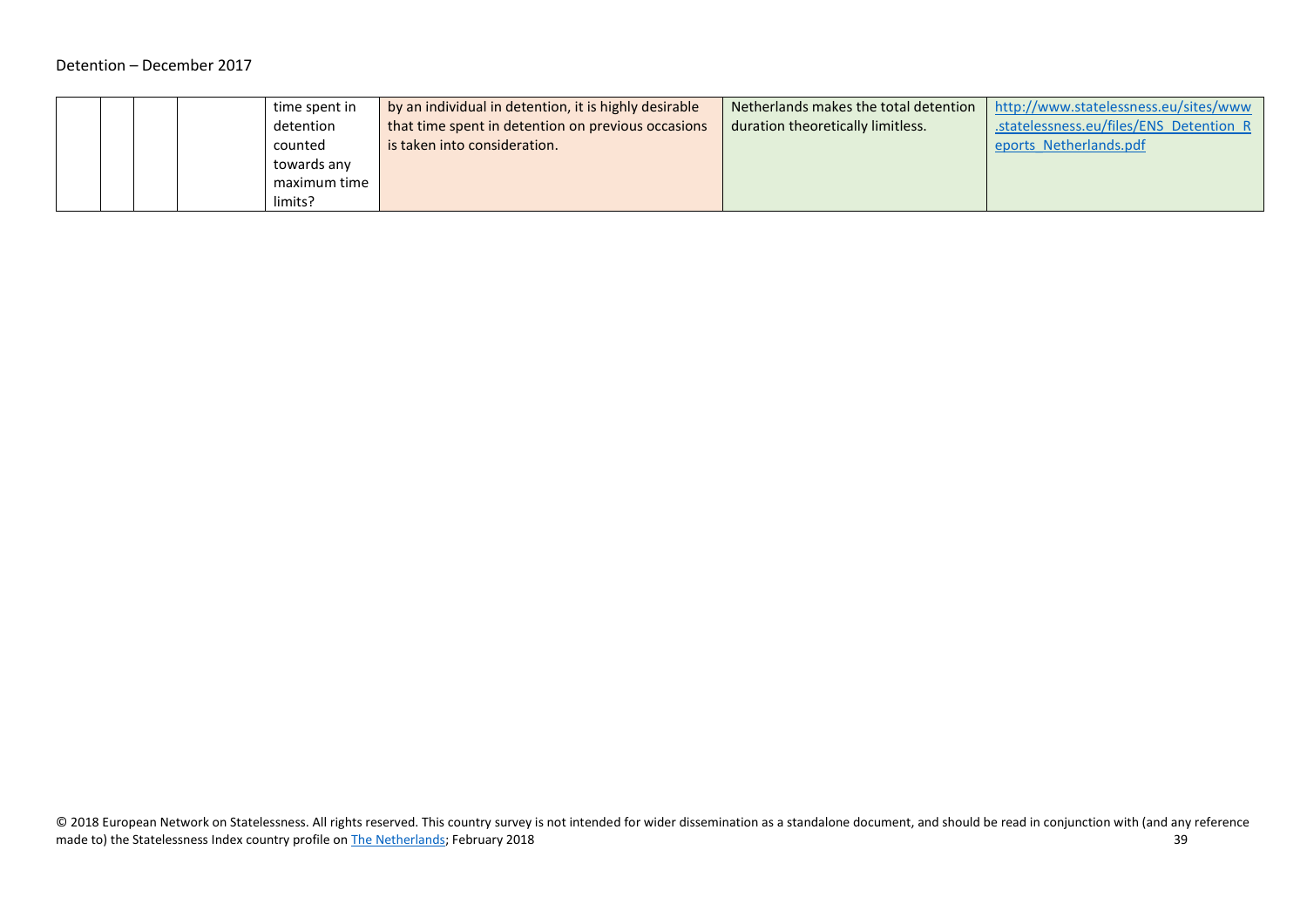#### Prevention and Reduction – December 2017

### <span id="page-39-0"></span>Prevention and Reduction

<span id="page-39-1"></span>

| Cat        | Q | Sub | Subtheme                       | Question                                                                                                                                                                             | <b>International Norms / Good Practice</b>                                                                                                                                                                                                                                                                                                                                                                                                                                                                                                                                                                                                                                                                                                                                                                                                                                      | <b>Answer</b>                                                                                                                                                                                                                                                                   | <b>Source</b>                                                                                                                                              |
|------------|---|-----|--------------------------------|--------------------------------------------------------------------------------------------------------------------------------------------------------------------------------------|---------------------------------------------------------------------------------------------------------------------------------------------------------------------------------------------------------------------------------------------------------------------------------------------------------------------------------------------------------------------------------------------------------------------------------------------------------------------------------------------------------------------------------------------------------------------------------------------------------------------------------------------------------------------------------------------------------------------------------------------------------------------------------------------------------------------------------------------------------------------------------|---------------------------------------------------------------------------------------------------------------------------------------------------------------------------------------------------------------------------------------------------------------------------------|------------------------------------------------------------------------------------------------------------------------------------------------------------|
| <b>PRS</b> | 1 | a   | Stateless born<br>on territory | Is there a provision in<br>law for stateless<br>children born on the<br>territory to be<br>granted nationality?<br>If yes, continue with<br>PRS1b below. If no,<br>proceed to PRS1j. | . UN Convention on the Reduction of<br>Statelessness, 1961: A Contracting State shall<br>grant its nationality to a person born in its<br>territory who would otherwise be stateless<br>• European Convention on Nationality, 1997:<br>Each State Party shall provide in its internal law<br>for its nationality to be acquired by children born<br>on its territory who do not acquire at birth<br>another nationality<br>• Convention on the Rights of the Child 1989:<br>The child shall have the right to acquire a<br>nationality States Parties shall ensure the<br>implementation of these rightsin particular<br>where the child would otherwise be stateless<br>States Parties undertake to respect the right of<br>the child to preserve his or her identity, including<br>nationality<br>Genovese v. Malta (ECtHR) Application No.<br>53124/09, 11 October 2011      | Yes.                                                                                                                                                                                                                                                                            | Article 6(1)(b),<br>Rijkswet op het Nederlanderschap<br>(Act on Dutch Nationality):<br>http://wetten.overheid.nl/BWBR00<br>03738/2014-01-20#Hoofdstuk3 (D) |
| <b>PRS</b> |   | b   |                                | Is the provision for<br>stateless children to<br>access nationality<br>automatic or non-<br>automatic (i.e. by<br>application)?                                                      | · UNHCR Guidelines on Statelessness #4 2012:<br>Article 1 of the 1961 Convention provides<br>Contracting States with two alternative options<br>for granting nationality to children who would<br>otherwise be stateless born in their territory.<br>States can either provide for automatic<br>acquisition of nationality upon birth pursuant to<br>Article 1(1)(a), or for acquisition of nationality<br>upon application pursuant to Article $1(1)(b)$<br>· ENS (2015), No Child Should Be Stateless:<br>Article 1 of the 1961 Convention and article 6(2)<br>of the ECN are the most important of these<br>norms for the European context. Both oblige the<br>conferral of nationality to children born on the<br>territory if they would otherwise be stateless but<br>allow some leeway in how states transpose this<br>safeguard into their domestic systems. The first, | It is non-automatic. A written<br>statement must be made that is<br>approved. The child needs to meet<br>the following criteria:<br>a. born on the territory<br>b. at least 3 years continuous legal<br>and permanent residence on the<br>territory<br>c. stateless since birth | Article 6(1),<br>Rijkswet op het Nederlanderschap:<br>http://wetten.overheid.nl/BWBR00<br>03738/2014-01-20#Hoofdstuk3 (D)                                  |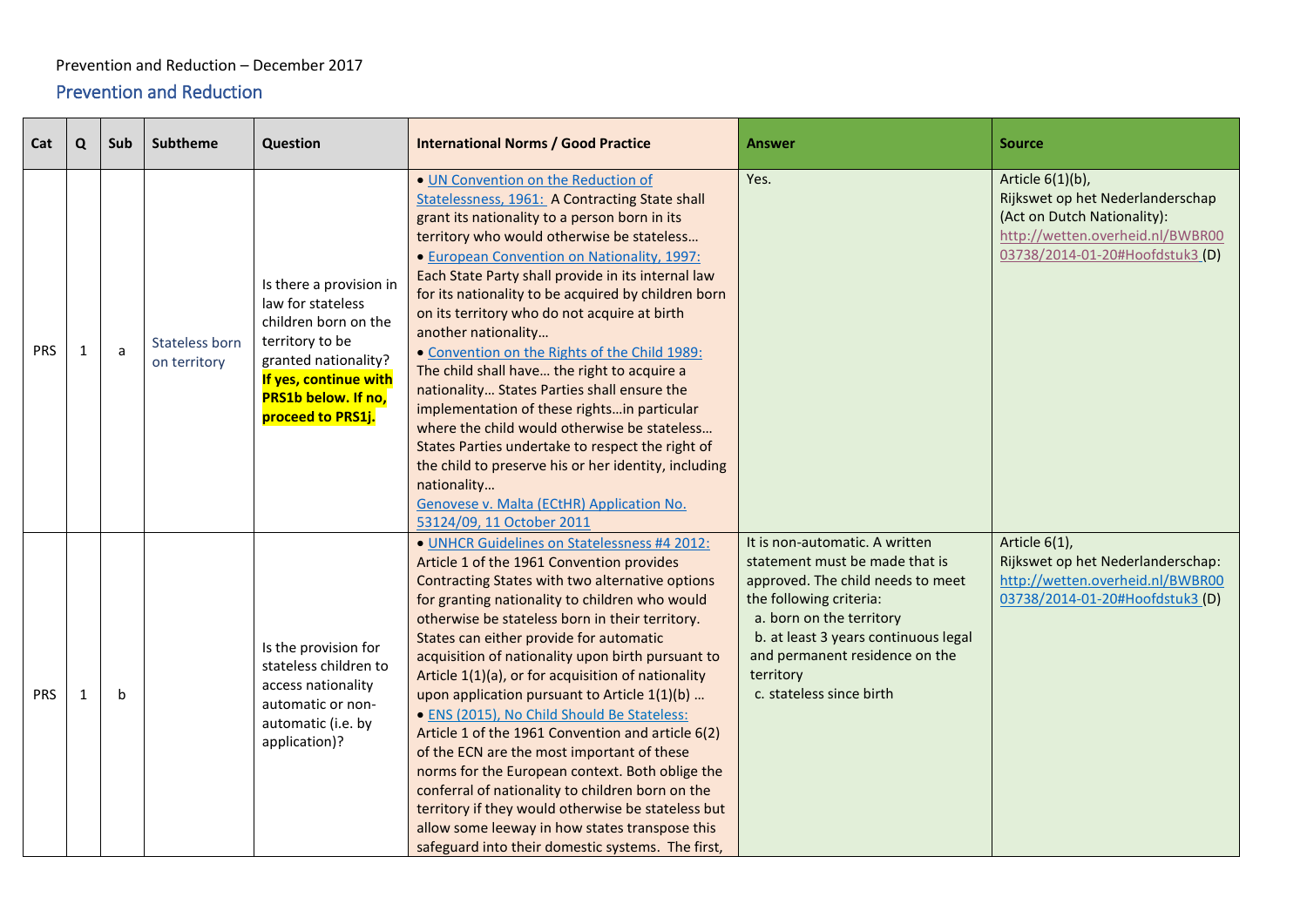|            |   |              |                                                                                                                                                                                                                                   | and optimal, method $-$ as it is all-encompassing<br>and does not tolerate even a temporary period of<br>statelessness - is to grant nationality to<br>otherwise stateless children automatically, at<br>birth.                                                                                                                                                                                                                                                                                                                                                                                                                                                                                                                                                                                                                              |                                                                                                                                                                                                                                                                                                                                                                                                                  |                                                                                                                                                                                                                                                                                                                                                                                                                                                                                                                                                                                                                                                                                  |
|------------|---|--------------|-----------------------------------------------------------------------------------------------------------------------------------------------------------------------------------------------------------------------------------|----------------------------------------------------------------------------------------------------------------------------------------------------------------------------------------------------------------------------------------------------------------------------------------------------------------------------------------------------------------------------------------------------------------------------------------------------------------------------------------------------------------------------------------------------------------------------------------------------------------------------------------------------------------------------------------------------------------------------------------------------------------------------------------------------------------------------------------------|------------------------------------------------------------------------------------------------------------------------------------------------------------------------------------------------------------------------------------------------------------------------------------------------------------------------------------------------------------------------------------------------------------------|----------------------------------------------------------------------------------------------------------------------------------------------------------------------------------------------------------------------------------------------------------------------------------------------------------------------------------------------------------------------------------------------------------------------------------------------------------------------------------------------------------------------------------------------------------------------------------------------------------------------------------------------------------------------------------|
| <b>PRS</b> |   | $\mathsf{C}$ | Is it a requirement<br>that the parents are<br>also stateless for the<br>child to acquire the<br>nationality of the<br>host state?                                                                                                | · UNHCR Guidelines on Statelessness #4 2012:<br>The test is whether a child is stateless because he<br>or she acquires neither the nationality of his or<br>her parents nor that of the State of his or her<br>birth; it is not an inquiry into whether a child's<br>parents are stateless. Restricting the application<br>of Article 1 of the 1961 Convention to children of<br>stateless parents is insufficient in light of the<br>different ways in which a child may be rendered<br>stateless and contrary to the terms of those<br>provisions.<br>. ENS (2015), No Child Should Be Stateless: Only<br>allowing access to nationality for stateless<br>children whose parents are stateless fails to<br>account for the circumstance where the child's<br>parent(s) do hold a nationality themselves, but<br>are unable to pass this on | This is not a requirement mentioned<br>in the law. There are circumstances<br>in which the parent of the child may<br>have nationality but cannot confer<br>this on the child (e.g. mothers from<br>Somalia). This is recognised by the<br>Dutch state. Another example is<br>children of Portuguese parents, who<br>will be registered as stateless by the<br>Dutch State due to Portuguese<br>nationality law. | Article 6(1),<br>Rijkswet op het Nederlanderschap:<br>http://wetten.overheid.nl/BWBR00<br>03738/2014-01-20#Hoofdstuk3 (D)<br><b>Advisory Committee on Migration</b><br>Affairs (ACVZ), 2013, Geen land te<br>bekenneneen advies over de<br>verdragsrechtelijke bescherming van<br>staatlozen in nederland, pp.33-34:<br>https://acvz.org/wp-<br>content/uploads/2015/05/04-12-<br>2013 GeenLandTeBekennen.pdf (D)<br>Handleiding Uitvoeringsprocedures<br>Brp (15 november 2016)<br>(Implementing Procedures Manual<br>for BRP employees), p. 146:<br>https://www.rvig.nl/brp/document<br>en/richtlijnen/2016/11/16/handleid<br>ing-uitvoeringsprocedures-hup-<br>versie-2-5 (D) |
| <b>PRS</b> | 1 | d            | Are children born<br>stateless required to<br>prove they cannot<br>access another<br>nationality to acquire<br>nationality of the<br>country of birth? If<br>yes, please describe<br>the requirement e.g.<br>what is the standard | · UNHCR Guidelines on Statelessness #4 2012: A<br>Contracting State to the 1961 Convention cannot<br>avoid the obligations to grant its nationality to a<br>person who would otherwise be statelessbased<br>on its own interpretation of another State's<br>nationality laws where this conflicts with the<br>interpretation applied by the State concerned<br>the burden of proof must be shared between the<br>claimant and the authorities decision makers<br>need to take into account Articles 3 and 7 of the                                                                                                                                                                                                                                                                                                                           | No, there is no requirement to prove<br>that the child cannot access another<br>nationality. But it must be proven<br>that the child is stateless, and the<br>burden of proof lies with the<br>applicant.                                                                                                                                                                                                        | UNCHR, 2011, Mapping<br>statelessness in the Netherlands,<br>p.49:<br>http://www.refworld.org/docid/4ee<br>f65da2.html (E) and<br>http://www.aoo.nl/downloads/201<br>4-09-12-UN.pdf (D)<br>Relevant case law includes:                                                                                                                                                                                                                                                                                                                                                                                                                                                           |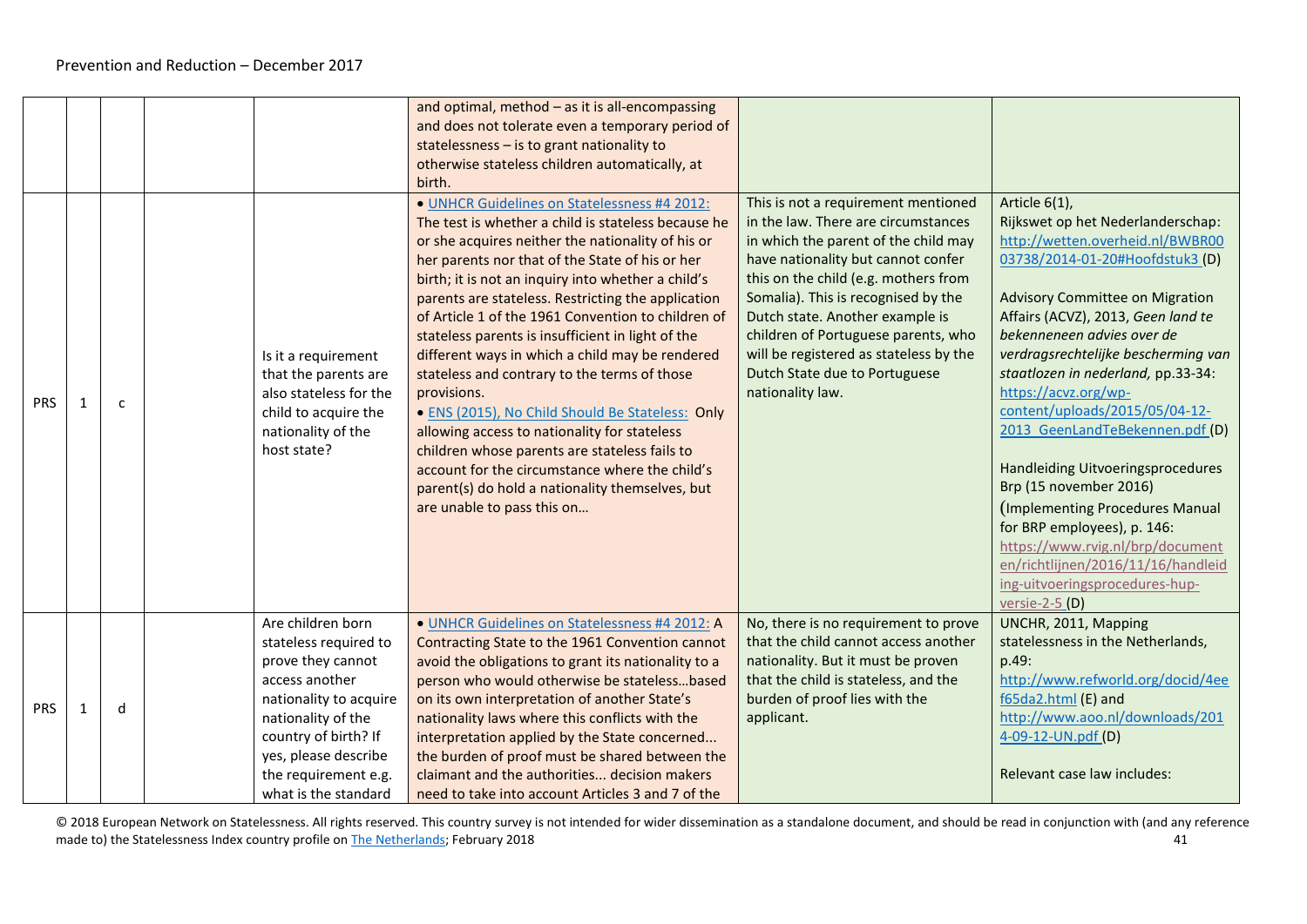|     |   | and burden of proof,<br>and how lack of any<br>other nationality (i.e.<br>statelessness) is<br>determined in<br>practice?                                                                                    | CRC and adopt an appropriate standard of proof,<br>for example 'reasonable degree' Requiring a<br>higher standard of proof would undermine the<br>object and purpose of the 1961 Convention.<br>Special procedural considerations to address the<br>acute challenges faced by children, especially<br>unaccompanied children, in communicating basic<br>facts with respect to their nationality are to be<br>respected.                                                                                                                                                                                                                                                                                                                                                                                                                                                                                                                                                                                                                                                                                                                                                                                                                                                                                                                                                                              |                                                                                                                             | ABRvS, 17 augustus 2016,<br>201504891/1/A3<br>ABRvS, 30 november 2016,<br>201506952/1/A3<br>ABRvS, 15 oktober 2014,<br>201402113/1/A3<br>ABRvS, 21 mei 2014,<br>201302776/1/A3 |
|-----|---|--------------------------------------------------------------------------------------------------------------------------------------------------------------------------------------------------------------|------------------------------------------------------------------------------------------------------------------------------------------------------------------------------------------------------------------------------------------------------------------------------------------------------------------------------------------------------------------------------------------------------------------------------------------------------------------------------------------------------------------------------------------------------------------------------------------------------------------------------------------------------------------------------------------------------------------------------------------------------------------------------------------------------------------------------------------------------------------------------------------------------------------------------------------------------------------------------------------------------------------------------------------------------------------------------------------------------------------------------------------------------------------------------------------------------------------------------------------------------------------------------------------------------------------------------------------------------------------------------------------------------|-----------------------------------------------------------------------------------------------------------------------------|--------------------------------------------------------------------------------------------------------------------------------------------------------------------------------|
| PRS | e | Is a stateless child<br>born on the territory<br>required to fulfil a<br>period of residence<br>to be granted<br>nationality? If yes,<br>what is it? Must this<br>be legal and/or<br>permanent<br>residence? | . UN Convention on the Reduction of<br>Statelessness, 1961: A Contracting State may<br>make the grant of its nationalitysubject to one<br>or more of the following conditions:<br>b) that the person concerned has habitually<br>resided in the territory of the Contracting State<br>for such period as may be fixed by that State, not<br>exceeding five years immediately preceding the<br>lodging of the application nor ten years in all.<br>· UNHCR Guidelines on Statelessness #4 2012:<br>States may stipulate that an individual who<br>would otherwise be stateless born in its territory<br>fulfils a period of "habitual residence" This<br>period is not to exceed five years immediately<br>preceding an application nor ten years in all. In<br>light of the standards established under the CRC,<br>these periods are lengthy. States which  require<br>a certain period of habitual residence are<br>encouraged to provide for a period as short as<br>possibleThe term "habitual residence" is to<br>be understood as stable, factual residence. It<br>does not imply a legal or formal residence<br>requirement. The 1961 Convention does not<br>permit Contracting States to make an application<br>for the acquisition of nationality by individuals<br>who would otherwise be stateless conditional<br>upon lawful residence.<br>• Convention on the Rights of the Child 1989: | Yes, the stateless child should have<br>had legal and habitual residence for<br>a continuous period of at least 3<br>years. | Article 6(1)(b),<br>Rijkswet op het Nederlanderschap:<br>http://wetten.overheid.nl/BWBR00<br>03738/2017-03-01#Hoofdstuk3 (D)                                                   |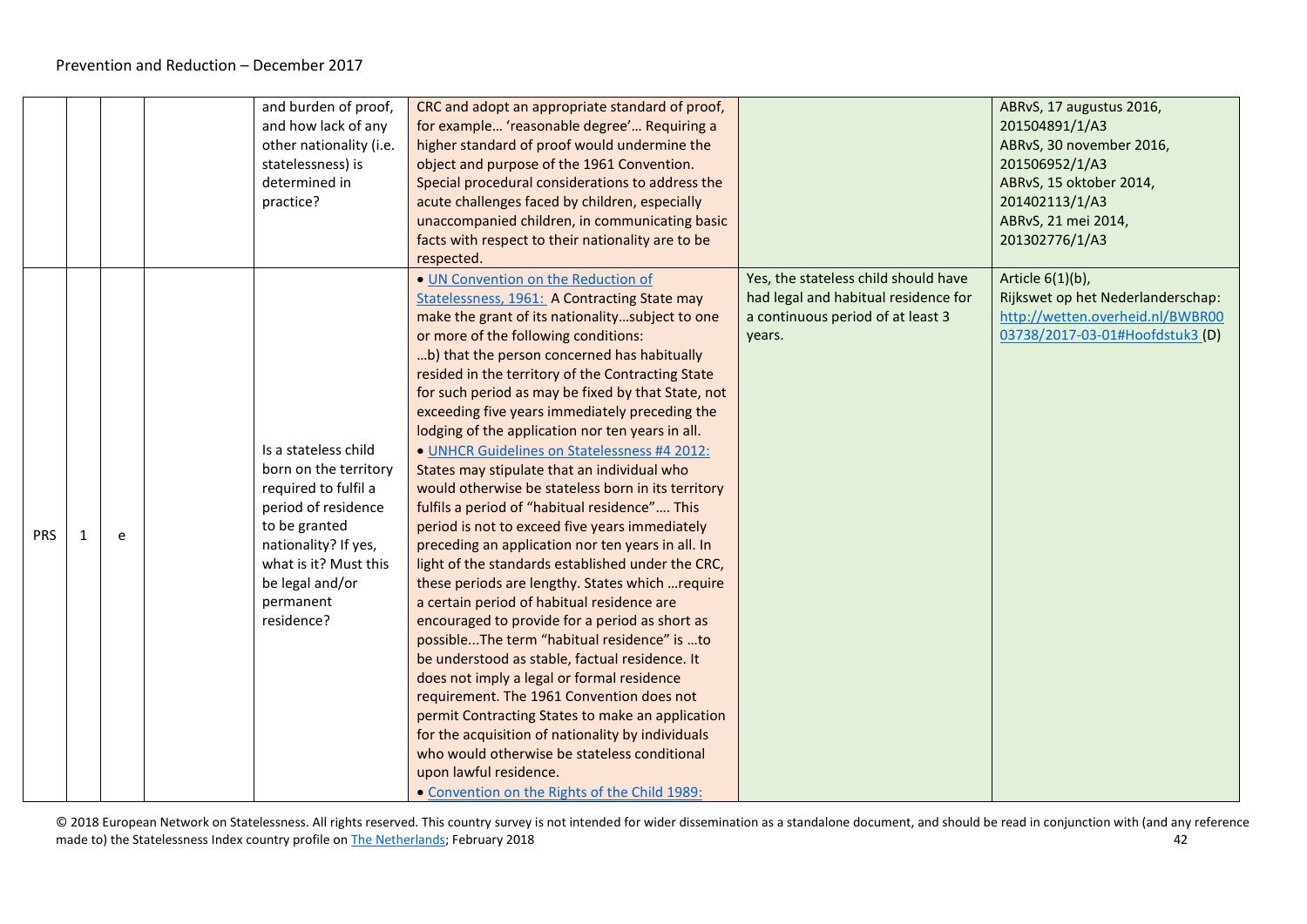|            |   |  |                                                                                                                                                                                                                      | Arts 3 & 7<br>. Committee on the Rights of the Child,<br>Concluding observations on the 4th periodic<br>report of the Netherlands CRC/C/NDL/CO/4,<br>2015: The Committee recommends that the<br>State party ensure that all stateless children born<br>in its territory, irrespective of residency status,<br>have access to citizenship without any<br>conditions.<br>• European Convention on Nationality, 1997:<br>Article 6 (2)(b)  Such an application may be<br>made subject to the lawful and habitual<br>residence on its territory for a period not<br>exceeding five years immediately preceding the<br>lodging of the application.<br>· ENS (2016), Ending Childhood Statelessness:<br>The ECN cannot be interpreted as undermining<br>states' obligations under the CRCand the<br>requirement of lawful residence should be<br>removed. |     |                                                                                                                              |
|------------|---|--|----------------------------------------------------------------------------------------------------------------------------------------------------------------------------------------------------------------------|-----------------------------------------------------------------------------------------------------------------------------------------------------------------------------------------------------------------------------------------------------------------------------------------------------------------------------------------------------------------------------------------------------------------------------------------------------------------------------------------------------------------------------------------------------------------------------------------------------------------------------------------------------------------------------------------------------------------------------------------------------------------------------------------------------------------------------------------------------|-----|------------------------------------------------------------------------------------------------------------------------------|
| <b>PRS</b> | 1 |  | Are the parents of a<br>stateless child<br>required to fulfil a<br>period of residence<br>for the child to be<br>granted nationality?<br>If yes, what is it?<br>Must this be legal<br>and/or permanent<br>residence? | • Committee on the Rights of the Child,<br><b>Concluding Observations Czech Republic</b><br>CRC/C/CZE/CO/3-4, 2011: The outcome of an<br>application for citizenship, legal residence or<br>similar status by the parents of a child born on<br>the territory should not prejudice the right of the<br>child to acquire the nationality of the State party<br>where the child would otherwise be stateless.<br>• ENS (2015), No Child Should Be Stateless:<br>Demanding that the child or his/her parents<br>reside lawfully on the territory is prohibited by<br>the 1961 Convention which permits only the<br>condition of a certain period of habitual<br>residence.                                                                                                                                                                             | No. | Article 6(1)(b),<br>Rijkswet op het Nederlanderschap:<br>http://wetten.overheid.nl/BWBR00<br>03738/2017-03-01#Hoofdstuk3 (D) |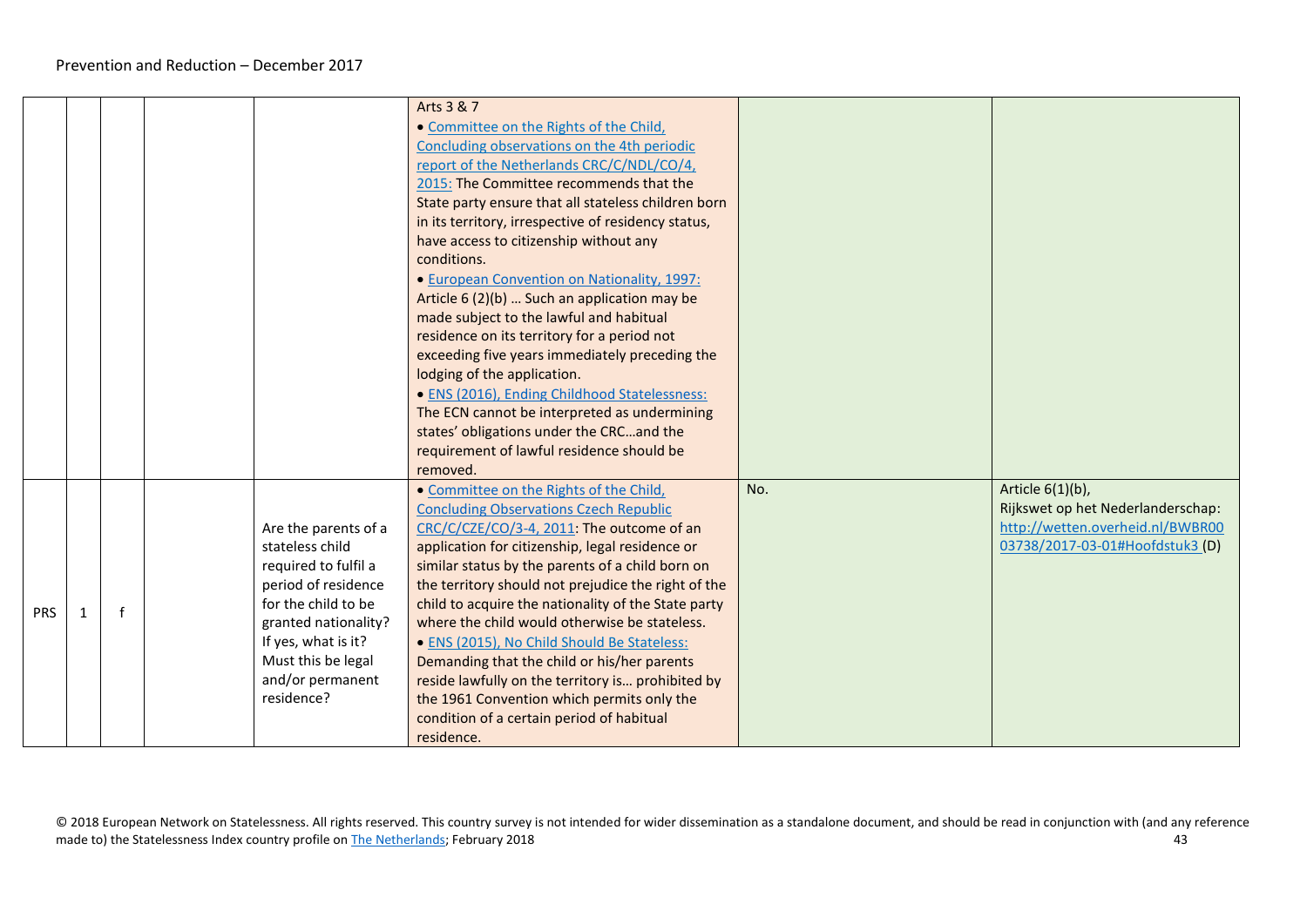| <b>PRS</b> | g  | What are the age<br>limits, if any, for<br>making an<br>application for<br>nationality for a<br>stateless person born<br>on the territory?             | . UN Convention on the Reduction of<br>Statelessness, 1961: A Contracting State may<br>make the grant of its nationalitysubject to one<br>or more of the following conditions:<br>(a) that the application is lodged during a<br>period beginning not later than at the age of<br>eighteen years and ending not earlier than at the<br>age of twenty-one years<br>· UNHCR Guidelines on Statelessness #4 2012:<br>Contracting States  need to accept<br>applications lodged at a time beginning not later<br>than the age of 18 and ending not earlier than<br>the age of 21 in accordance with Article 1(2)(a) of<br>the 1961 Convention.<br>• ENS (2015), No Child Should Be Stateless: any<br>application procedure which only becomes<br>available in late childhood or even upon reaching<br>majority is particularly problematic [] closing<br>the window of opportunity to apply for a<br>nationality through such safeguards too early has<br>the effect of leaving it in the hands of parents to<br>take the necessary steps to secure a nationality<br>for their child and may mean children are left<br>stateless due to the lack of action on the part of<br>their parents. | There is no age limit for making an<br>application as a stateless person<br>born on the territory.                                                                                                                                       | <b>Immigration and Naturalisation</b><br>Service website, Opting for Dutch<br>nationality:<br>https://ind.nl/en/dutch-<br>citizenship/Pages/Option.aspx |
|------------|----|--------------------------------------------------------------------------------------------------------------------------------------------------------|-----------------------------------------------------------------------------------------------------------------------------------------------------------------------------------------------------------------------------------------------------------------------------------------------------------------------------------------------------------------------------------------------------------------------------------------------------------------------------------------------------------------------------------------------------------------------------------------------------------------------------------------------------------------------------------------------------------------------------------------------------------------------------------------------------------------------------------------------------------------------------------------------------------------------------------------------------------------------------------------------------------------------------------------------------------------------------------------------------------------------------------------------------------------------------------------|------------------------------------------------------------------------------------------------------------------------------------------------------------------------------------------------------------------------------------------|---------------------------------------------------------------------------------------------------------------------------------------------------------|
| <b>PRS</b> | h. | Are there specific<br>provisions for the<br>nationality or<br>statelessness of<br>children born to<br>beneficiaries of<br>international<br>protection? | · UNHCR Guidelines on Statelessness #4 2012:<br>Some children are born to refugee parents who<br>are themselves stateless or cannot acquire the<br>nationality of their parents owing to restrictions<br>on transmission of nationality to children born<br>abroad. Where the nationality of the parents can<br>be acquired through a registration or other<br>procedure, this will be impossible owing to the<br>very nature of refugee status which precludes<br>refugee parents from contacting their consular<br>authorities.                                                                                                                                                                                                                                                                                                                                                                                                                                                                                                                                                                                                                                                       | Persons with a permit on asylum<br>grounds are not allowed to be<br>required to request documents from<br>their embassies under the Dutch<br>Nationality Law. They are typically<br>registered with the status<br>'nationality unknown'. | Handleiding Rijkswet op het<br>Nederlanderschap 2003, para.<br>2.2.5.1:<br>http://wetten.overheid.nl/BWBW33<br>099/2017-04-01 (D)                       |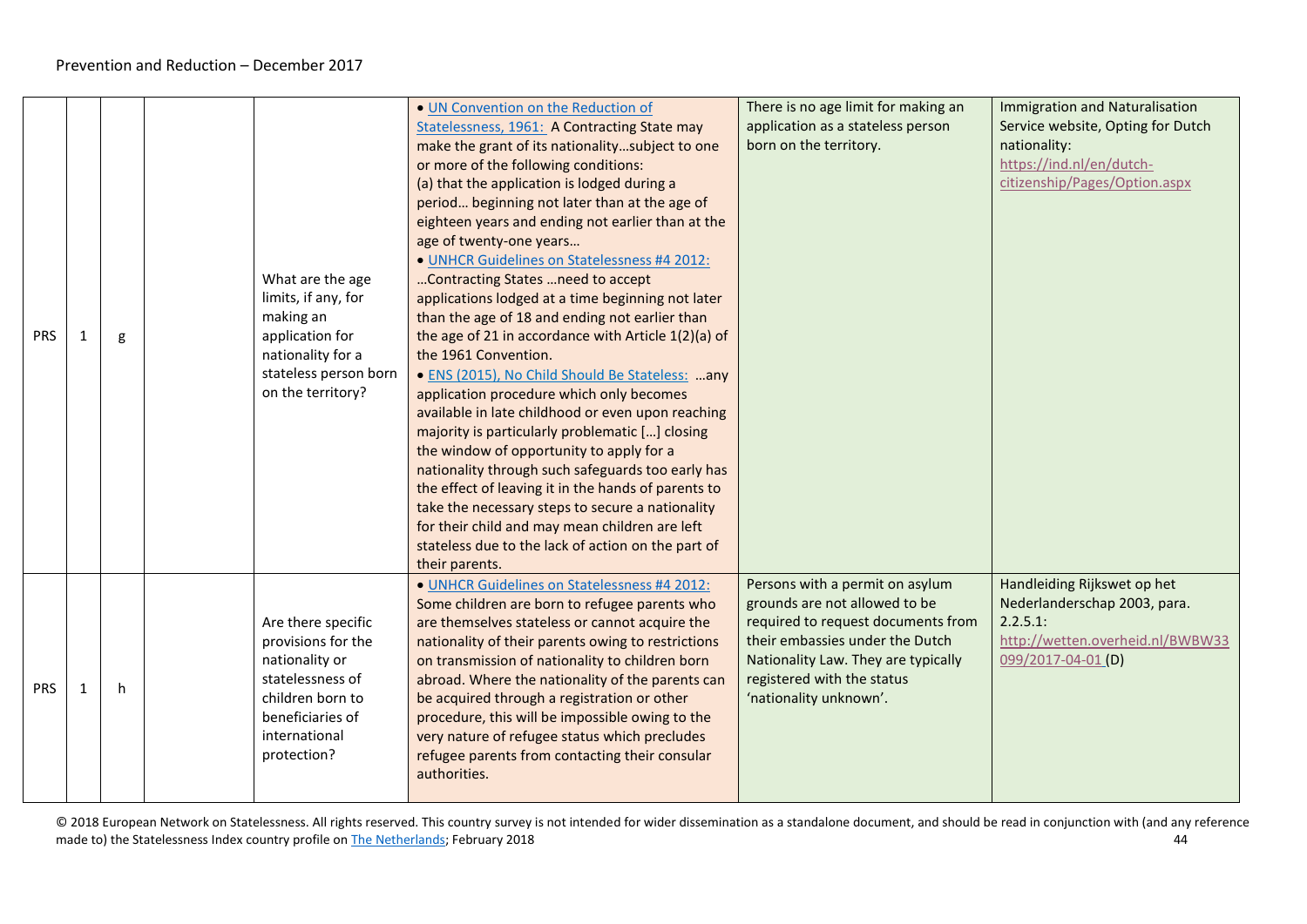<span id="page-44-0"></span>

| <b>PRS</b> | $\overline{2}$ | a            | <b>Foundlings</b> | Are foundlings<br>granted citizenship<br>by law? If it's not<br>automatic, is there<br>an application<br>procedure?                                                                                                                     | . UN Convention on the Reduction of<br>Statelessness, 1961: A foundling found in the<br>territory of a Contracting State shall, in the<br>absence of proof to the contrary, be considered<br>to have been born within that territory of<br>parents possessing the nationality of that State.<br>• European Convention on Nationality, 1997:<br>Each State Party shall provide in its internal law<br>for its nationality to be acquired ex lege by the<br>following persons: [] b) foundlings found in its<br>territory who would otherwise be stateless. | Yes, foundlings are granted<br>citizenship by law. This is automatic,<br>a foundling will be regarded as a<br>child of someone with Dutch<br>nationality.                                                                                                                                                                                             | 25 891 (R 1609) Wijziging van de<br>Rijkswet op het Nederlanderschap<br>met betrekking tot de verkrijging, de<br>verlening en het verlies van het<br>Nederlanderschap:<br>https://zoek.officielebekendmaking<br>en.nl/dossier/25891-(R1609)/kst-<br>25891-<br>7?resultIndex=39&sorttype=1&sort<br>order= $4(D)$<br>Article 3(2), Handleiding Rijkswet op<br>het Nederlandershap 2003:<br>http://mijnwetten.nl/handleiding-<br>rijkswet-op-het-nederlanderschap-<br>2003/artikel3-2 (D) |
|------------|----------------|--------------|-------------------|-----------------------------------------------------------------------------------------------------------------------------------------------------------------------------------------------------------------------------------------|-----------------------------------------------------------------------------------------------------------------------------------------------------------------------------------------------------------------------------------------------------------------------------------------------------------------------------------------------------------------------------------------------------------------------------------------------------------------------------------------------------------------------------------------------------------|-------------------------------------------------------------------------------------------------------------------------------------------------------------------------------------------------------------------------------------------------------------------------------------------------------------------------------------------------------|----------------------------------------------------------------------------------------------------------------------------------------------------------------------------------------------------------------------------------------------------------------------------------------------------------------------------------------------------------------------------------------------------------------------------------------------------------------------------------------|
| <b>PRS</b> | $\overline{2}$ | $\mathbf b$  |                   | If yes to either<br>question immediately<br>above, is there an<br>age limit (or status<br>e.g. 'newborn')<br>specified for<br>foundlings to be<br>granted citizenship?<br>If not, when would a<br>child usually qualify<br>in practice? | UNHCR Guidelines on Statelessness #4 2012: At a<br>minimum, the safeguard  is to apply to all<br>young children who are not yet able to<br>communicate accurately information pertaining<br>to the identity of their parents or their place of<br>birth If a State provides for an age limit for<br>foundlings to acquire nationality, the age of the<br>child at the date the child was found is decisive<br>and not the date when the child came to the<br>attention of the authorities.                                                                | No age limit or status is specified in<br>the law, though it refers to 'young<br>age' and 'a child'. The legal definition<br>of a child is under 18 years-old, so<br>this can be said to be the age limit.                                                                                                                                            | Article 3(2), Handleiding Rijkswet op<br>het Nederlandershap 2003:<br>http://mijnwetten.nl/handleiding-<br>rijkswet-op-het-nederlanderschap-<br>2003/artikel3-2 (D)                                                                                                                                                                                                                                                                                                                    |
| <b>PRS</b> | 2              | $\mathsf{C}$ |                   | Can citizenship be<br>withdrawn from<br>foundlings if parents<br>are identified even if<br>this leads to<br>statelessness?                                                                                                              | <b>UNHCR Guidelines on Statelessness #4 2012:</b><br>Nationality acquired by foundlings pursuant to<br>Article 2 of the 1961 Convention may only be lost<br>if it is proven that the child concerned possesses<br>another State's nationality.                                                                                                                                                                                                                                                                                                            | No, this is not possible. If it becomes<br>clear that the child possesses<br>another nationality within five years<br>starting from the date on which the<br>child is found, then the child is no<br>longer regarded as having Dutch<br>nationality. However, if this leads to<br>statelessness then the child<br>maintains Dutch nationality. If the | Article 3(2), Handleiding Rijkswet op<br>het Nederlandershap 2003:<br>http://mijnwetten.nl/handleiding-<br>rijkswet-op-het-nederlanderschap-<br>2003/artikel3-2 (D)                                                                                                                                                                                                                                                                                                                    |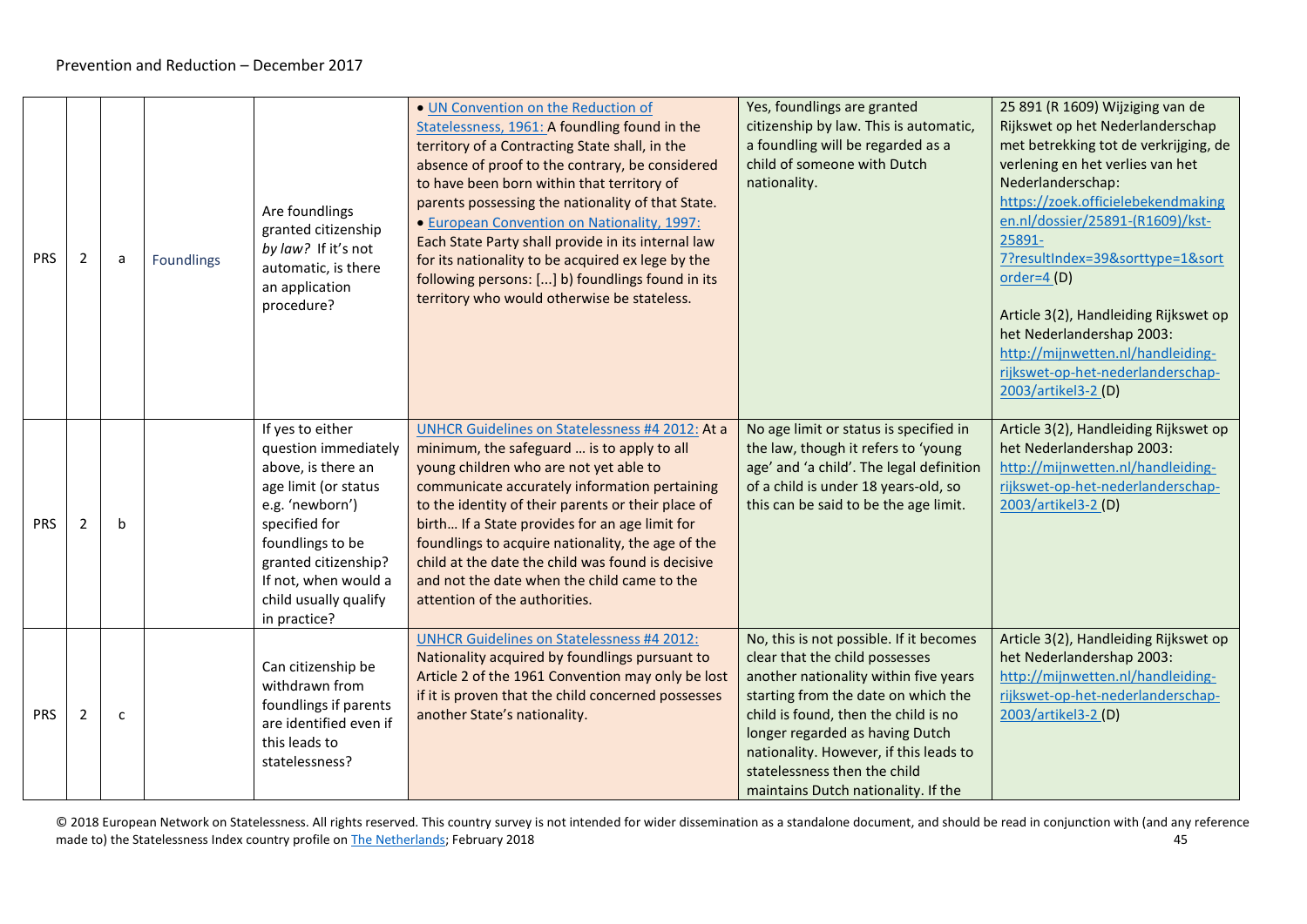<span id="page-45-0"></span>

|            |   |   |          |                        |                                                                                                                                               | parents are identified after six years<br>of birth, then the child retains Dutch               |                                                                            |
|------------|---|---|----------|------------------------|-----------------------------------------------------------------------------------------------------------------------------------------------|------------------------------------------------------------------------------------------------|----------------------------------------------------------------------------|
|            |   |   |          |                        |                                                                                                                                               | nationality.                                                                                   |                                                                            |
|            |   |   |          |                        | . UN Convention on the Reduction of<br>Statelessness, 1961: If the law of a Contracting<br>State entails loss of nationality as a consequence | A child will not lose its Dutch<br>nationality before another<br>nationality has been adopted. | Government of the Netherlands<br>website, Minors and Dutch<br>nationality: |
|            |   |   |          |                        | of any change in the personal status of a person                                                                                              | Furthermore, a child may retain                                                                | https://www.government.nl/docum                                            |
|            |   |   |          |                        | such as marriage, termination of marriage,                                                                                                    | Dutch nationality in addition to the                                                           | ents/publications/2017/10/05/mino                                          |
|            |   |   |          |                        | legitimation, recognition or adoption, such loss                                                                                              | new nationality when the child:                                                                | rs-and-loss-of-dutch-nationality                                           |
|            |   |   |          |                        | shall be conditional upon possession or                                                                                                       | a. also has a parent or adoptive                                                               |                                                                            |
|            |   |   |          |                        | acquisition of another nationality.                                                                                                           | parent who is Dutch at the time of                                                             |                                                                            |
|            |   |   |          |                        | • European Convention on Nationality, 1997:                                                                                                   | the relevant act and as long as this                                                           |                                                                            |
|            |   |   |          |                        | Each State Party shall facilitate in its internal law                                                                                         | (adoptive) parent is Dutch; Or before                                                          |                                                                            |
|            |   |   |          |                        | the acquisition of its nationality for the following                                                                                          | that date, if the Dutchman died                                                                |                                                                            |
|            |   |   |          |                        | persons: d) children adopted by one of its                                                                                                    | (unless there is proof of fraudulent                                                           |                                                                            |
|            |   |   |          | Where a child          | nationals Each State Party shall permit the                                                                                                   | acts)<br>b. becomes stateless (unless there is                                                 |                                                                            |
|            |   |   |          | national is adopted    | renunciation of its nationality provided the                                                                                                  | proof of fraudulent acts)                                                                      |                                                                            |
|            |   |   |          | by foreign parent(s),  | persons concerned do not thereby become<br>stateless.                                                                                         | c. is a third generation national                                                              |                                                                            |
|            |   |   |          | does the child lose    | • Committee on the Rights of the Child,                                                                                                       | (unless he waives Dutch citizenship,                                                           |                                                                            |
| <b>PRS</b> | 3 | a | Adoption | their original         | <b>Concluding Observations: Switzerland,</b>                                                                                                  | provided he has the nationality of a                                                           |                                                                            |
|            |   |   |          | nationality before the | CRC/C/CHE/CO/2-04, 2015: [recommended that                                                                                                    | parent or adoptive parent)                                                                     |                                                                            |
|            |   |   |          | new nationality is     | Switzerland] accelerate the assessment                                                                                                        | d. is given the same nationality as a                                                          |                                                                            |
|            |   |   |          | adopted?               | procedure and ensure that a child adopted from                                                                                                | parent or adoptive parent and his                                                              |                                                                            |
|            |   |   |          |                        | abroad is not stateless or discriminated against                                                                                              | second (adoptive) parent is Dutch.                                                             |                                                                            |
|            |   |   |          |                        | during the waiting period between his or her                                                                                                  | Later loss of Dutch citizenship by this                                                        |                                                                            |
|            |   |   |          |                        | arrival in the State party and formal adoption.                                                                                               | second (adoptive) parent is not                                                                |                                                                            |
|            |   |   |          |                        | · ENS (2015), No Child Should Be Stateless: the                                                                                               | relevant in this case;                                                                         |                                                                            |
|            |   |   |          |                        | "sending" state in a situation of inter-country                                                                                               | e. has been born in the country of                                                             |                                                                            |
|            |   |   |          |                        | adoption may be a non-European one, so even if                                                                                                | the new nationality acquired and has                                                           |                                                                            |
|            |   |   |          |                        | Europe's nationality laws were all in alignment                                                                                               | his or her principal residence if he                                                           |                                                                            |
|            |   |   |          |                        | with international standards, children may be                                                                                                 | obtains the foreign nationality                                                                |                                                                            |
|            |   |   |          |                        | exposed to a (temporary) risk of statelessness                                                                                                | (unless he waives Dutch citizenship,                                                           |                                                                            |
|            |   |   |          |                        | during the adoption process.                                                                                                                  | provided he has the nationality of a                                                           |                                                                            |
|            |   |   |          |                        |                                                                                                                                               | parent or adoptive parent)                                                                     |                                                                            |
|            |   |   |          |                        |                                                                                                                                               | f. has (or has had) a permanent                                                                |                                                                            |
|            |   |   |          |                        |                                                                                                                                               | residence for a continuous period of                                                           |                                                                            |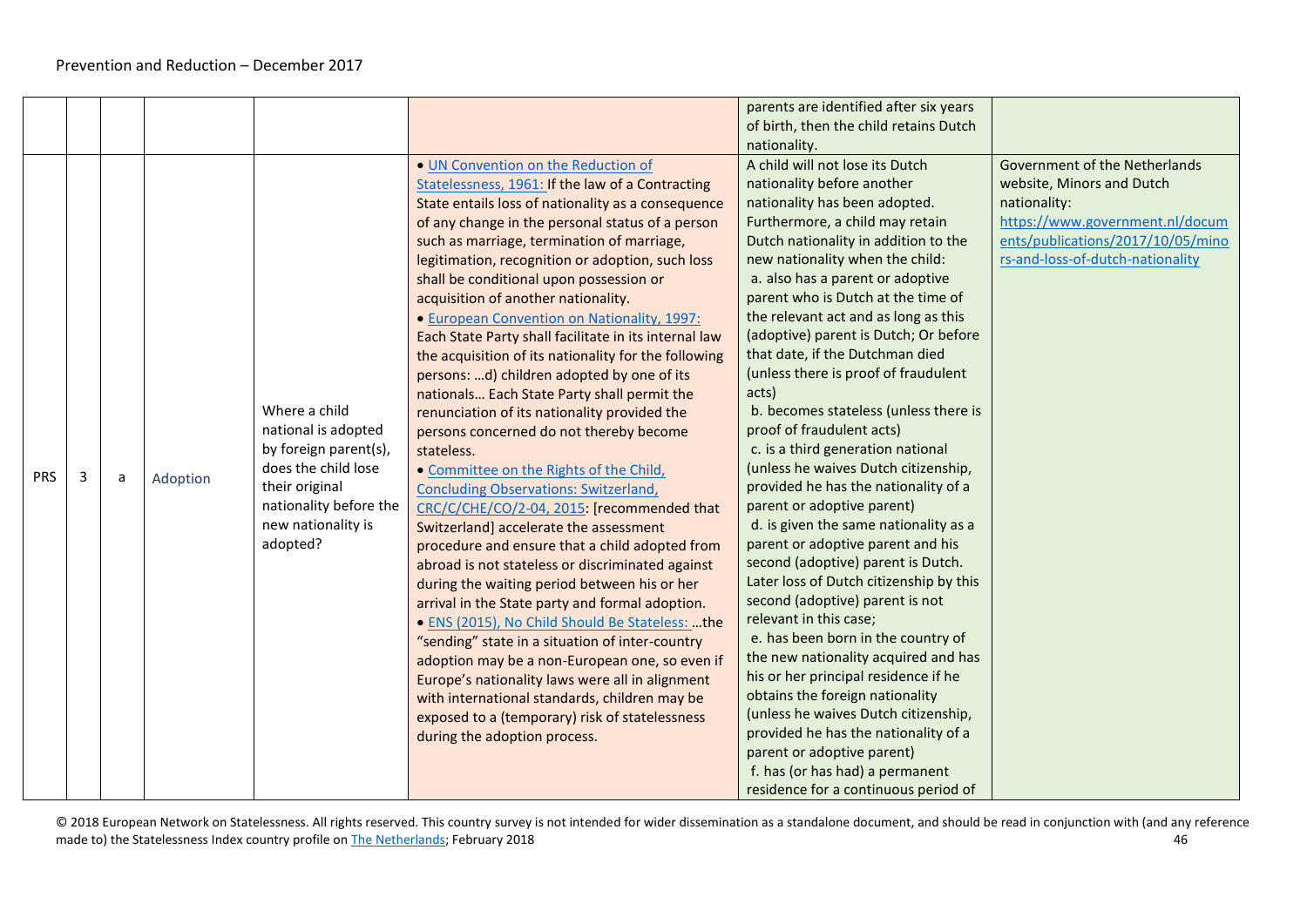<span id="page-46-0"></span>

|            |   |              |                |                       |                                                                                                                                                                                                                                                                                                                                                                                                                                                                                                                                                                                    | at least five years in the country of                               |                                              |
|------------|---|--------------|----------------|-----------------------|------------------------------------------------------------------------------------------------------------------------------------------------------------------------------------------------------------------------------------------------------------------------------------------------------------------------------------------------------------------------------------------------------------------------------------------------------------------------------------------------------------------------------------------------------------------------------------|---------------------------------------------------------------------|----------------------------------------------|
|            |   |              |                |                       |                                                                                                                                                                                                                                                                                                                                                                                                                                                                                                                                                                                    | which he obtains the new nationality                                |                                              |
|            |   |              |                |                       |                                                                                                                                                                                                                                                                                                                                                                                                                                                                                                                                                                                    | (unless he waives Dutch citizenship,                                |                                              |
|            |   |              |                |                       |                                                                                                                                                                                                                                                                                                                                                                                                                                                                                                                                                                                    | provided he has the nationality of a                                |                                              |
|            |   |              |                |                       |                                                                                                                                                                                                                                                                                                                                                                                                                                                                                                                                                                                    | parent or adoptive parent).                                         |                                              |
|            |   |              |                |                       |                                                                                                                                                                                                                                                                                                                                                                                                                                                                                                                                                                                    |                                                                     |                                              |
|            |   |              |                |                       | . UN Convention on the Reduction of                                                                                                                                                                                                                                                                                                                                                                                                                                                                                                                                                | Yes, children with parents of Dutch                                 | Immigration and Naturalisation               |
|            |   |              |                |                       | Statelessness, 1961: Art 4                                                                                                                                                                                                                                                                                                                                                                                                                                                                                                                                                         | nationality have access to nationality                              | Service, Dutch citizen by birth or           |
|            |   |              |                |                       | • UNHCR Guidelines on Statelessness #4 2012:                                                                                                                                                                                                                                                                                                                                                                                                                                                                                                                                       | by descent. In the case of a Dutch                                  | acknowledgement:                             |
|            |   |              |                |                       | where a child who would otherwise be                                                                                                                                                                                                                                                                                                                                                                                                                                                                                                                                               | father and a foreign mother, the                                    | https://ind.nl/en/dutch-                     |
|            |   |              |                |                       | stateless is born in a Contracting State to parents                                                                                                                                                                                                                                                                                                                                                                                                                                                                                                                                | father needs to officially                                          | citizenship/Pages/by-birth-or-               |
|            |   |              |                |                       | of another Contracting State but does not                                                                                                                                                                                                                                                                                                                                                                                                                                                                                                                                          | acknowledge the child within 7 years                                | acknowledgement.aspx                         |
|            |   |              |                |                       | acquire the nationality of the State of birth                                                                                                                                                                                                                                                                                                                                                                                                                                                                                                                                      | of the birth if he is not married with                              |                                              |
|            |   |              |                |                       | automatically and either misses the age limit to                                                                                                                                                                                                                                                                                                                                                                                                                                                                                                                                   | the mother. If the Dutch father                                     | Article 3(1) & 4, Handleiding                |
|            |   |              |                | Can children of a     | apply for nationality or cannot meet the habitual                                                                                                                                                                                                                                                                                                                                                                                                                                                                                                                                  | acknowledged the child at or after                                  | Rijkswet op het Nederlandershap              |
|            |   |              |                | parent who is a       | residence requirement in the State of birth                                                                                                                                                                                                                                                                                                                                                                                                                                                                                                                                        | the age of 7, then the person                                       | 2003:                                        |
|            |   |              |                | national, born        | responsibility falls to the Contracting State of the                                                                                                                                                                                                                                                                                                                                                                                                                                                                                                                               | acknowledging the child must                                        | http://mijnwetten.nl/handleiding-            |
|            |   |              |                | outside the country,  | parents to grant its nationality to the child (or                                                                                                                                                                                                                                                                                                                                                                                                                                                                                                                                  | present DNA evidence that shows                                     | rijkswet-op-het-nederlanderschap-            |
|            |   |              |                | access nationality by | children) of its national where children of a                                                                                                                                                                                                                                                                                                                                                                                                                                                                                                                                      | that he is the biological father. He                                | 2003/artikel3-2 (D)                          |
|            |   |              |                | descent (ius          | national of a Contracting State who would                                                                                                                                                                                                                                                                                                                                                                                                                                                                                                                                          | must do so within 1 year of the                                     |                                              |
|            |   |              |                | sanguinis)? Are there | otherwise be stateless are born in a non-                                                                                                                                                                                                                                                                                                                                                                                                                                                                                                                                          | acknowledgement.                                                    | ECLI:NL:PHR:2017:8, 13 January               |
|            |   |              | lus sanguinis  | any conditions?       | Contracting State the Contracting State of the                                                                                                                                                                                                                                                                                                                                                                                                                                                                                                                                     |                                                                     | 2017, para. 2.26-2.27:                       |
| <b>PRS</b> | 3 | $\mathsf{b}$ | and            | Could these           | parents [is required] to grant its nationality to                                                                                                                                                                                                                                                                                                                                                                                                                                                                                                                                  | A judgment from the Council of                                      | https://uitspraken.rechtspraak.nl/in         |
|            |   |              | discrimination | conditions be         | the child (or children) of its nationals born                                                                                                                                                                                                                                                                                                                                                                                                                                                                                                                                      | Europe found that the requirement                                   | ziendocument?id=ECLI:NL:PHR:2017             |
|            |   |              |                | regarded as           | abroad Article 4 of the 1961 Convention must                                                                                                                                                                                                                                                                                                                                                                                                                                                                                                                                       | of DNA proof is not in accordance                                   | $\underline{.8}$ (D)                         |
|            |   |              |                | discriminatory? (see  | be read in light of developments in international                                                                                                                                                                                                                                                                                                                                                                                                                                                                                                                                  | with the European Convention on                                     |                                              |
|            |   |              |                | question below for    |                                                                                                                                                                                                                                                                                                                                                                                                                                                                                                                                                                                    | Nationality, although it is stated that                             | Oration Prof. Mr. Gerard-René de             |
|            |   |              |                | where child would     |                                                                                                                                                                                                                                                                                                                                                                                                                                                                                                                                                                                    | it is not forbidden by the ECN. In                                  | Groot, Towards a Toolbox for                 |
|            |   |              |                | otherwise be          | of the best interests of the child                                                                                                                                                                                                                                                                                                                                                                                                                                                                                                                                                 | addition, Prof. Gerard-Rene de Groot                                | Nationality Legislation, pp. 14-17:          |
|            |   |              |                |                       |                                                                                                                                                                                                                                                                                                                                                                                                                                                                                                                                                                                    |                                                                     |                                              |
|            |   |              |                |                       |                                                                                                                                                                                                                                                                                                                                                                                                                                                                                                                                                                                    | test to be discriminatory and not in                                | portal/files/5717469/Oratie Groot.           |
|            |   |              |                |                       |                                                                                                                                                                                                                                                                                                                                                                                                                                                                                                                                                                                    |                                                                     |                                              |
|            |   |              |                |                       |                                                                                                                                                                                                                                                                                                                                                                                                                                                                                                                                                                                    | standards.                                                          |                                              |
|            |   |              |                |                       |                                                                                                                                                                                                                                                                                                                                                                                                                                                                                                                                                                                    |                                                                     |                                              |
|            |   |              |                |                       |                                                                                                                                                                                                                                                                                                                                                                                                                                                                                                                                                                                    |                                                                     |                                              |
|            |   |              |                |                       |                                                                                                                                                                                                                                                                                                                                                                                                                                                                                                                                                                                    |                                                                     |                                              |
|            |   |              |                |                       |                                                                                                                                                                                                                                                                                                                                                                                                                                                                                                                                                                                    |                                                                     |                                              |
|            |   |              |                |                       |                                                                                                                                                                                                                                                                                                                                                                                                                                                                                                                                                                                    |                                                                     |                                              |
|            |   |              |                | stateless)            | human rights law, in particular the right of every<br>child to acquire a nationality and the principle<br>· Genovese v. Malta (ECtHR) Application No.<br>53124/09, 11 October 2011: While the right to<br>citizenship is not as such a Convention right and<br>while its denial in the present case was not such<br>as to give rise to a violation of Article 8, the Court<br>considers that its impact on the applicant's social<br>identity was such as to bring it within the general<br>scope and ambit of that article. Maltese<br>legislation expressly granted the right to | considers the requirement of a DNA<br>conformity with international | https://cris.maastrichtuniversity.nl/<br>pdf |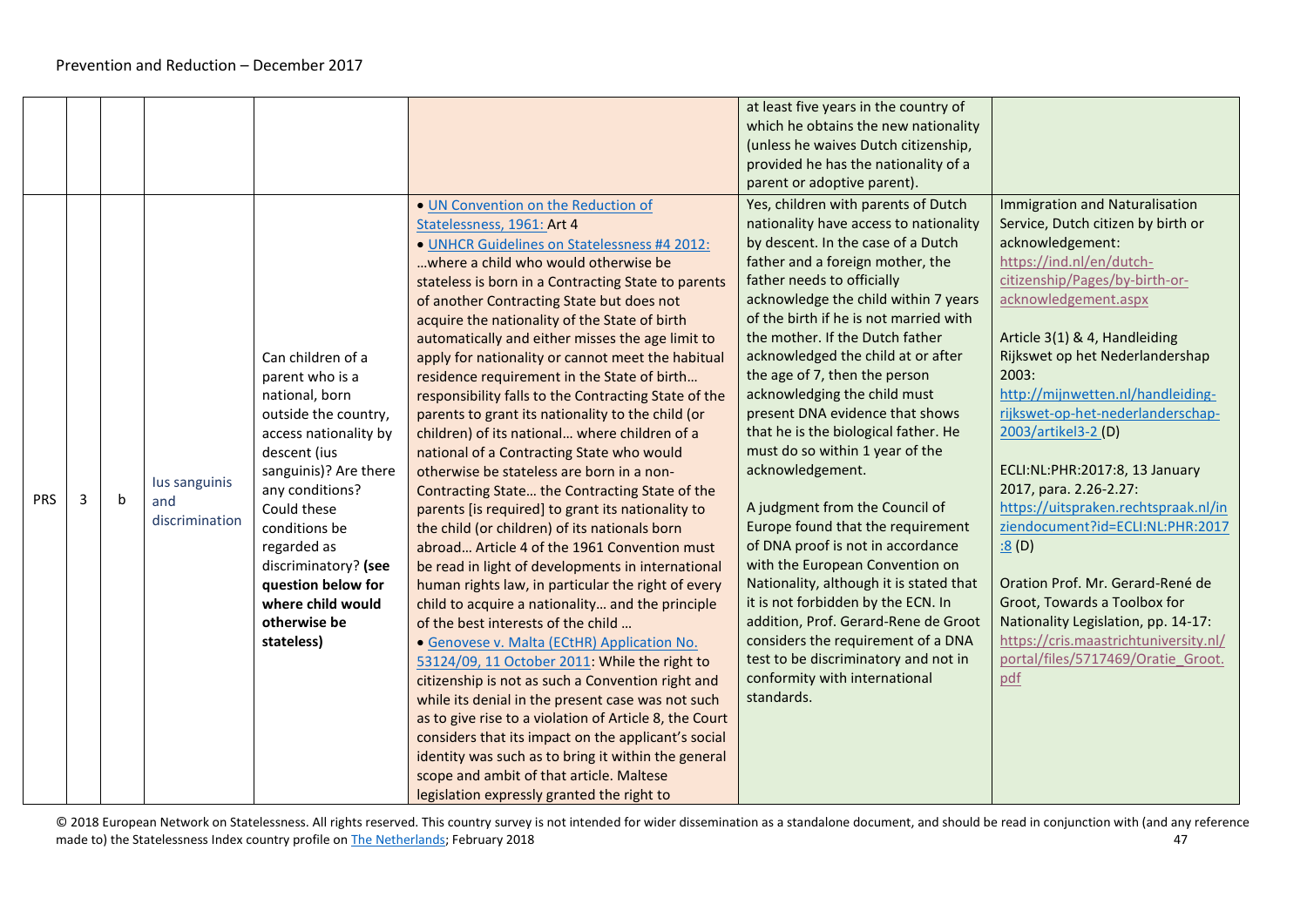|            |   |              |                       | citizenship by descent and established a           |                 |  |
|------------|---|--------------|-----------------------|----------------------------------------------------|-----------------|--|
|            |   |              |                       | procedure to that end. Consequently, the state     |                 |  |
|            |   |              |                       | which has gone beyond its obligations under        |                 |  |
|            |   |              |                       | Article 8 in creating such a right [] must ensure  |                 |  |
|            |   |              |                       | that the right is secured without discrimination   |                 |  |
|            |   |              |                       | within the meaning of Article 14.                  |                 |  |
|            |   |              |                       | · ENS (2015), No Child Should Be Stateless:        |                 |  |
|            |   |              |                       | States are free to impose additional conditions    |                 |  |
|            |   |              |                       | [to lus Sanguinis conferral], as long as these are |                 |  |
|            |   |              |                       | not discriminatory in nature safeguards should     |                 |  |
|            |   |              |                       | again be in place to ensure that statelessness     |                 |  |
|            |   |              |                       | does not result                                    |                 |  |
|            |   |              |                       | . UNHCR Global Action Plan to End Statelessness    |                 |  |
|            |   |              |                       | 2014-24: Action 4                                  |                 |  |
|            |   |              |                       | · Fighting statelessness and discriminatory        |                 |  |
|            |   |              |                       | nationality law in Europe, Laura van Waas, 2012    |                 |  |
|            |   |              |                       | • Convention on the Elimination of all Forms of    |                 |  |
|            |   |              |                       | <b>Discrimination Against Women, General</b>       |                 |  |
|            |   |              |                       | recommendation No. 32 on the gender-related        |                 |  |
|            |   |              |                       | dimensions of refugee status, asylum, nationality  |                 |  |
|            |   |              |                       | and statelessness of women, November 2014          |                 |  |
|            |   |              | Can children of a     | As above                                           | Yes, see above. |  |
|            |   |              | parent who is a       |                                                    |                 |  |
|            |   |              | national, born        |                                                    |                 |  |
|            |   |              | outside the country,  |                                                    |                 |  |
|            |   |              | access nationality by |                                                    |                 |  |
|            |   |              | descent (ius          |                                                    |                 |  |
| <b>PRS</b> |   |              | sanguinis) if they    |                                                    |                 |  |
|            | 3 | $\mathsf{C}$ | would otherwise be    |                                                    |                 |  |
|            |   |              | stateless? Are there  |                                                    |                 |  |
|            |   |              | any conditions?       |                                                    |                 |  |
|            |   |              | Could these           |                                                    |                 |  |
|            |   |              | conditions be         |                                                    |                 |  |
|            |   |              | regarded as           |                                                    |                 |  |
|            |   |              | discriminatory?       |                                                    |                 |  |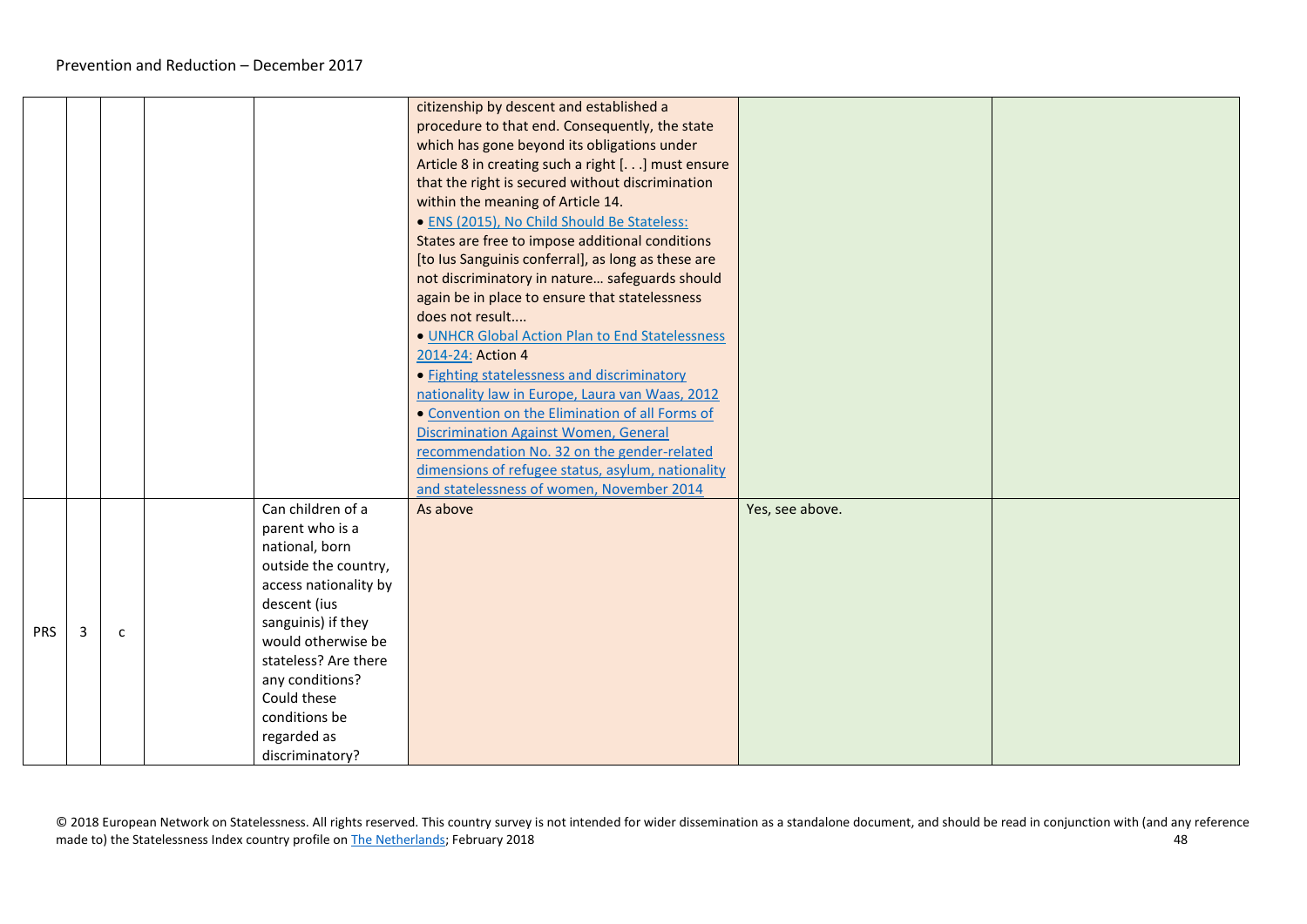<span id="page-48-0"></span>

|            |                       |   |                 |                       | • Convention on the Rights of the Child 1989:         | A child has to be registered within 3  | Article 1:19e (6), BW (Civil Code): |
|------------|-----------------------|---|-----------------|-----------------------|-------------------------------------------------------|----------------------------------------|-------------------------------------|
|            |                       |   |                 |                       | The child shall be registered immediately after       | days after the birth. A valid identity | http://wetten.overheid.nl/BWBR00    |
|            |                       |   |                 |                       | birth and shall have the right from birth to a        | card is necessary upon registration.   | 02656/2017-02-28 (D)                |
|            |                       |   |                 |                       | name, the right to acquire a nationality and, as      | When neither parent has legal          |                                     |
|            |                       |   |                 |                       | far as possible, the right to know and be cared       | residence, the same conditions apply   | Government of the Netherlands       |
|            |                       |   |                 |                       | for by his or her parents.                            | and there are multiple options to      | website, Declaration of birth:      |
|            |                       |   |                 |                       | . International Covenant on Civil and Political       | register the child (in order of        | https://www.rijksoverheid.nl/onder  |
|            |                       |   |                 |                       | Rights 1966: Art 24(2)                                | preference):                           | werpen/aangifte-geboorte-en-        |
|            |                       |   |                 |                       | · Council of Europe, Recommendation CM/Rec            | 1. One of the parents who has a        | naamskeuze-kind/vraag-en-           |
|            |                       |   |                 |                       | (2009) 13 of the Committee of Ministers to            | valid identity document (this doesn't  | antwoord/aangifte-geboorte (D)      |
|            |                       |   |                 |                       | member states on the nationality of children:         | have to be Dutch)                      |                                     |
|            |                       |   |                 |                       | register the birth of all children born on their      | 2. Someone who was present at the      | Ilegaalkind.nl website, Who should  |
|            |                       |   |                 |                       | territory, even if they are born to a foreign         | birth                                  | make a birth declaration?:          |
|            |                       |   |                 | Does the law provide  | parent with an irregular immigration status or if     | 3. Main tenant of the house            | http://www.ilegaalkind.nl/?id=197&  |
|            |                       |   |                 | that all children are | the parents are unknown, in order to safeguard        | 4. Officer of the civil registry.      | mainId= $36(D)$                     |
|            |                       |   |                 | registered            | their right to a nationality. The registration of     |                                        |                                     |
|            |                       |   |                 | immediately upon      | birth should be free of charge and be performed       | If the child is born in hospital, a    | LOS Foundation, Undocumented        |
|            |                       |   |                 | birth? Can children   | without delay, even if the period within which        | medical statement is also necessary    | support point - having children:    |
| <b>PRS</b> | $\boldsymbol{\Delta}$ | a | Access to birth | be registered if      | the birth should have been declared has already       | with the date and time of birth and    | http://www.stichtinglos.nl/content/ |
|            |                       |   | registration    | parents are           | expired.                                              | the sex. In order for the parents to   | kinderen-krijgen (D)                |
|            |                       |   |                 | undocumented          | · UNHCR Guidelines on Statelessness #4 2012:          | be mentioned on the birth certificate  |                                     |
|            |                       |   |                 | and/or not legally    | registration of the birth provides proof of           | if they do not have legal residence    |                                     |
|            |                       |   |                 | residing in the       | descent and of place of birth and therefore           | the following documents are            |                                     |
|            |                       |   |                 | country (by law)?     | underpins implementation of the 1961                  | necessary:                             |                                     |
|            |                       |   |                 |                       | Convention and related human rights norms.            | 1. Legalised birth certificate         |                                     |
|            |                       |   |                 |                       | Article 7 of the CRC specifically requires the        | 2. Legalised statement of non-         |                                     |
|            |                       |   |                 |                       | registration of the birth of all children and applies | marriage or a copy of the marriage     |                                     |
|            |                       |   |                 |                       | irrespective of the nationality, statelessness or     | certificate                            |                                     |
|            |                       |   |                 |                       | residence status of the parents.                      | 3. Identity document                   |                                     |
|            |                       |   |                 |                       | . UNHCR Global Action Plan to End Statelessness       |                                        |                                     |
|            |                       |   |                 |                       | 2014-24: Action 7 Ensure birth registration for       |                                        |                                     |
|            |                       |   |                 |                       | the prevention of statelessness.                      |                                        |                                     |
|            |                       |   |                 |                       | · UN Sustainable Development Goal 16: By 2030,        |                                        |                                     |
|            |                       |   |                 |                       | provide legal identity for all, including birth       |                                        |                                     |
|            |                       |   |                 |                       | registration.                                         |                                        |                                     |
|            |                       |   |                 |                       | · UN Human Rights Council, Resolution                 |                                        |                                     |
|            |                       |   |                 |                       | A/HRC/RES/20/4: Calls upon States to ensure           |                                        |                                     |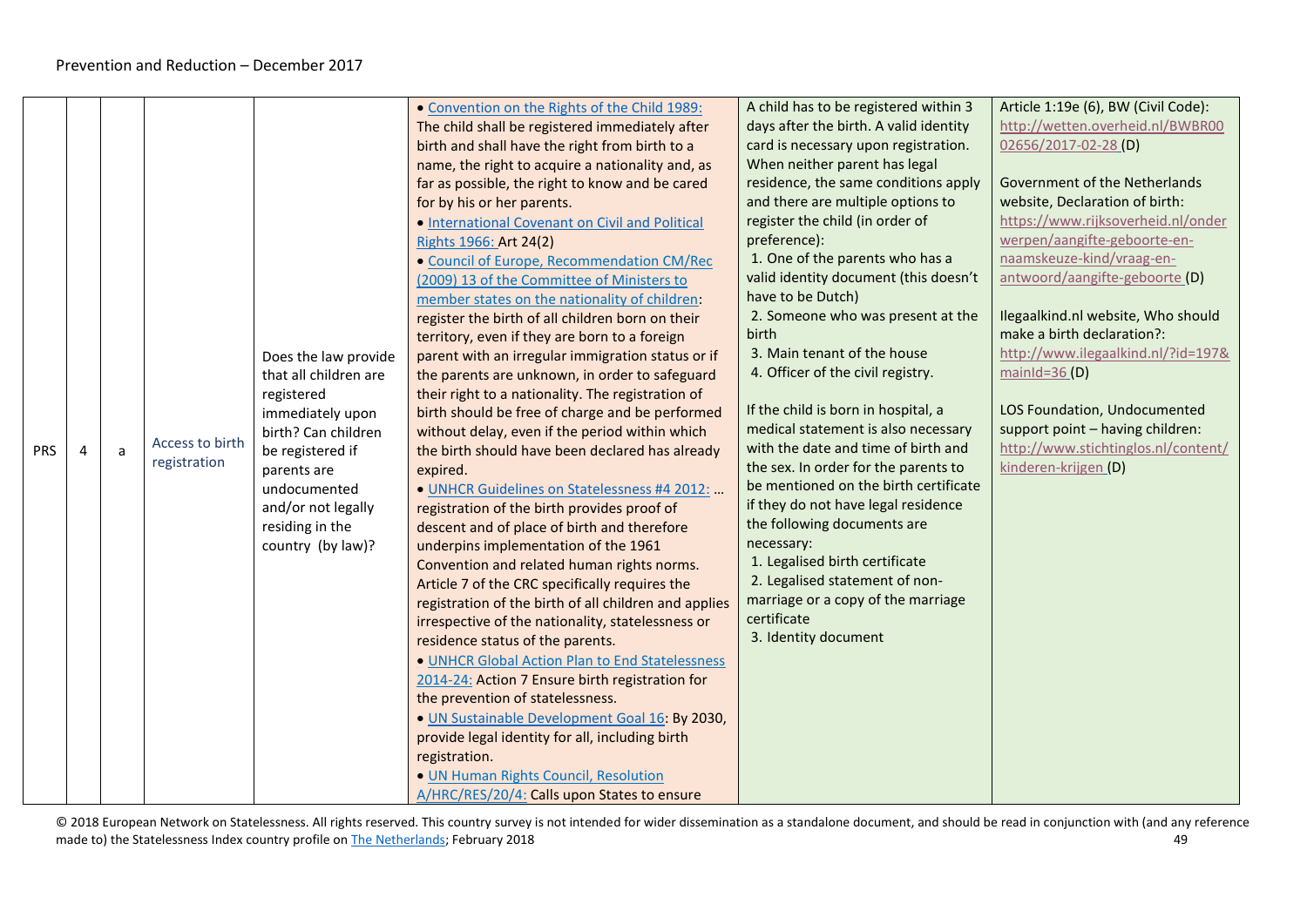|            |   |                                                                                                                                                                                            | free birth registration, including free or low-fee<br>late birth registration, for every child, and<br>underscores the importance of effective birth<br>registration and provision of documentary proof<br>of birth irrespective of his or her immigration<br>status and that of his or her parents or family<br>members, which can contribute to reducing<br>statelessness, as well as reducing vulnerability to<br>trafficking in persons and other abuses and<br>violations of their human rights.                                              |                                                                                                                                                                                                                                                                                                                                                                                                                                                                                                                                                       |                                                                            |
|------------|---|--------------------------------------------------------------------------------------------------------------------------------------------------------------------------------------------|----------------------------------------------------------------------------------------------------------------------------------------------------------------------------------------------------------------------------------------------------------------------------------------------------------------------------------------------------------------------------------------------------------------------------------------------------------------------------------------------------------------------------------------------------|-------------------------------------------------------------------------------------------------------------------------------------------------------------------------------------------------------------------------------------------------------------------------------------------------------------------------------------------------------------------------------------------------------------------------------------------------------------------------------------------------------------------------------------------------------|----------------------------------------------------------------------------|
| <b>PRS</b> | b | Are there credible<br>reports that suggest<br>that children are<br>prevented from<br>registering in practice<br>because of lack of<br>documentation<br>and/or parents' legal<br>residence? | . Convention on the Rights of the Child 1989: Art<br>7(1)<br>• International Covenant on Civil and Political<br>Rights 1966: Art 24(2)<br>• Council of Europe, Recommendation CM/Rec<br>(2009) 13 of the Committee of Ministers to<br>member states on the nationality of children: as<br>above.<br>· UNHCR Guidelines on Statelessness #4 2012: as<br>above.<br>. UNHCR Global Action Plan to End Statelessness<br>2014-24: Action 7<br>· UN Sustainable Development Goal 16<br>. UN Human Rights Council, Resolution<br>A/HRC/RES/20/4: as above | In practice it is difficult to register<br>children when parents are<br>undocumented. In addition, parents<br>are scared to register their child<br>because of the risk of detention. In<br>the case of victims of human<br>trafficking, birth registration does<br>not take place when the child is born<br>outside of the Netherlands. In these<br>cases, there is cooperation between<br>the lawyer Else Weijsenfeld, Defence<br>for Children, and DLA Piper in which<br>DLA finances DNA tests so that late<br>birth registration can take place. | <b>ASKV Refugee Support and Defence</b><br>for Children casework/practice. |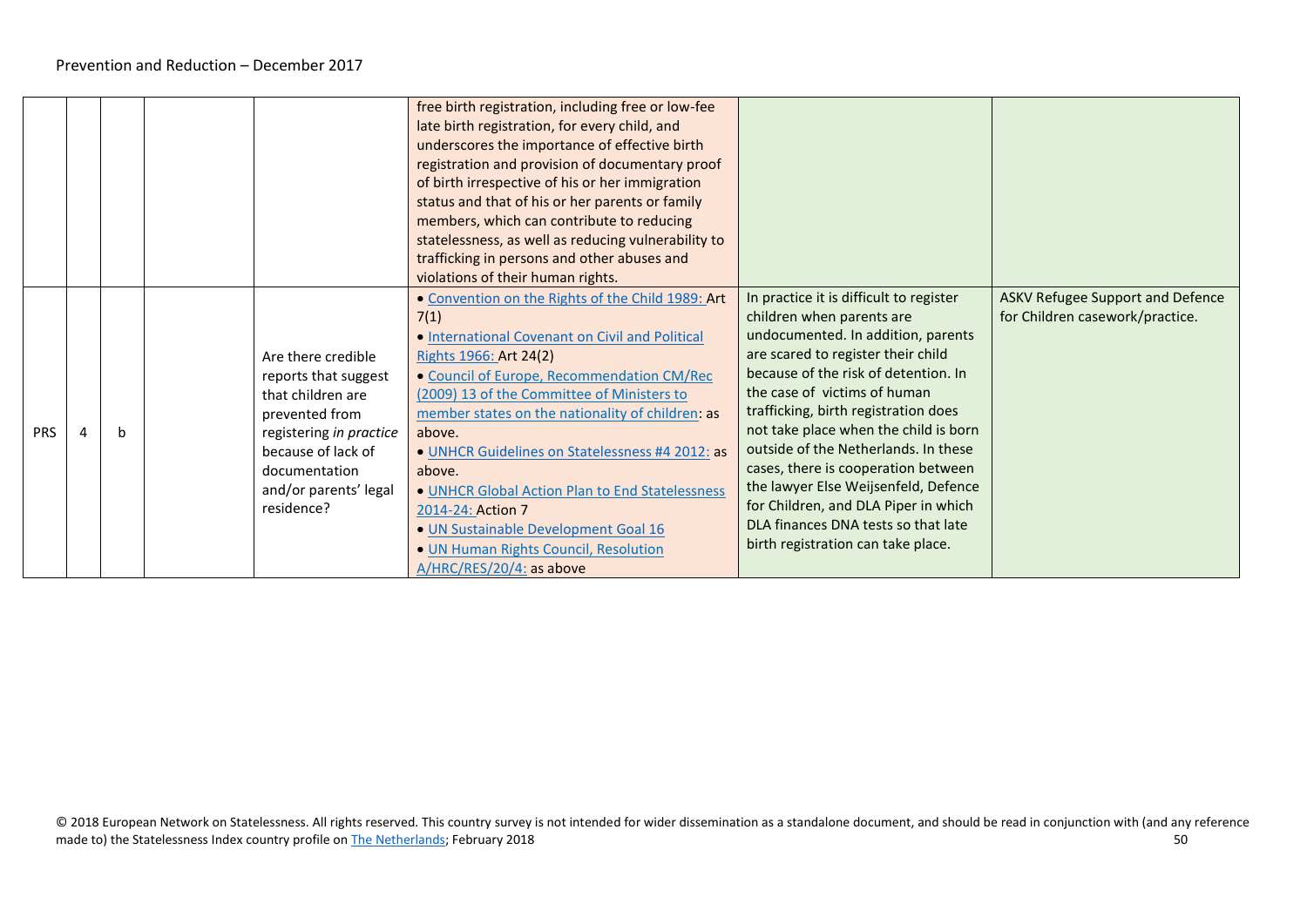<span id="page-50-0"></span>

| <b>PRS</b> | 4 | c |                            | Are there mandatory<br>reporting<br>requirements for<br>authorities which<br>would deter<br>undocumented<br>parents coming<br>forward to register<br>their children (e.g.<br>medical authorities<br>required to report<br>undocumented<br>migrants)? | . UNICEF, Access to Civil, Economic and Social<br>Rights for Children in the Context of Irregular<br>Migration, 2012: While there is generally a<br>separation between civil registries and<br>immigration enforcement, undocumented<br>parents may also fear detection, particularly in<br>countries where civil servants have a duty to<br>report undocumented migrants<br>· PICUM, Rights of Accompanied Children in an<br>Irregular Situation, 2011: Certain barriers that<br>prevent access to basic rights for children in an<br>irregular migration situation arise across the<br>registry, health, education and housing sectors.<br>National legislation is often below the standards<br>set out in human rights law, inexplicit or<br>contradicted by other rules and practices, such as<br>the duty to denounce or administrative<br>requirements. | The only evidence that can be found<br>is that the municipality may pass<br>along information on changes in a<br>person's registration in the BRP to<br>the Dutch immigration services<br>(IND).                                                                                                                                                                                                                                                                                       | Autorisatiebesluit Minister van<br>Veiligheid en Justitie ten behoeve<br>van de Immigratie- en<br>Naturalisatiedienst, Rijksdienst voor<br>Identiteitsgegevens:<br>https://zoek.officielebekendmaking<br>en.nl/stcrt-2016-8560.html (D)                                                                                                                                                                                                                                                                                                       |
|------------|---|---|----------------------------|------------------------------------------------------------------------------------------------------------------------------------------------------------------------------------------------------------------------------------------------------|---------------------------------------------------------------------------------------------------------------------------------------------------------------------------------------------------------------------------------------------------------------------------------------------------------------------------------------------------------------------------------------------------------------------------------------------------------------------------------------------------------------------------------------------------------------------------------------------------------------------------------------------------------------------------------------------------------------------------------------------------------------------------------------------------------------------------------------------------------------|----------------------------------------------------------------------------------------------------------------------------------------------------------------------------------------------------------------------------------------------------------------------------------------------------------------------------------------------------------------------------------------------------------------------------------------------------------------------------------------|-----------------------------------------------------------------------------------------------------------------------------------------------------------------------------------------------------------------------------------------------------------------------------------------------------------------------------------------------------------------------------------------------------------------------------------------------------------------------------------------------------------------------------------------------|
| <b>PRS</b> | 5 | a | Late Birth<br>Registration | Is there a statutory<br>deadline before<br>which birth<br>registration should<br>be completed? If yes,<br>what is it? Is late<br>birth registration<br>possible by law?                                                                              | . UNHCR Global Action Plan to End Statelessness<br>2014-24: Low levels of birth registration can be<br>difficult to correct subsequently because<br>procedures for late birth registration have not<br>been established or are lengthy, costly and<br>complex and therefore inaccessible to<br>undocumented populations States also need<br>procedures for late and delayed birth registration<br>and may consider undertaking campaigns to<br>register older children and adults. Birth<br>registration needs to be free, accessible and<br>undertaken on a non-discriminatory basis.<br>. UN Human Rights Council, Resolution<br>A/HRC/RES/20/4: as above.<br>· Council of Europe, Recommendation CM/Rec<br>(2009) 13 of the Committee of Ministers to<br>member states on the nationality of children: as<br>above.                                        | Yes, within three days after birth.<br>When the birth takes place during a<br>weekend or holiday the term can be<br>extended so that at least two<br>working days remain to register the<br>birth. Late registration is possible by<br>law. The official in the relevant<br>Municipality will inform the Public<br>Prosecutor's office (Openbaar<br>Ministerie (OM)) to inform the<br>parent they are too late with<br>registration. It is possible that the<br>OM will impose a fine. | Article 1:19e, BW (Civil Code):<br>http://wetten.overheid.nl/BWBR00<br>02656/2017-02-28 (D)<br>Government of the Netherlands<br>website, Declaration of birth:<br>https://www.rijksoverheid.nl/onder<br>werpen/aangifte-geboorte-en-<br>naamskeuze-kind/vraag-en-<br>antwoord/aangifte-geboorte (D)<br>Municipality of Amsterdam website,<br><b>Birth Declaration:</b><br>https://www.amsterdam.nl/veelgev<br>raagd/?productid=%7BE353AEAA-<br>5987-4C5B-AB9B-<br>3C3DCF467046%7D#case %7BF0DE<br>4C68-FFEC-4B66-84DD-<br>4B6DD78C4AFF%7D (D) |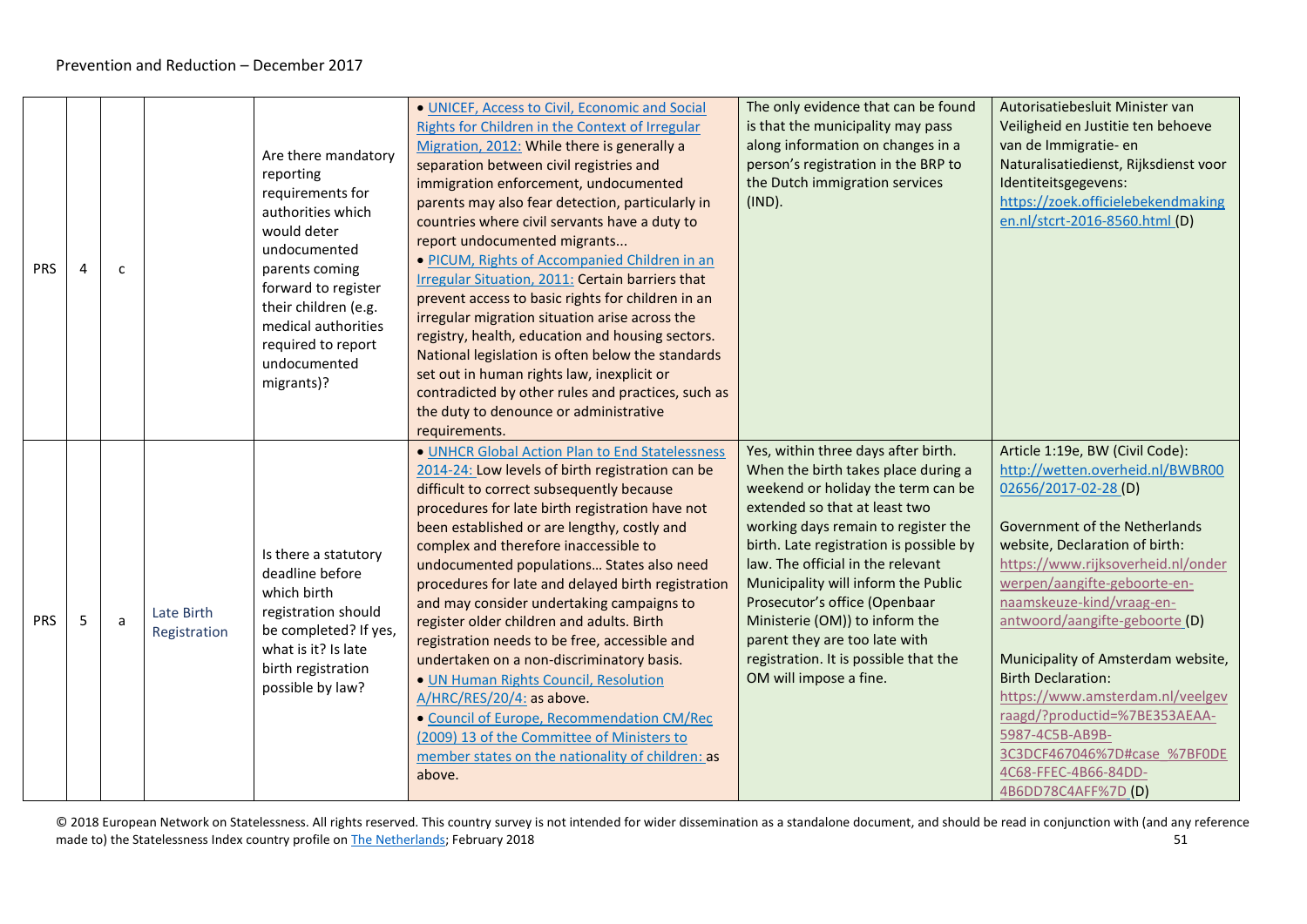|            |   |              |                                                                                                                                                                            | · ENS (2015), No Child Should Be Stateless: One<br>of the ways in which states have sought to deal<br>with an intergenerational lack of documentation<br>is by simplifying the procedures for the late<br>registration of births, making it easier for adults<br>who do not have a birth certificate to acquire<br>one, which can subsequently be used to register<br>their own children's births |                                                                                                                                                                                                                                                                                                                                                                                                                                                                                                                                               |                                                                                                                                                                                                                                                                                                                                                                                                                                         |
|------------|---|--------------|----------------------------------------------------------------------------------------------------------------------------------------------------------------------------|---------------------------------------------------------------------------------------------------------------------------------------------------------------------------------------------------------------------------------------------------------------------------------------------------------------------------------------------------------------------------------------------------|-----------------------------------------------------------------------------------------------------------------------------------------------------------------------------------------------------------------------------------------------------------------------------------------------------------------------------------------------------------------------------------------------------------------------------------------------------------------------------------------------------------------------------------------------|-----------------------------------------------------------------------------------------------------------------------------------------------------------------------------------------------------------------------------------------------------------------------------------------------------------------------------------------------------------------------------------------------------------------------------------------|
| <b>PRS</b> | 5 | h            | Is late birth<br>registration possible<br>in practice?                                                                                                                     | . UNHCR Global Action Plan to End Statelessness<br>2014-24: as above.<br>· UN Human Rights Council, Resolution<br>A/HRC/RES/20/4: as above.<br>· Council of Europe, Recommendation CM/Rec<br>(2009) 13 of the Committee of Ministers to<br>member states on the nationality of children: as<br>above.<br>• ENS (2015), No Child Should Be Stateless: as<br>above.                                 | It is possible, but it does present<br>practical barriers. It is a long process<br>requiring proof of where the birth<br>has taken place. A DNA test can also<br>be necessary, which is often<br>expensive and hard to access for<br>undocumented persons.                                                                                                                                                                                                                                                                                    | <b>Immigration and Naturalisation</b><br>Service website, Dutch citizen by<br>birth or acknowledgement:<br>https://ind.nl/en/dutch-<br>citizenship/Pages/by-birth-or-<br>acknowledgement.aspx<br>Municipality of Amsterdam website,<br><b>Birth Declaration:</b><br>https://www.amsterdam.nl/veelgev<br>raagd/?productid=%7BE353AEAA-<br>5987-4C5B-AB9B-<br>3C3DCF467046%7D#case %7BF0DE<br>4C68-FFEC-4B66-84DD-<br>4B6DD78C4AFF%7D (D) |
| <b>PRS</b> | 5 | $\mathsf{C}$ | Are there any<br>additional<br>requirements (e.g.<br>fee) for the late birth<br>registration<br>procedure? Are these<br>problematic or do<br>they cause lengthy<br>delays? | · UN Human Rights Council, Resolution<br>A/HRC/RES/20/4: as above.                                                                                                                                                                                                                                                                                                                                | The Municipality of Amsterdam<br>notes on its website that if the child<br>is more than 6 weeks old, a doctor's<br>statement is necessary as supporting<br>evidence. In practice, late birth<br>registrations are usually seen by a<br>judge before the birth is confirmed.<br>This causes delays and costs extra<br>money. Because the burden of proof<br>lies with the individual and they may<br>be in vulnerable circumstances (e.g.<br>victims of human trafficking) it can<br>be difficult to trace where the birth<br>has taken place. | Municipality of Amsterdam website,<br><b>Birth Declaration:</b><br>https://www.amsterdam.nl/veelgev<br>raagd/?productid=%7BE353AEAA-<br>5987-4C5B-AB9B-<br>3C3DCF467046%7D#case %7BF0DE<br>4C68-FFEC-4B66-84DD-<br>4B6DD78C4AFF%7D (D)<br>ASKV casework/practice.                                                                                                                                                                       |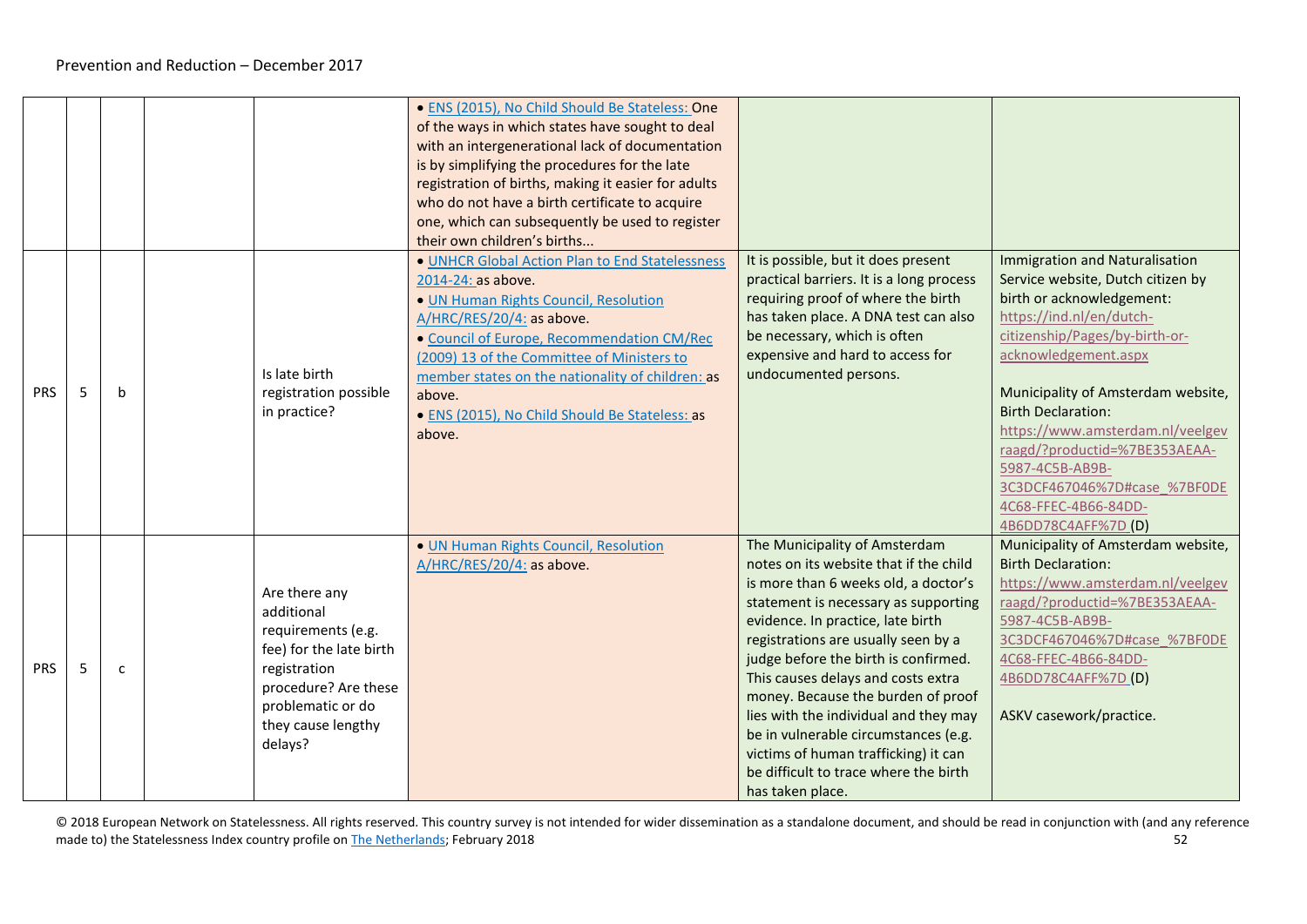<span id="page-52-0"></span>

| <b>PRS</b> | a | Awareness of<br>birth<br>registration | Does the government<br>have programs in<br>place to promote<br>birth registration? If<br>yes, please provide<br>details.              | • ENS (2015), No Child Should Be Stateless: as<br>above.<br>• UNHCR Global Action Plan to End Statelessness<br>2014-24: Action 7<br>• Council of Europe, 3rd European Conference on<br>Nationality, 11-12 October 2004: Taken together<br>Art 7 & 8 ECHR should be understood to<br>encourage States Parties not only to take positive<br>steps to avoid statelessness - including the<br>promotion of birth registration – but also to<br>grant citizenship to children who would<br>otherwise be stateless and to foresee effective<br>remedies for the child to challenge a decision (or<br>lack of decision) by the state in this regard. | No information available.                                                                                                                                                                                                                                                                                |                                                                                                                                                                                           |
|------------|---|---------------------------------------|---------------------------------------------------------------------------------------------------------------------------------------|-----------------------------------------------------------------------------------------------------------------------------------------------------------------------------------------------------------------------------------------------------------------------------------------------------------------------------------------------------------------------------------------------------------------------------------------------------------------------------------------------------------------------------------------------------------------------------------------------------------------------------------------------|----------------------------------------------------------------------------------------------------------------------------------------------------------------------------------------------------------------------------------------------------------------------------------------------------------|-------------------------------------------------------------------------------------------------------------------------------------------------------------------------------------------|
| <b>PRS</b> | b |                                       | Are there sections of<br>the population<br>believed to be<br>unregistered? Please<br>provide details and<br>source of<br>information. |                                                                                                                                                                                                                                                                                                                                                                                                                                                                                                                                                                                                                                               | Yes, part of the Roma population in<br>the Netherlands are believed to be<br>unregistered. The registration system<br>is inadequate for this community,<br>which results in individuals not being<br>registered in the applicable<br>municipality, partly due to absence<br>of a legal residence permit. | Aanpak multi-problematiek bij<br>gezinnen met een Roma-<br>achtergrond (2013), p. 76:<br>https://vng.nl/files/vng/nieuws att<br>achments/2013/20130315-roma-<br>multiproblematiek.pdf (D) |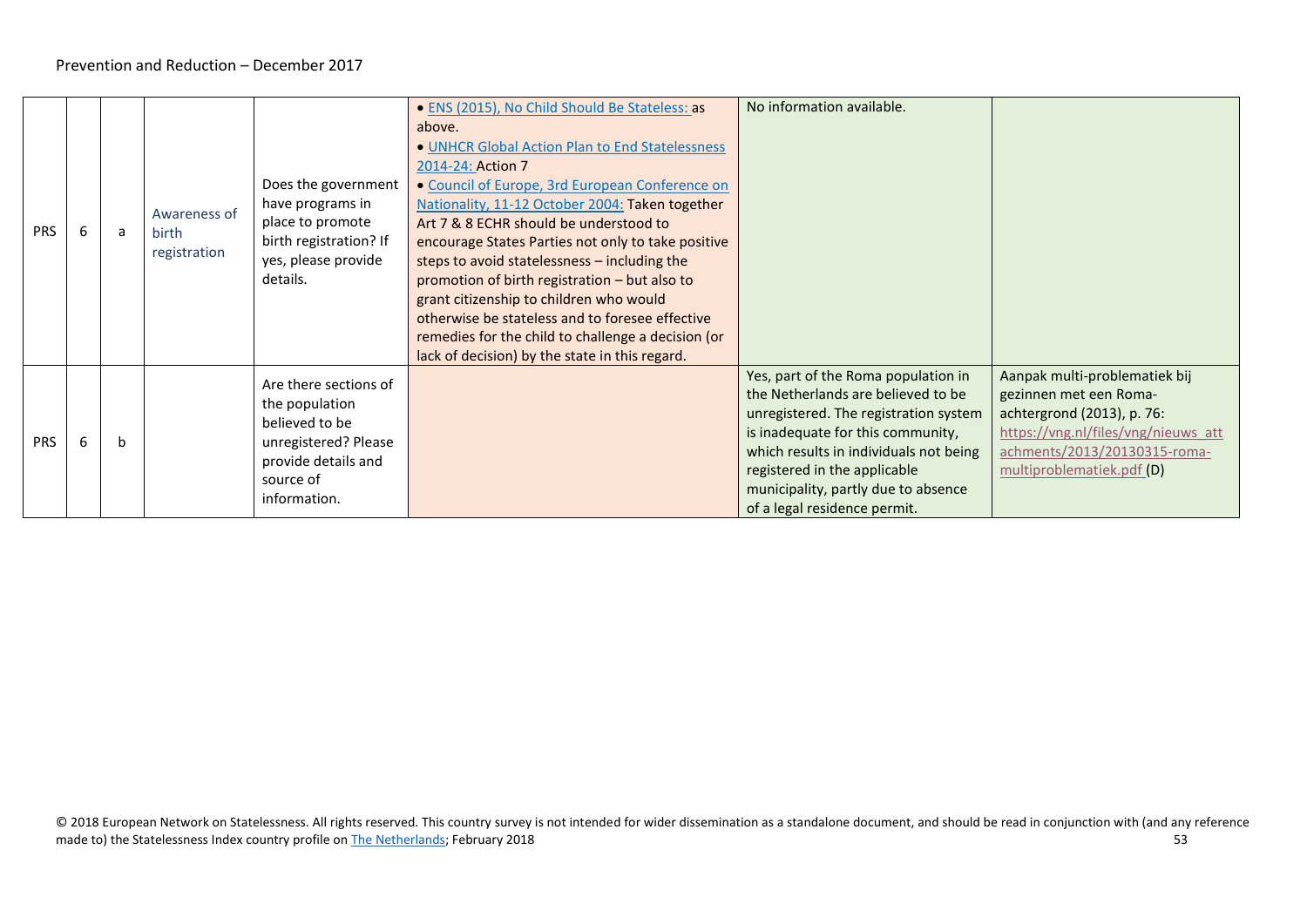# <span id="page-53-0"></span>Jurisprudence and Training – December 2017 Jurisprudence and Training

<span id="page-53-3"></span><span id="page-53-2"></span><span id="page-53-1"></span>

| Cat | $\mathbf Q$ | <b>Sub</b> | Subtheme                | <b>Question</b>                                                                                                                        | <b>International Norms/Good Practice</b>                                                                                                                                                                                                                                                                                                                                                                                                                                                                                                                                             | <b>Answer</b>                                                                                                                                                                                                                                                                                                                                                     | <b>Source</b>                                                                                                                                                                                                                                                                                                                                                                                                         |
|-----|-------------|------------|-------------------------|----------------------------------------------------------------------------------------------------------------------------------------|--------------------------------------------------------------------------------------------------------------------------------------------------------------------------------------------------------------------------------------------------------------------------------------------------------------------------------------------------------------------------------------------------------------------------------------------------------------------------------------------------------------------------------------------------------------------------------------|-------------------------------------------------------------------------------------------------------------------------------------------------------------------------------------------------------------------------------------------------------------------------------------------------------------------------------------------------------------------|-----------------------------------------------------------------------------------------------------------------------------------------------------------------------------------------------------------------------------------------------------------------------------------------------------------------------------------------------------------------------------------------------------------------------|
| LIT |             | a          | Published<br>Judgements | Number of<br>published<br>judgements<br>adjudicating<br>statelessness<br>(broken down by<br>level of<br>jurisdiction). Please<br>list. |                                                                                                                                                                                                                                                                                                                                                                                                                                                                                                                                                                                      | 131 published public judgements mention<br>statelessness (staatloosheid):<br>• Court judgments (rechtbanken): 82<br>• Administrative district court Council of State<br>(Afdeling bestuursrechtspraak van de Raad van<br>State (ABRvS): 30<br>• Central Board of Appeal (Centrale Raad van<br>Beroep): 6<br>· Supreme court (Hoge Raad): 10<br>• Gerechtshoven: 3 | De Rechtspraak (Judiciary) website,<br>search term << staatloosheid>><br>(statelessness):<br>https://uitspraken.rechtspraak.nl/#<br>zoekverfijn/zt[0][zt]=staatloosheid&<br>zt[0][fi]=AlleVelden&zt[0][ft]=Alle+v<br>elden&so=Relevance&ps[]=ps1                                                                                                                                                                      |
| LIT | -1          | b          |                         | Number of<br>published<br>judgements<br>mentioning<br>statelessness<br>(broken down by<br>level of<br>jurisdiction).                   |                                                                                                                                                                                                                                                                                                                                                                                                                                                                                                                                                                                      | 431 published documents mention the word<br>'stateless' (staatloos):<br>· Court judgments (rechtbanken): 261<br>• Administrative district court Council of State<br>(Afdeling bestuursrechtspraak van de Raad van<br>State (ABRvS): 114<br>• Central Board of Appeal (Centrale Raad van<br>Beroep): 19<br>• Supreme court (Hoge Raad): 24<br>• Gerechtshoven: 13  | De Rechtspraak (Judiciary) website,<br>search term < <staatloos>&gt;<br/>(stateless):<br/>https://uitspraken.rechtspraak.nl/#<br/>zoekverfijn/zt[0][zt]=staatloos&amp;zt[0]<br/>[fi]=AlleVelden&amp;zt[0][ft]=Alle+velde<br/>n&amp;so=Relevance&amp;ps[]=ps1</staatloos>                                                                                                                                              |
| LIT | 2           | a          | Legal<br>training       | Is there judicial<br>training on<br>statelessness? If<br>yes, please provide<br>details (e.g.<br>provider,<br>frequency).              | • UNHCR (Good Practices Paper 6):<br>officials who may be in contact with<br>stateless persons need to be trained to<br>identify potential applicants for<br>statelessness status and refer them to<br>appropriate channels.<br>• UNHCR Expert Meeting,<br><b>Statelessness Determination</b><br>Procedures and the Status of Stateless<br>Persons 2010: It is recommended that<br>States provide specialized training on<br>nationality laws and practices,<br>international standards and<br>statelessness to officials responsible<br>for making statelessness<br>determinations. | See answer to IDP 11e and some further trainings<br>are listed in the sources. We did not come across<br>any specific judicial training. UNHCR<br>recommended further targeted training in its<br>mapping study.                                                                                                                                                  | Training delivered by ENS and<br>Institute on Statelessness and<br>Inclusion in Groningen and Tilburg,<br>November 2016:<br>http://www.stichtinglos.nl/agenda/<br>trainingen-over-staatloosheid-nl-<br>groningen-16nov-en-tilburg-25nov<br>NJCM (Dutch Lawyers Committee<br>for Human Rights) Seminar, June<br>2014:<br>http://www.stichtinglos.nl/agenda/<br>njcm-seminar-staatloosheid-<br>nederland-11-juni-17-19u |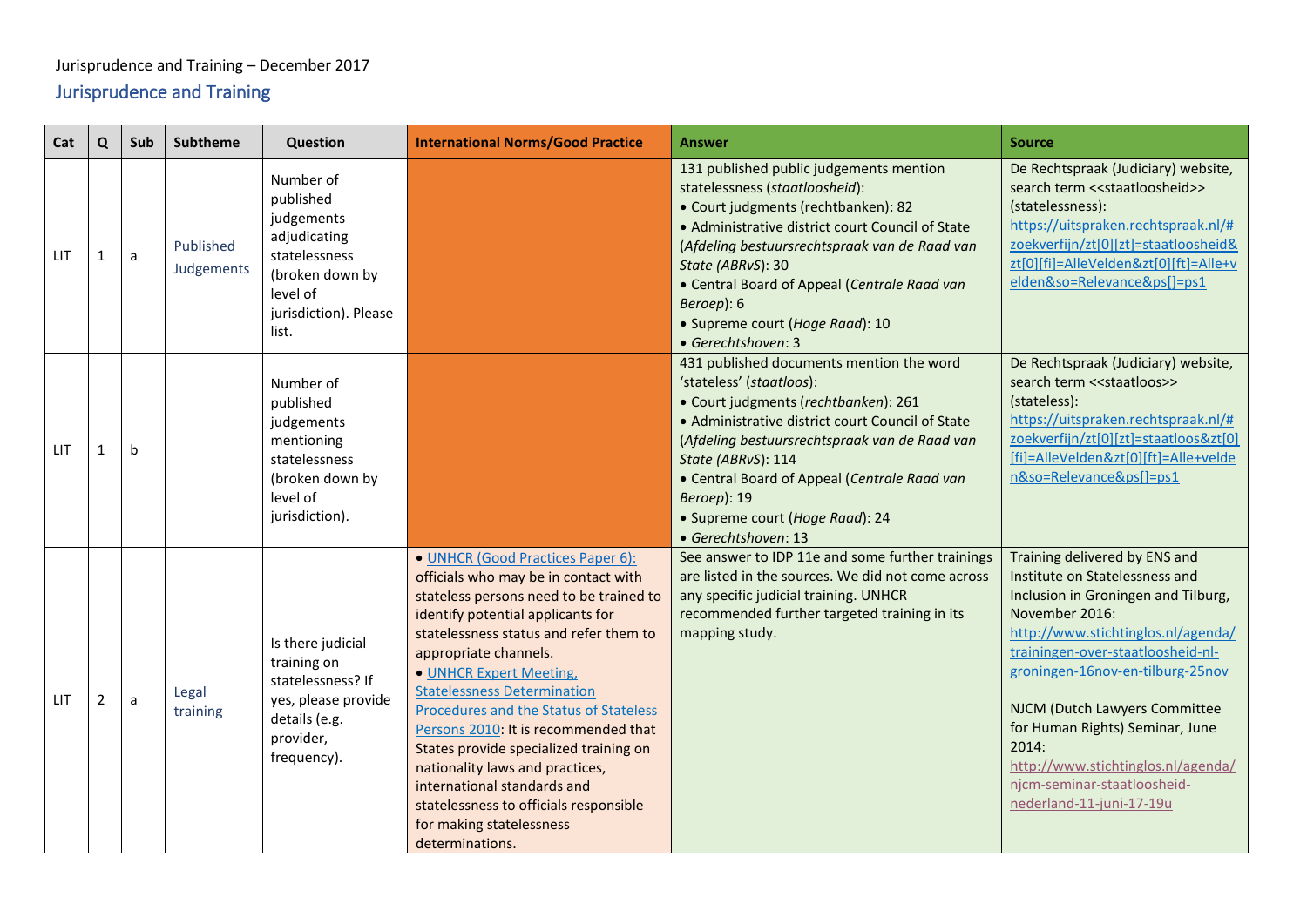<span id="page-54-0"></span>

|            |   |   |          |                                                                                                                                                                                                |                                                                                                                                                                                                                                                                                    |                                                                                                                                                                                                                                                                                                                                                                                                                                                                                                                                                                                                                                           | Humanity House Seminar,<br>Nationality Unknown, December<br>2015:<br>https://www.humanityhouse.org/a<br>genda/nationaliteit-onbekend/<br>UNCHR, 2011, Mapping<br>statelessness in the Netherlands,<br>p.62:<br>http://www.refworld.org/docid/4ee<br>f65da2.html (E) and<br>http://www.aoo.nl/downloads/201<br>4-09-12-UN.pdf (D) |
|------------|---|---|----------|------------------------------------------------------------------------------------------------------------------------------------------------------------------------------------------------|------------------------------------------------------------------------------------------------------------------------------------------------------------------------------------------------------------------------------------------------------------------------------------|-------------------------------------------------------------------------------------------------------------------------------------------------------------------------------------------------------------------------------------------------------------------------------------------------------------------------------------------------------------------------------------------------------------------------------------------------------------------------------------------------------------------------------------------------------------------------------------------------------------------------------------------|----------------------------------------------------------------------------------------------------------------------------------------------------------------------------------------------------------------------------------------------------------------------------------------------------------------------------------|
| <b>LIT</b> | 2 | b |          | Is there training for<br>lawyers on<br>statelessness? If<br>yes, please<br>describe.                                                                                                           | • UNHCR Expert Meeting,<br><b>Statelessness Determination</b><br>Procedures and the Status of Stateless<br>Persons 2010: as above                                                                                                                                                  | Yes, occasionally. For example, the Dutch Bar<br>Association (NoVA) organised a training on<br>nationality law for lawyers, judges and legal<br>officers in Nov 2017, which included childhood<br>statelessness and statelessness determination.<br>The Institute on Statelessness and Inclusion,<br>based at the University of Tilburg organises<br>regular events, seminars and summer schools on<br>statelessness. Tilburg University teaches<br>statelessness in its law bachelor, and Maastricht<br>University teaches it at LLM level. University of<br>Amsterdam has previously offered a<br>postgraduate course on statelessness. | Nederlandse orde Van Advocaten<br>(Dutch Bar Association), Actualities<br>in Nationality Law, 14 November<br>2017:<br>https://cursusaanbod.advocatenord<br>e.nl/33041/actualiteiten-<br>nationaliteitsrecht/(D)<br>Institute on Statelessness and<br>Inclusion: www.institutesi.org                                              |
| <b>LIT</b> | 3 | a | Pro Bono | Are there<br>specialised lawyers,<br>law firms or<br>organisations<br>providing free<br>advice to stateless<br>persons or those at<br>risk of<br>statelessness? If<br>yes, please<br>describe. | · UNHCR (2014), Handbook on<br><b>Protection of Stateless Persons:</b><br>Applicants are to have access to legal<br>counsel.<br>• UNHCR (Good Practices Paper 6):<br>Provides the example of Liverpool Law<br>Clinic providing legal assistance to<br>stateless clients in the UK. | Organisations include: PILP (Public Interest<br>Litigation Project), Vluchtelingen in de Knel,<br>ASKV, Stichting LOS and other support<br>organisations.<br>Multiple lawyers, but in particular Hamerslag &<br>van Haren (Frank van Haren) and Prakken<br>d'Oliveira.                                                                                                                                                                                                                                                                                                                                                                    | PILP:<br>https://pilpnjcm.nl/en/dossiers/stat<br>elessness/<br>Vluchtelingen in de Knel:<br>http://www.vluchtelingenindeknel.<br>nL<br><b>ASKV Refugee Support:</b><br>http://www.askv.nl/staatloosheid                                                                                                                          |